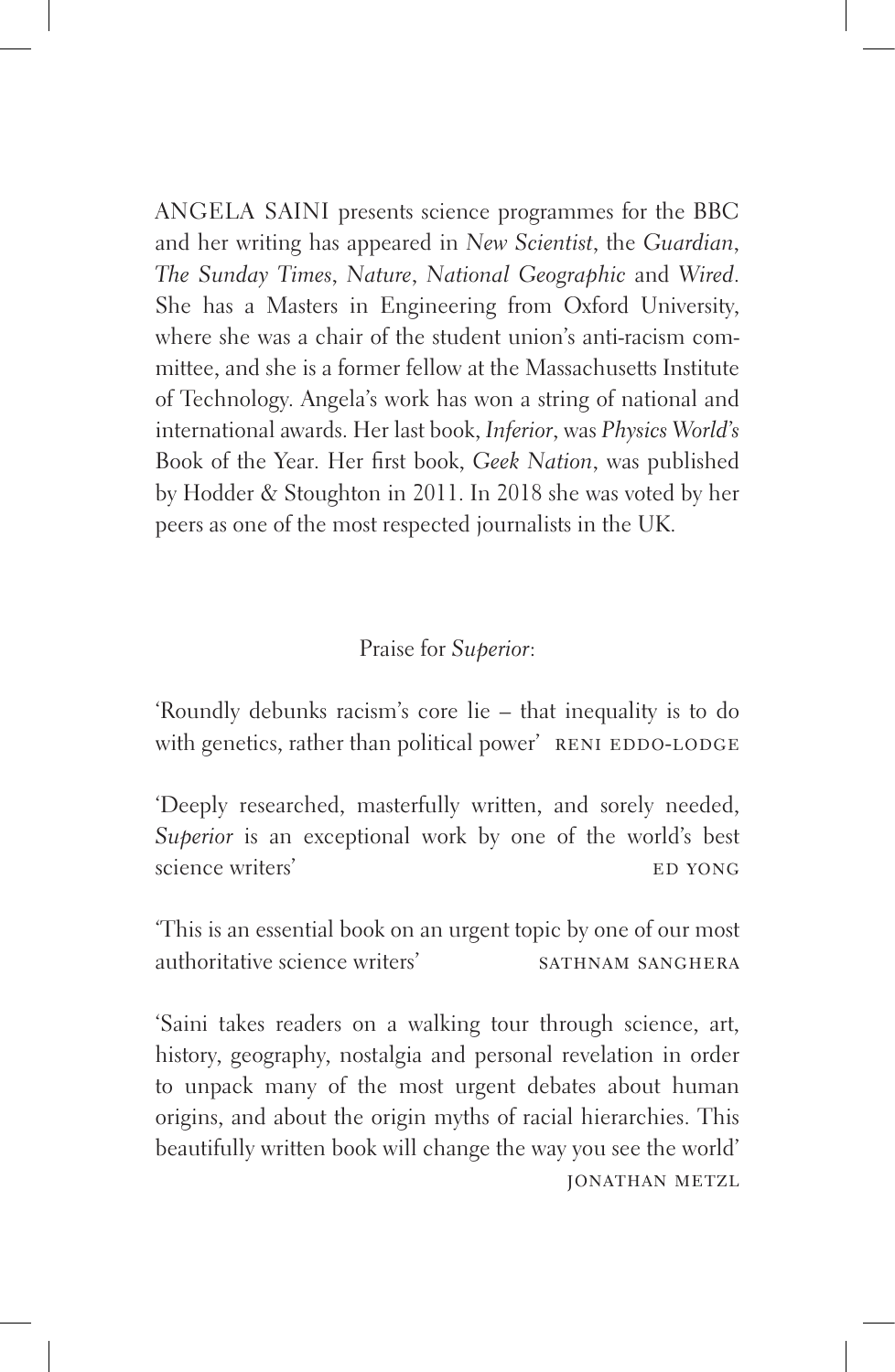'She writes with a quiet and engaging dignity, drawing on her in-depth understanding of what science really has to say about race and genetics. An important, timely book' *New Statesman* 

'Saini skilfully brings together interviews with historians, scientists and the objects of racial science themselves to paint a harrowing picture of the influence of race on science and vice versa' *Sunday Times*

'A rigorously researched and reported journey from the Enlightenment through 19th-century imperialism and 20thcentury eugenics to the stealthy revival of race science in the 21st-century. Disturbing but written well enough to be entertaining at the same time' *Financial Times* 

| 'A brilliant and devastating book' | Telegraph |
|------------------------------------|-----------|
|                                    |           |

'It is Saini's attention to power that will make her book essential reading for anyone concerned with understanding the history of science's preoccupation with race'

*Times Literary Supplement*

'Exceptional and damning . . . Saini expertly chronicles the broader social forces that have reinvigorated race science . . . For such a weighty topic, *Superior* is a surprisingly easy-to-read blend of science reporting, cultural criticism and personal reflection' *Slate* 

'This important, masterfully written book is a welcome reminder that science is political and we should, as Saini has done for us, follow the money to discover who benefits from prejudicial narratives. I urge you to read it' GAIA VINCE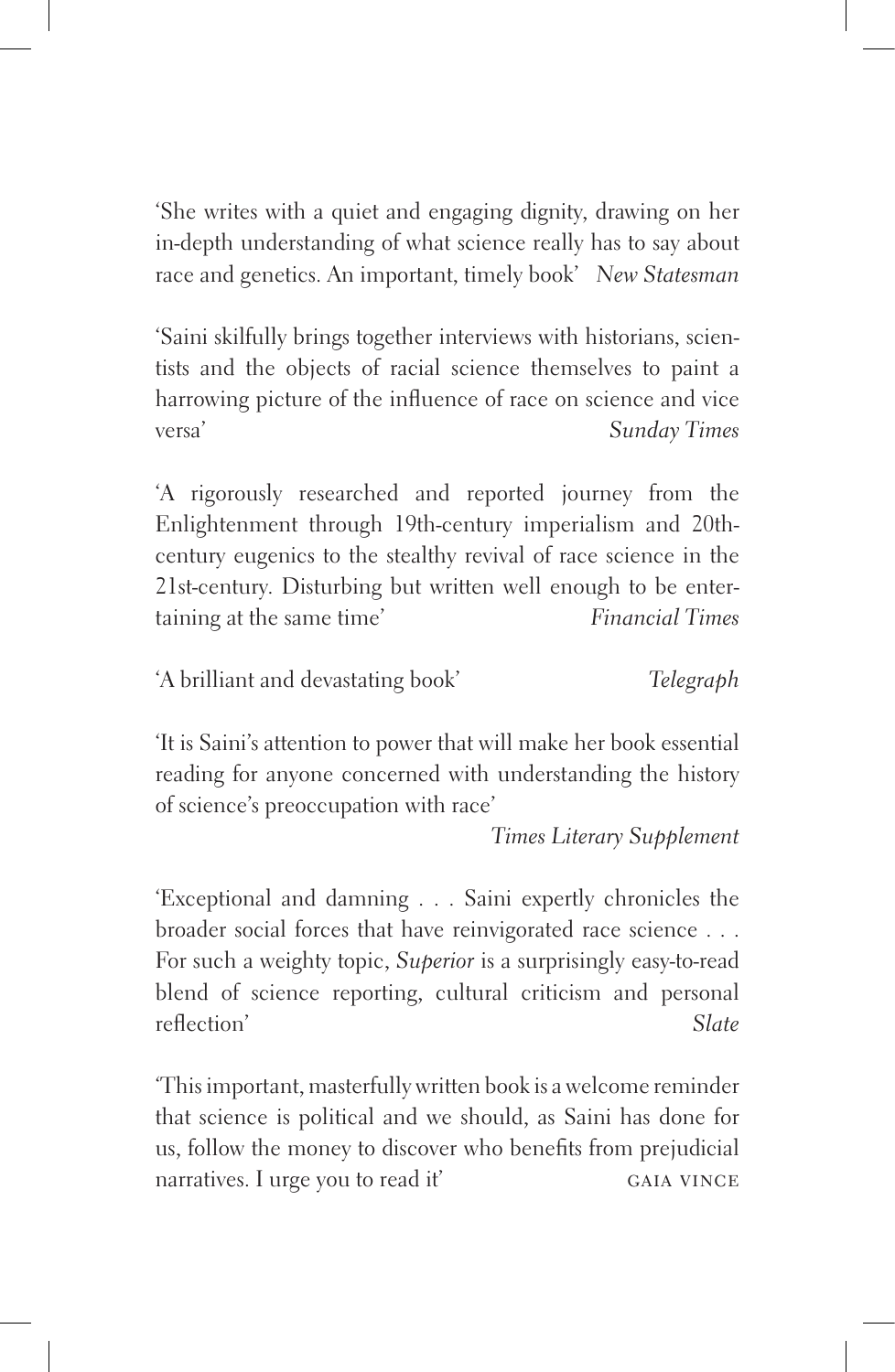'Angela Saini's incredible exploration of race science in *Superior* takes a hugely complex and dense subject and makes it accessible and engaging . . . shocking but essential reading, which unpicks the extent to which racial science studies have been used to justify extreme movements' *Vanity Fair*

'Saini's gaze is unrelenting, as she examines anthropologists, biologists, policy-makers and venerable institutions, who have extrapolated scientific principles and arguments to uphold views to justify racism embedded in our world . . . an important work at a time when the world is divided and dubious racist ideas are gaining wider currency quickly on the Internet, with consequences in the real world' SALIL TRIPATHI

'Angela Saini's *Superior* connects the dots, laying bare the history, continuity and connections of modern racist science, some more subtle than you might think. This is science journalism at its very best!' Jonathan Marks

'Angela Saini's investigative and narrative talents shine in *Superior*, her compelling look at racial biases in science past and present. The result is both a crystal-clear understanding of why race science is so flawed, and why science itself is so vulnerable to such deeply troubling fault lines in its approach to the world around us  $-$  and to ourselves' DEBORAH BLUM

'None have gone so deep under the skin of the subject as Angela Saini in *Superior.* In her deceptively relaxed writing style, Saini patiently leads readers through the intellectual minefields of "scientific" racism. She plainly exposes the conscious and unconscious biases that have led even some of our most illustrious scientists astray' MICHAEL BALTER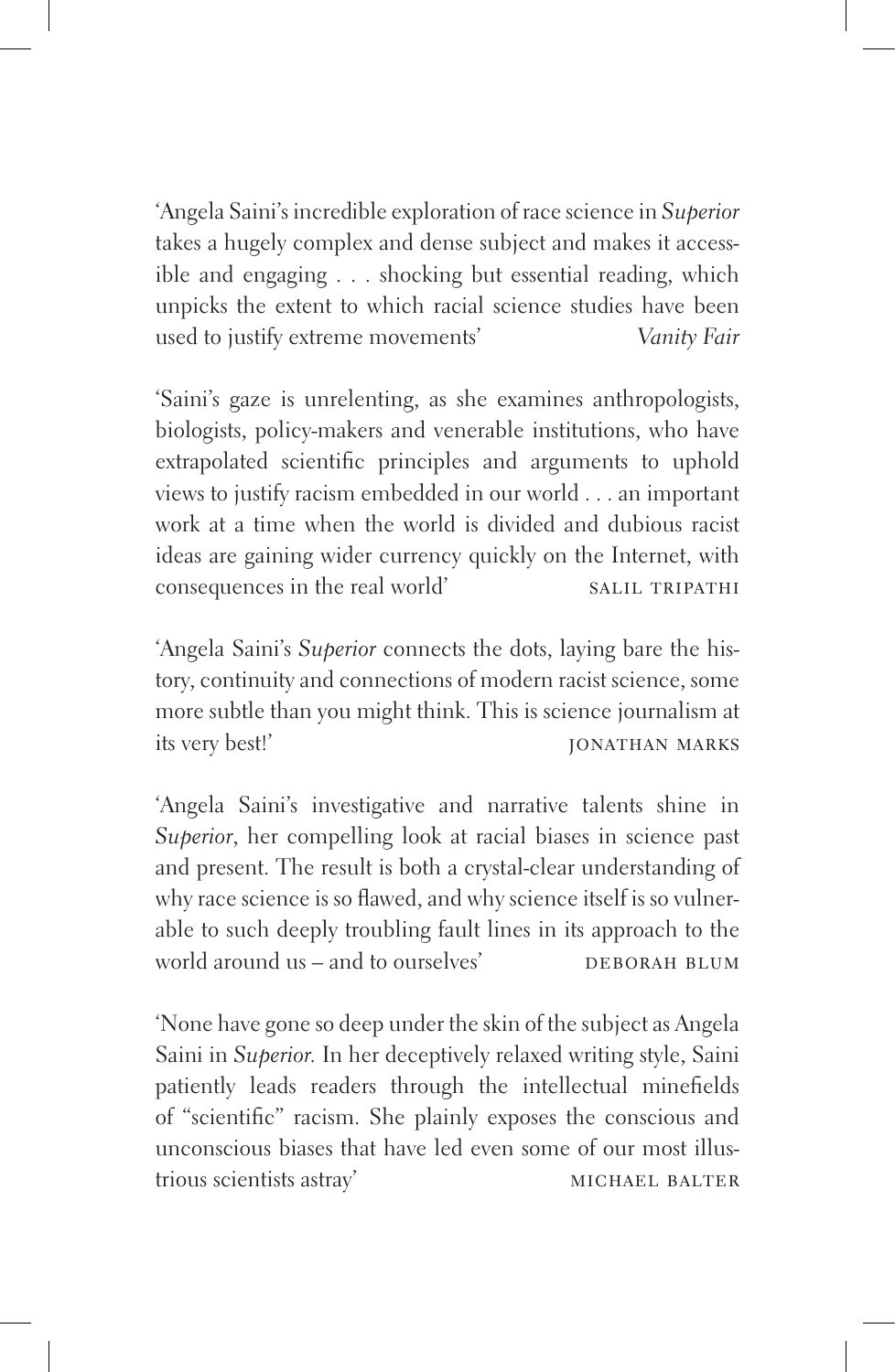By the same author

*Inferior: The true power of women and the science that shows it*

*Geek Nation: How Indian science is taking over the world*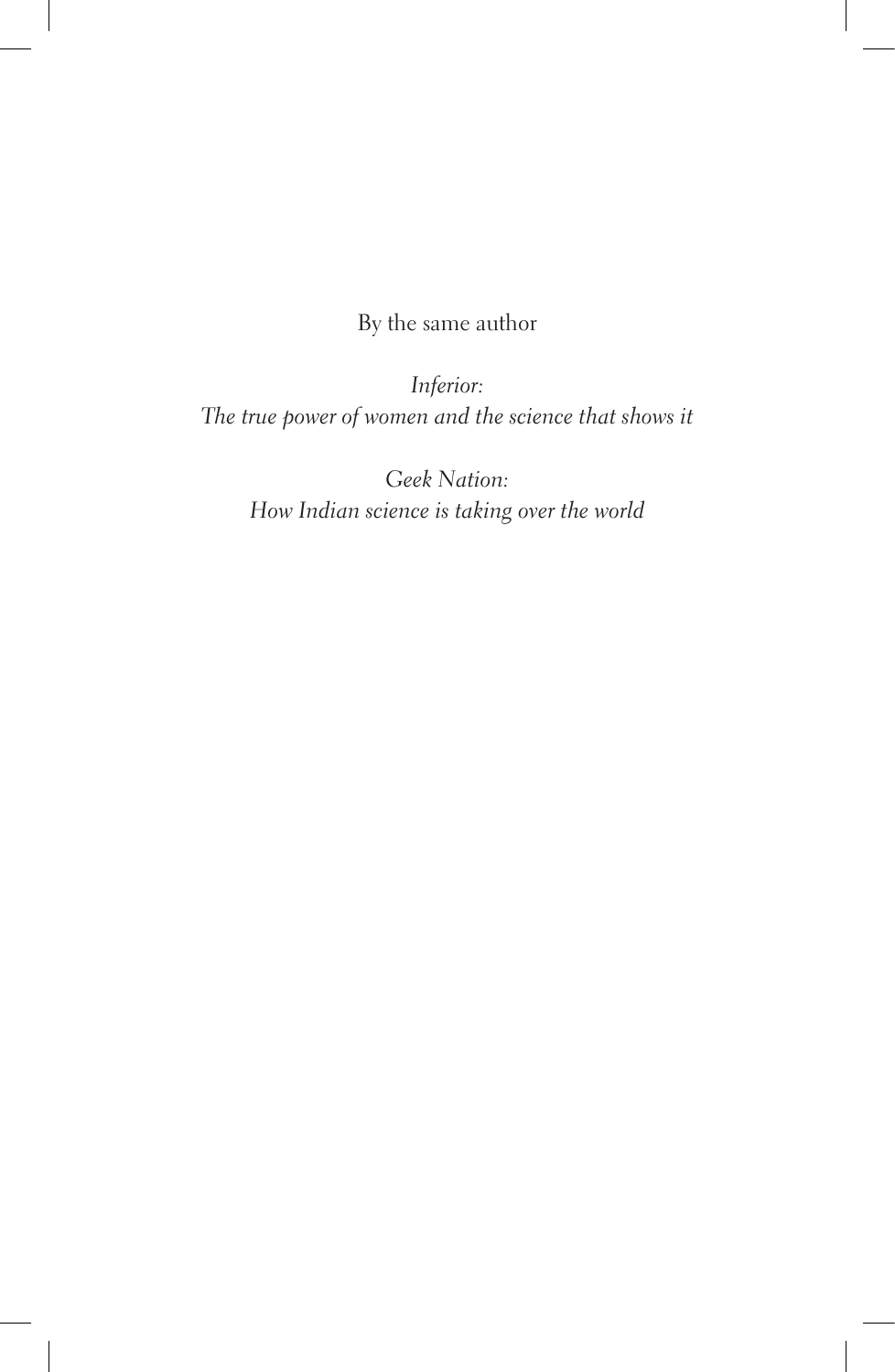## **Superior The Return of Race Science**

# **Angela Saini**

## **SAMPLE PAGES 8/6/20**

4th ESTATE • *London*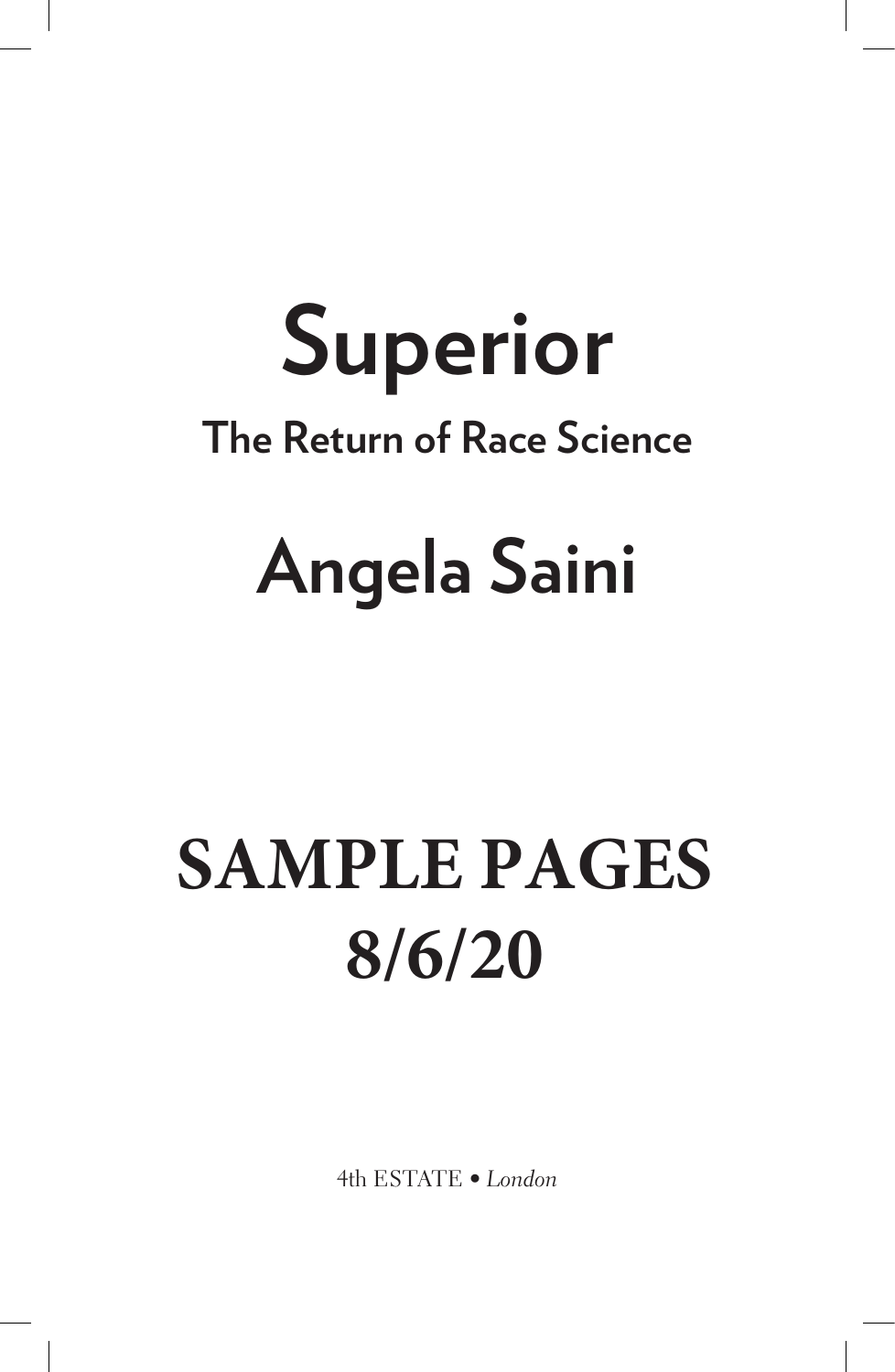4th Estate An imprint of HarperCollins*Publishers* 1 London Bridge Street London SE1 9GF www.4thEstate.co.uk

First published in Great Britain by 4th Estate in 2019 This 4th Estate paperback edition published in 2020

1

Copyright © Angela Saini 2019

The right of Angela Saini to be identified as the author of this work has been asserted by her in accordance with the Copyright, Design and Patents Act 1988

A catalogue record for this book is available from the British Library

ISBN 978-0-00-829386-4

All rights reserved. No part of this publication may be reproduced, transmitted or stored in a retrieval system, in any form or by any means, electronic, mechanical, photocopying, recording or otherwise, without the prior permission of the publishers.

This book is sold subject to the condition that it shall not, by way of trade or otherwise, be lent, re-sold, hired out or otherwise circulated without the publisher's prior consent in any form of binding or cover other than that in which it is published and without a similar condition including this condition being imposed on the subsequent purchaser.

Printed and bound by CPI Group (UK) Ltd, Croydon, CR0 4YY



This book is produced from independently certified FSC™ paper to ensure responsible forest management

Find out more about HarperCollins and the environment at www.harpercollins.co.uk/green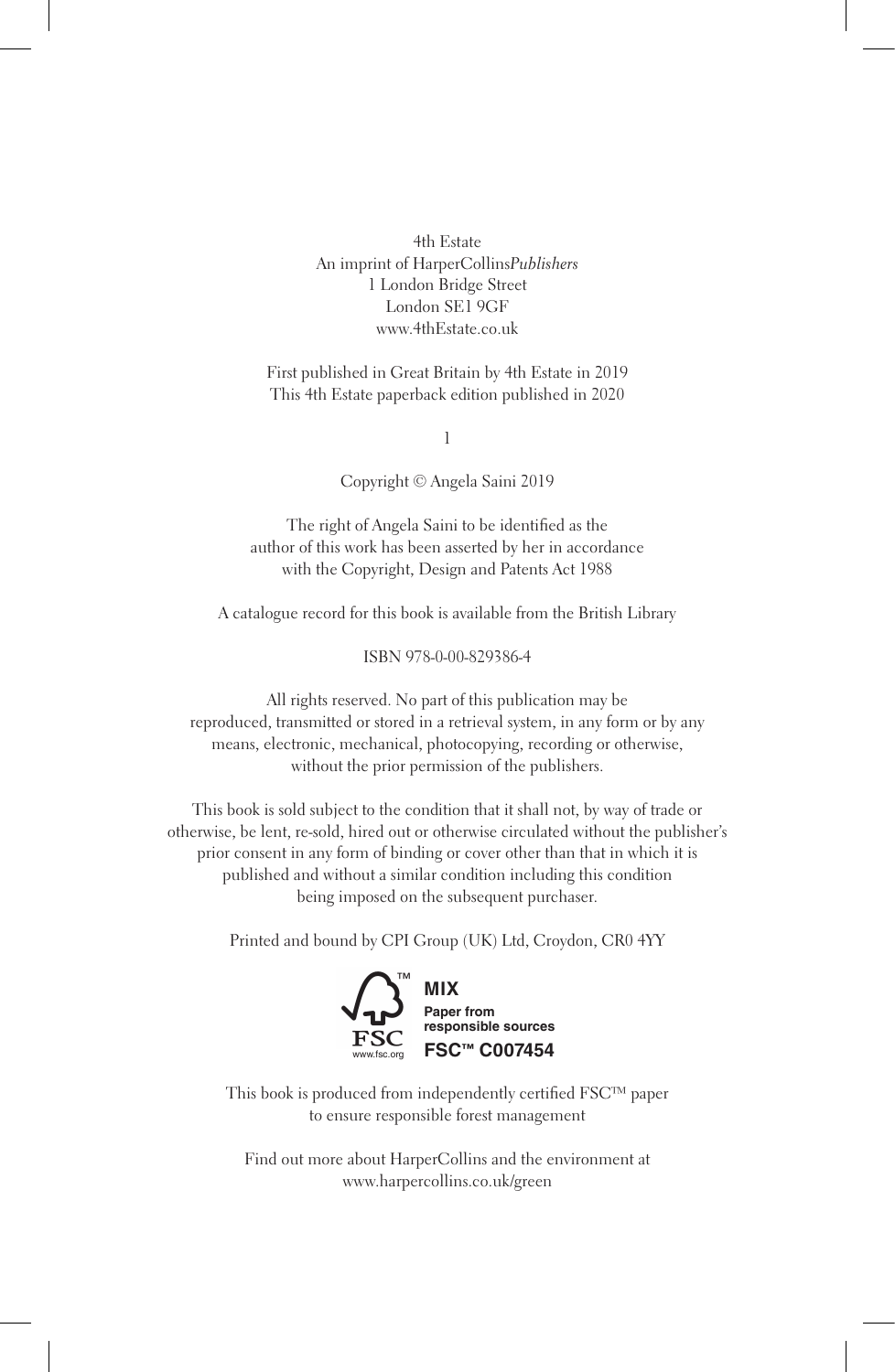*For my parents, the only ancestors I need to know.*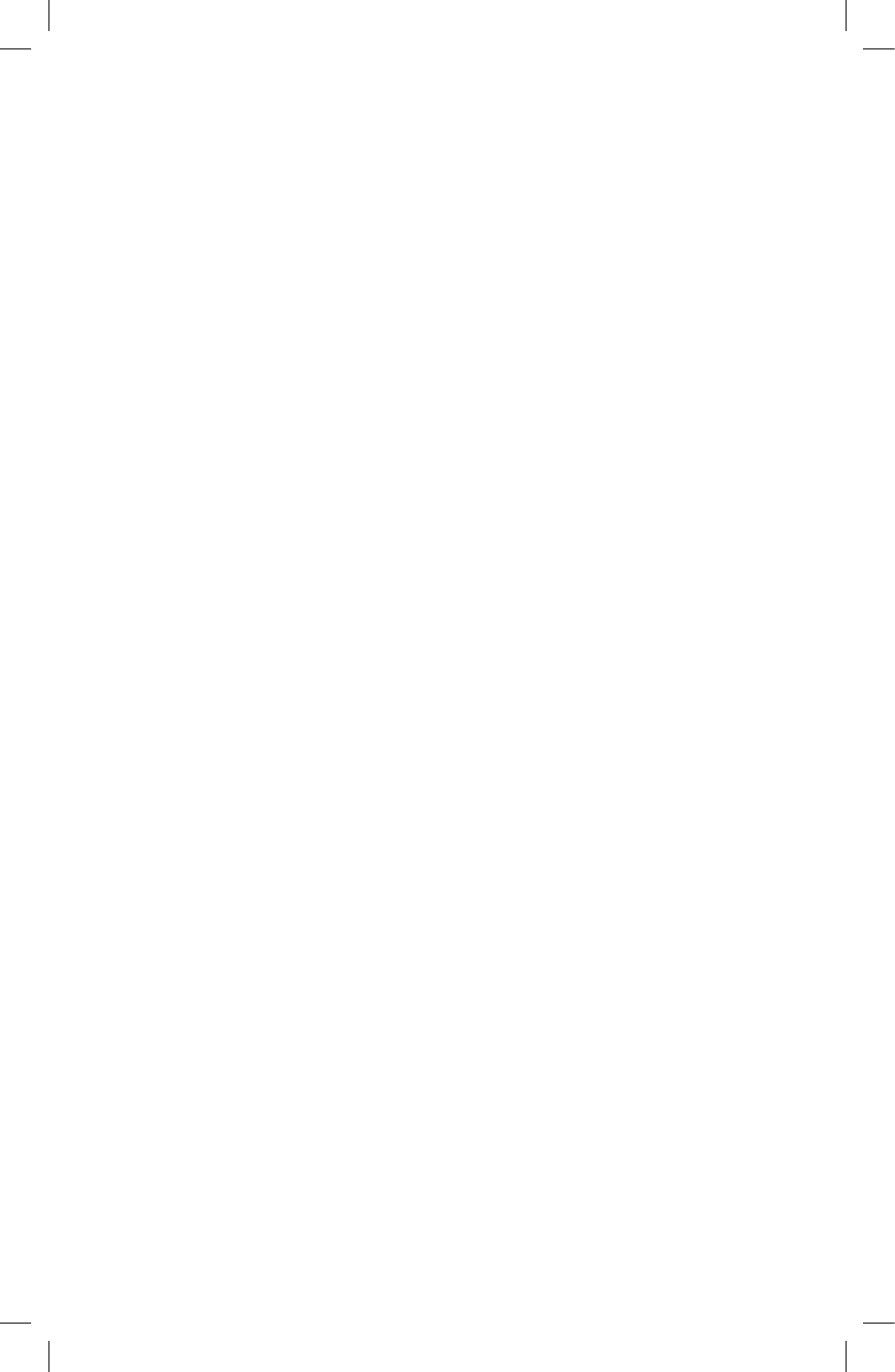### **Contents**

|                 | Prologue               | 1   |
|-----------------|------------------------|-----|
| 1               | Deep Time              | 11  |
| 2               | It's a Small World     | 44  |
| $\overline{3}$  | Scientific Priestcraft | 62  |
| 4               | Inside the Fold        | 86  |
| 5               | <b>Race Realists</b>   | 111 |
| 6               | Human Biodiversity     | 134 |
| 7               | Roots                  | 164 |
| 8               | Origin Stories         | 187 |
| 9               | Caste                  | 213 |
| 10 <sup>°</sup> | <b>Black Pills</b>     | 242 |
| 11              | The Illusionists       | 271 |
|                 | Afterword              | 289 |
|                 | Acknowledgements       | 293 |
|                 | References             | 295 |
|                 | Index                  | 329 |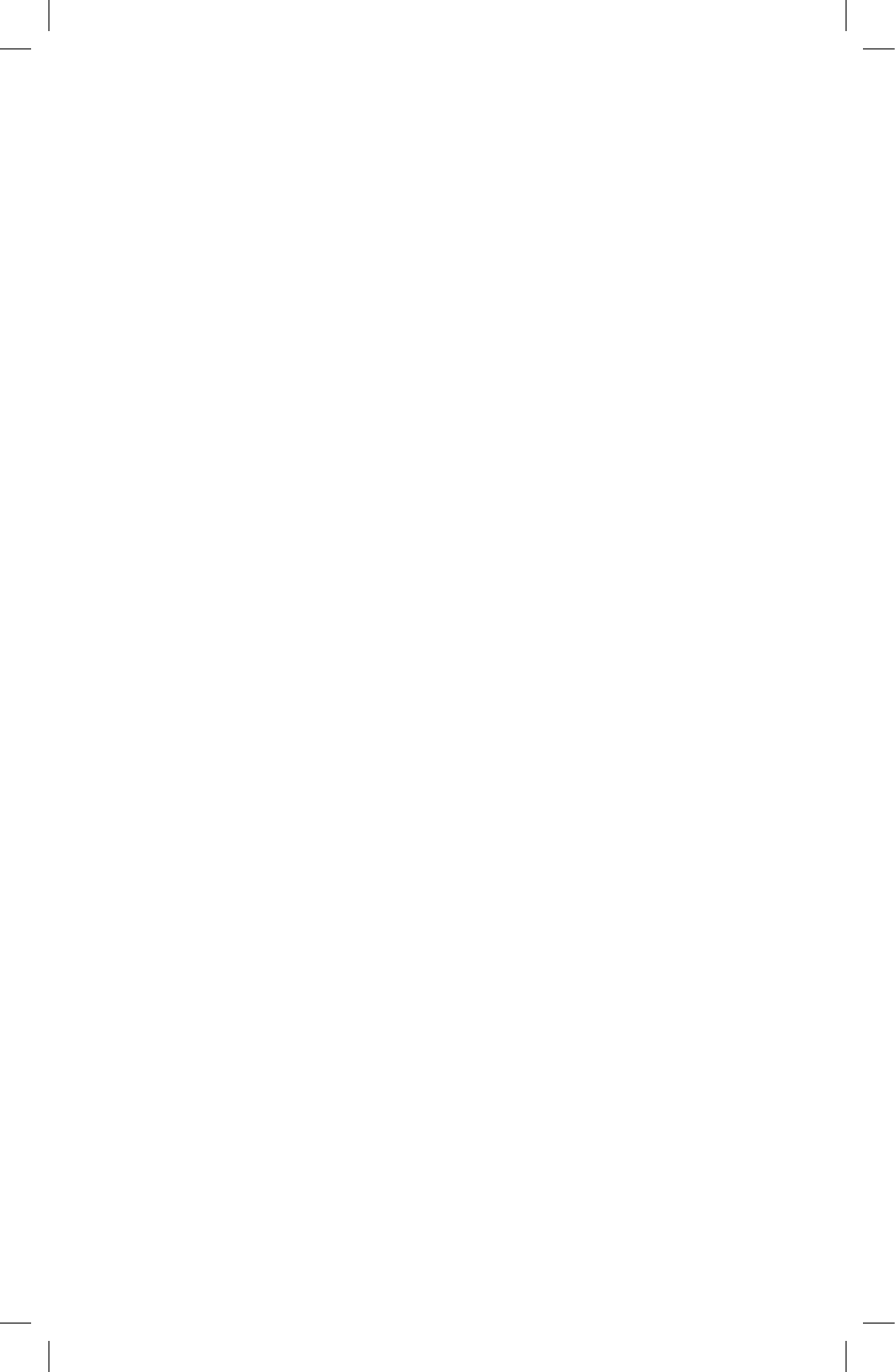### Prologue

*'In the British Museum is where you can see 'em The bones of African human beings'* – Fun-Da-Mental, 'English Breakfast'

I'm surrounded by dead people, asking myself what I am.

*Where* I am is the British Museum. I've lived in London almost all my life and through the decades I've seen every gallery in the museum many times over. It was the place my husband took me on our first date, and years later, it was the first museum to which I brought my baby son. What draws me back here is the scale, the sheer quantity of artefacts, each seemingly older and more valuable than the last. I feel overwhelmed by it. But as I've learned, if you look carefully, there are secrets – secrets that undermine the grandeur, that offer a different narrative from the one the museum was built to tell.

When medical doctor, collector and slave owner Sir Hans Sloane bequeathed the British Museum's founding collection upon his death in 1753, an institution was established that would come to document the entire span of human culture, in time and space. The British Empire was growing, and in the museum you can still see how these Empire-builders envisioned their position in history. Britain framed itself as the heir to the great civilisations of Egypt, Greece, the Middle East and Rome.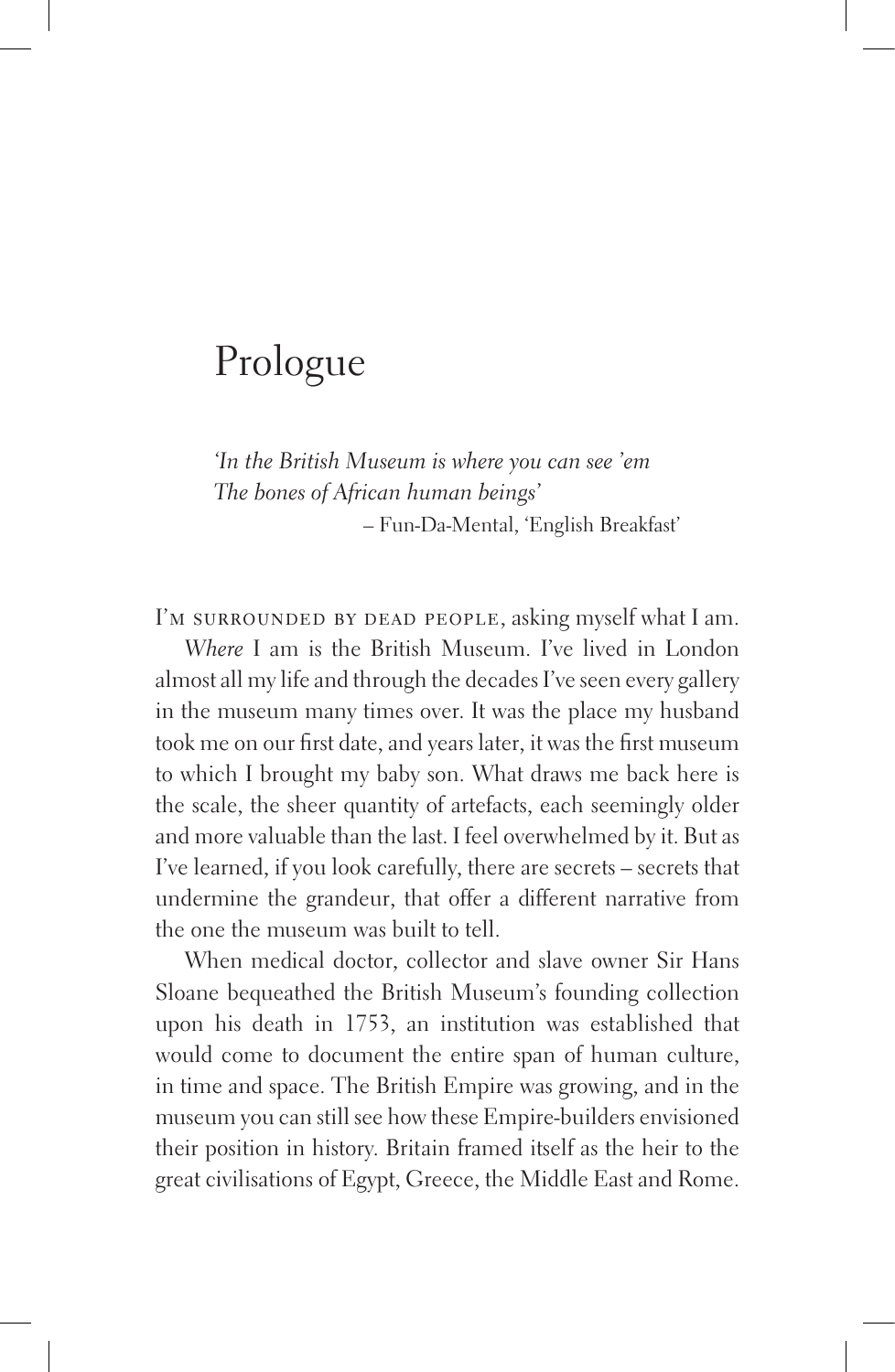The enormous colonnade at the entrance, completed in 1852, mimics the architecture of ancient Athens. The neo-classical style Londoners associate with this corner of the city owes itself to the fact that the British saw themselves as the cultural and intellectual successors of the Greeks and Romans.

Walk past the statues of Greek gods, their bodies considered the ideal of human physical perfection, and you're witness to this narrative. Walk past the white marble sculptures removed from the Parthenon in Athens even as they crumbled, and you begin to see the museum as a testament to the struggle for domination, for possession of the deep roots of civilisation itself. In 1798, when Napoleon conquered Egypt and a French army engineer uncovered the Rosetta Stone, allowing historians to translate Egyptian hieroglyphs for the first time, this priceless object was claimed for France. A few years after it was found, the British took it as a trophy and brought it here to the museum. They vandalised it with the words, 'Captured in Egypt by the British Army', which you can still see carved into one side. As historian Holger Hoock writes, 'the scale and quantity of the British Museum's collections owe much to the power and reach of the British military and imperial state.'

The museum served one story. Great Britain, this small island nation, had the might to take treasures, eight million exquisite objects from every corner of the globe, and transport them here. The inhabitants of Rapa Nui (Easter Island, as European explorers called it) built the enormous bust of Hoa Hakananai'a to capture the spirit of one of their ancestors, and the Aztecs carved the precious turquoise double-headed serpent as an emblem of authority, but in the nineteenth century both these jewels found their way here and here they've remained. To add insult to injury, they're just two of many, joining objects thousands of years older from Mesopotamia and the Indus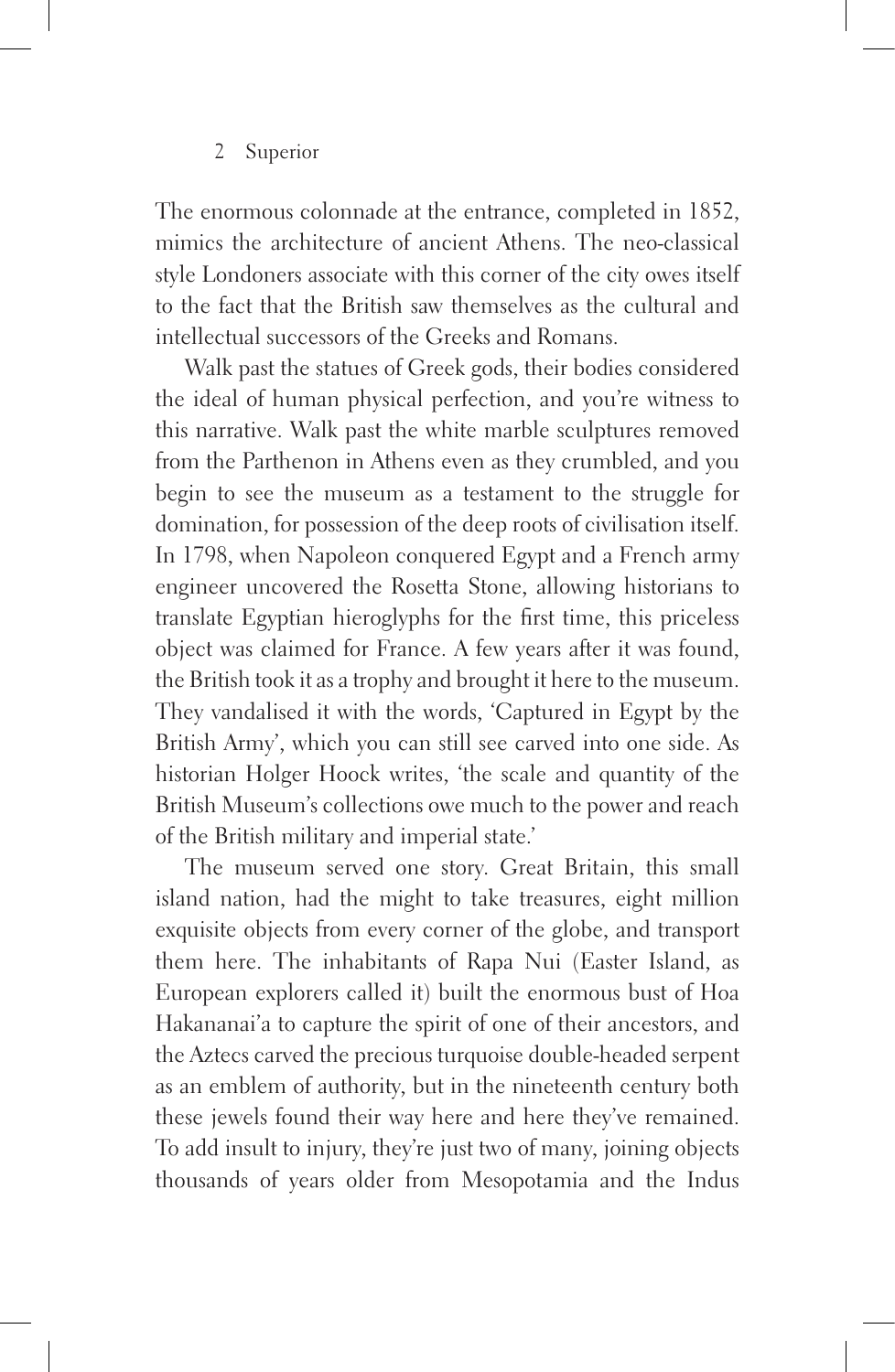Valley. No single item in the museum is more important than the museum itself. All these jewels brought together like this have an obvious tale to tell, one constructed to remind us of Britain's place in the world. It's a testament to the audacity of power.

And this is why I'm at the museum once again. When I set out to write this book, I wanted to understand the biological facts around race. What does modern scientific evidence really tell us about human variation, and what do our differences mean? I read the genetic and medical literature, I investigated the history of the scientific ideas, I interviewed some of the leading researchers in their fields. What became clear was that biology can't answer this question, at least not fully. The key to understanding the meaning of race is understanding power. When you see how power has shaped the idea of race and continues to shape it, how it affects even the scientific facts, everything finally begins to make sense.

It was not long after the British Museum was founded that European scientists began to define what we now think of as race. In 1795, in the third edition of *On the Natural Varieties of Mankind*, German doctor Johann Friedrich Blumenbach described five human types: Caucasians, Mongolians, Ethiopians, Americans and Malays, elevating Caucasians – his own race – to the status of most beautiful of them all. Being precise, 'Caucasian' refers to people who live in the mountainous Caucasus region between the Black Sea to the west and the Caspian Sea to the east, but under Blumenbach's sweeping definition it encompassed everyone from Europe to India and North Africa. It was hardly scientific, even by the standards of his time, but his vague human taxonomy would nevertheless have lasting consequences. Caucasian is the polite word we still use today to describe white people of European descent.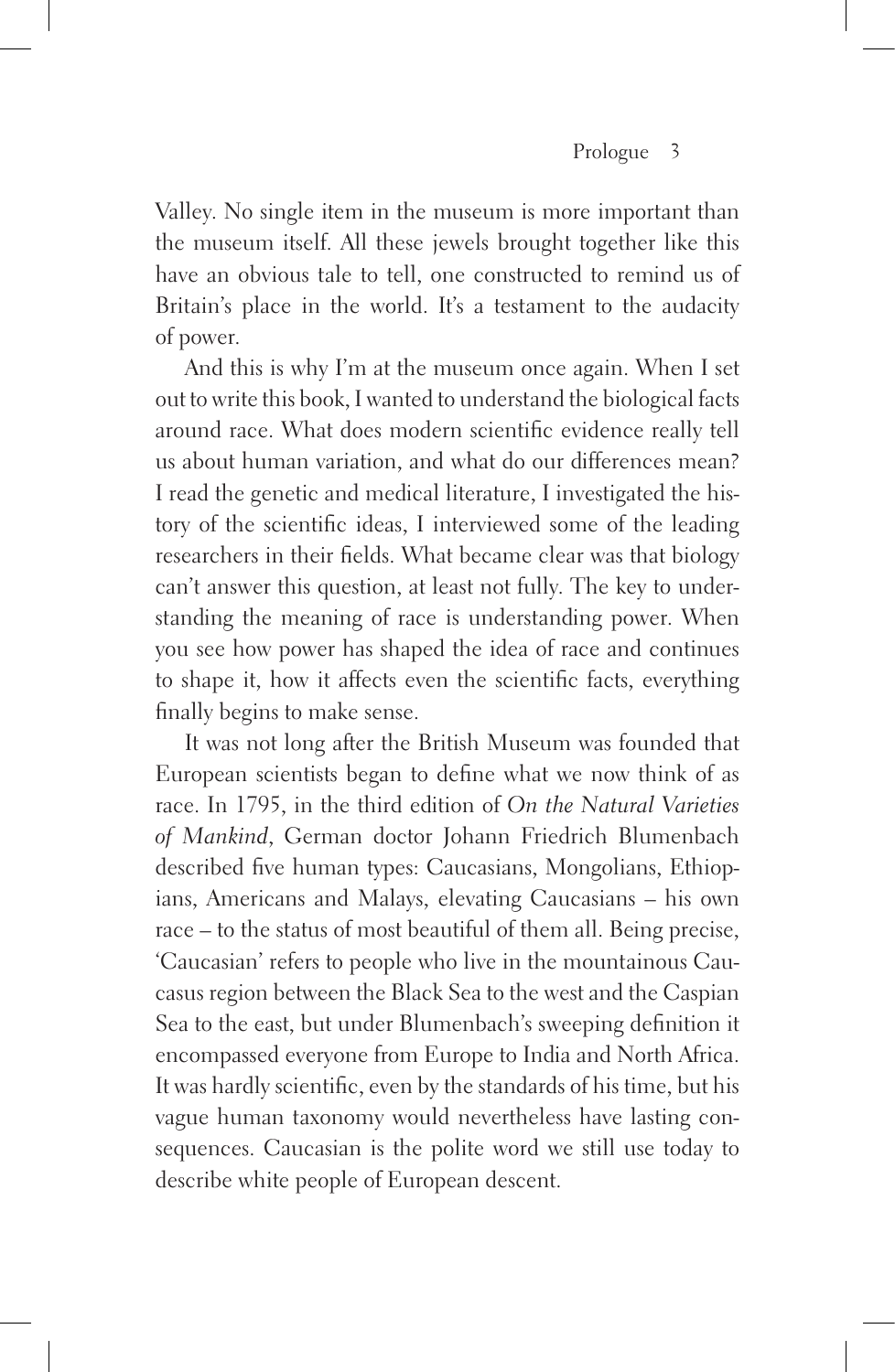The moment we were sifted into biological groups, placed in our respective galleries, was the beginning of the madness. Race feels so real and tangible now. We imagine that we know what we are, having forgotten that racial classification was always quite arbitrary. Take the case of Mostafa Hefny, an Egyptian immigrant to the United States who considers himself very firmly and very obviously black. According to the rules laid out by the US government in its 1997 Office of Management and Budget standards on race and ethnicity, people who originate in Europe, the Middle East and North Africa are officially classified as white, in the same way that Blumenbach would have categorised Hefny as Caucasian. So in 1997, aged fortysix, Hefny filed a lawsuit against the United States government to change his official racial classification from white to black. He points to his skin, which is darker than that of some selfidentified black Americans. He points to his hair, which is black and curlier than that of some black Americans. To an everyday observer, he's a black man. Yet the authorities insist that he is white. His predicament still hasn't been resolved.

Hefny isn't alone. Much of the world's population falls through some crack or another when it comes to defining race. What we are, this hard measure of identity, so deep that it's woven into our skin and hair, a quality nobody can change, is harder to pin down than we think. My parents are from India, which means I'm variously described as Indian, Asian, or simply 'brown'. But when I grew up in south-east London in the 1990s, those of us who weren't white would often be categorised politically as black. The National Union of Journalists still considers me a 'Black member'. By Blumenbach's definition, being ancestrally north Indian makes me Caucasian. Like Mustafa Hefny then, I too am 'black', 'white' and other colours, depending on what you prefer.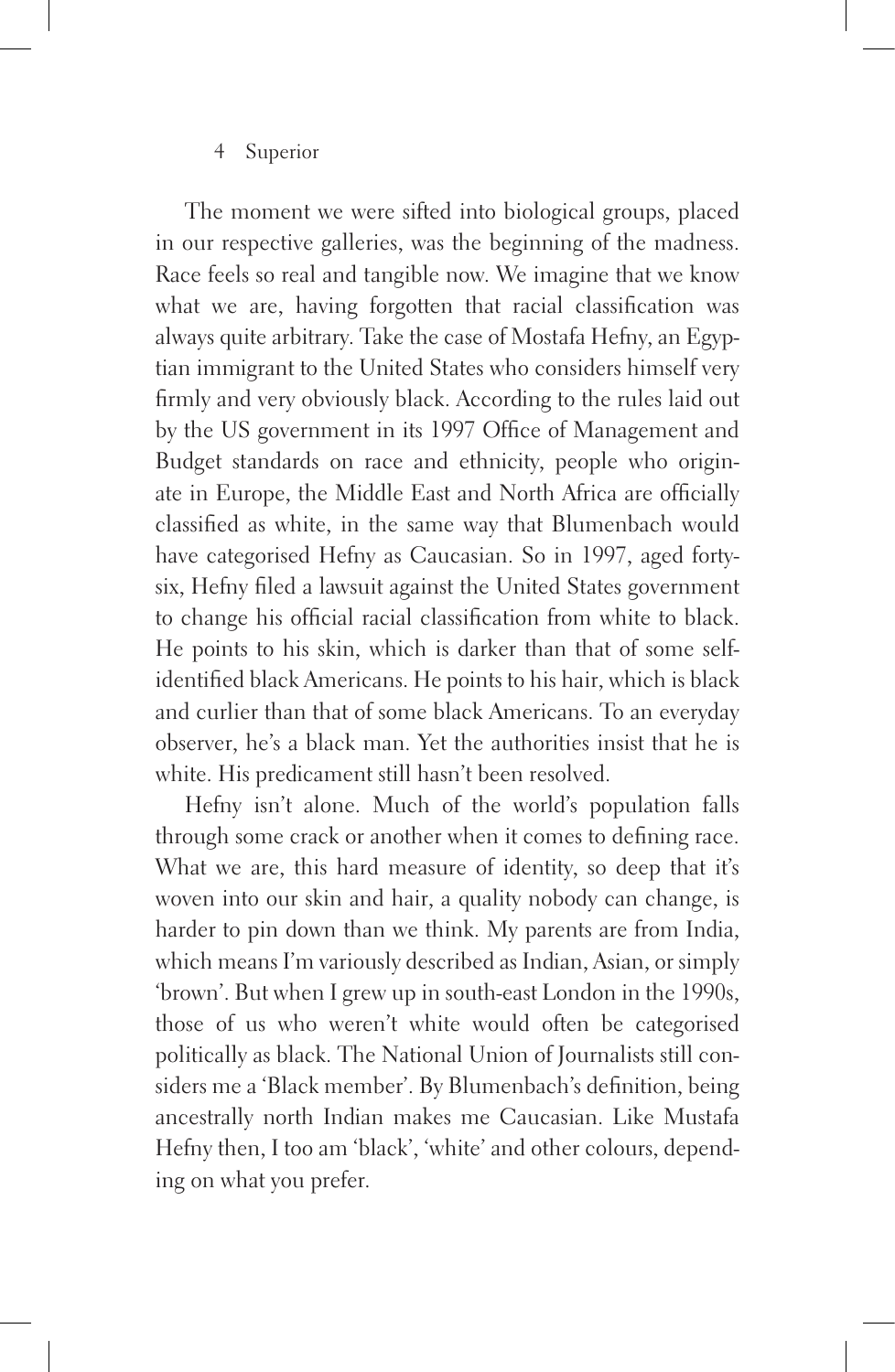#### Prologue 5

We can draw lines across the world any way we choose, and in the history of race science, people have. What matters isn't where the lines are drawn, but what they mean. The meaning belongs to its time. And in Blumenbach's time, the power hierarchy had white people of European descent sitting at the top. They built their scientific story of the human species around this belief. They were the natural winners, they thought, the inevitable heirs of the great ancient civilisations nearby. They imagined that only Europe could have been the birthplace of modern science, that only the British could have built the railway network in India. Many still imagine that white Europeans have some innate edge, some superior set of genetic qualities that has propelled them to economic domination. They believe, as French President Nicolas Sarkozy said in 2007, that 'the tragedy of Africa is that the African has not fully entered into history . . . there is neither room for human endeavour nor the idea of progress.' The subtext is that history is over, the fittest have survived, and the victors have been decided.

But history is never over. There are objects in the British Museum that scream this truth silently, that betray the secret the museum tries to hide.

When you arrive for the first time it's almost impossible to notice them because they're so easily ignored by visitors in a rush to tick off every major treasure. You join the other fish in the shoal. But go upstairs to the Ancient Egypt galleries, to the plaster cast of a relief from the temple of Beit el-Wali in Lower Nubia, built by the pharaoh Ramesses II, who died in 1213 bce. It's high near the ceiling, spanning almost the entire room. See the pharaoh depicted as an impressive figure on a chariot, wearing a tall blue headdress and brandishing a bow and arrow, his skin painted burnt ochre. He's ploughing into a legion of Nubians, dressed in leopard skins, some painted with black skin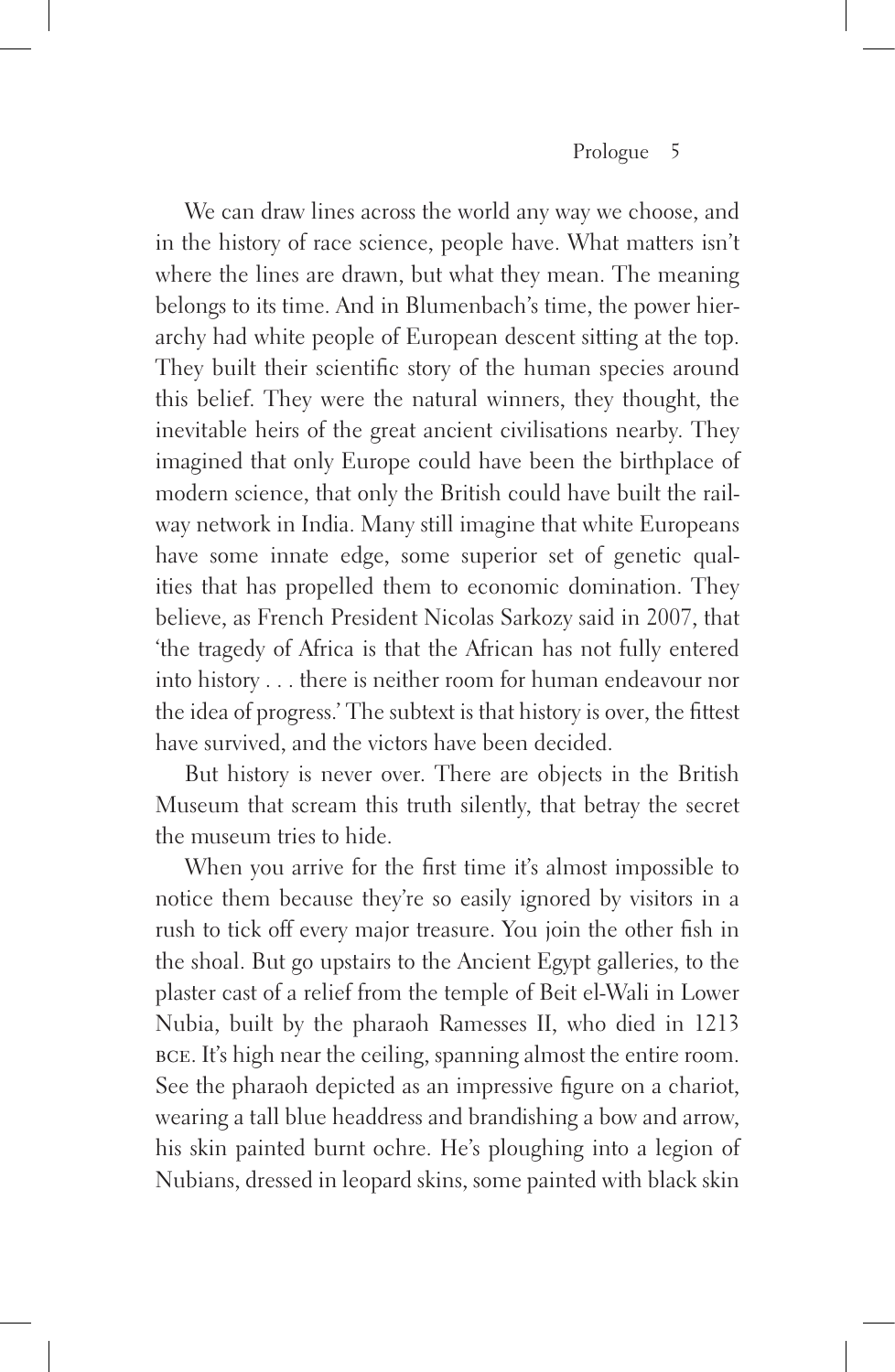and some the same ochre as him. He sends their limbs into a tangle before they're finally conquered. As the relief shows, the Egyptians at that time believed themselves to be a superior people with the most advanced culture, imposing order on chaos. The racial hierarchy, if that's what you want to call it, looked this way in this time and place.

Then things changed. Downstairs on the ground floor is a granite sphinx from a century or two later, a reminder of the time when the Kushites, inhabitants of an ancient Nubian kingdom located in present-day Sudan, invaded Egypt. There was a new winner now, and the Ram Sphinx protecting King Taharqo – the black king of Egypt – illustrates how this conquering force took Egyptian culture and appropriated it. The Kushites built their own pyramids, the same way that the British would later replicate classical Greek architecture.

Through objects like this you can understand how power balances shift throughout history. They reveal a less simple version of the past, of who we are. And it's one that demands humility, warning us that power is fleeting. More importantly, they show that knowledge is not just an honest account of what we know, but has to be seen as something manipulated by those who happen to hold power when it is written.

The Ancient Egypt galleries of the British Museum are always the most crowded. As we walk past the ancient mummies in their glittering cases we don't always recognise that this is also a mausoleum. We're surrounded by the skeletons of real people who lived in a civilisation no less remarkable than the ones that followed or that went before. Every society that happens to be dominant comes to think of itself as being the best, deep down. The more powerful we become, the more our power begins to be framed as not only cultural but natural. We portray our enemies as ugly foreigners and our subordinates as inferior. We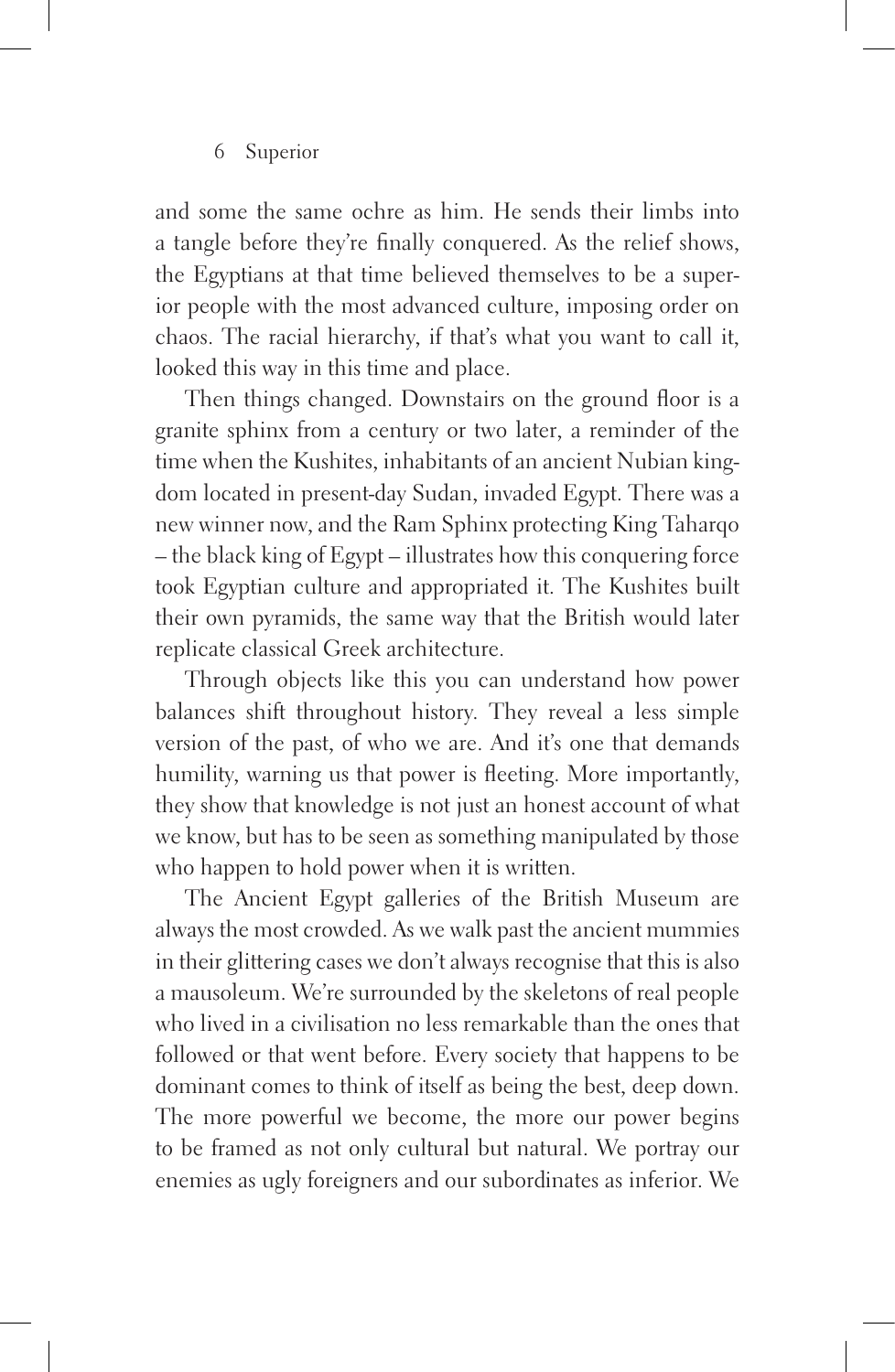#### Prologue 7

invent hierarchies, give meaning to our own categories. One day, a thousand years forward, in another museum, in another nation, these could be European bones encased in glass, what was once considered an advanced society replaced by a new one. A hundred years is nothing; everything can change within a millennium. No region or people has a claim on superiority.

Race is the counter-argument. Race is at its heart the belief that we are born different, deep inside our bodies, perhaps even in character and intellect, as well as in outward appearance. It's the notion that groups of people have certain innate qualities that are not only visible at the surface of their skins, but are intrinsic to their physical and mental capacities, that perhaps even help define the passage of progress, the success and failure of the nations our ancestors came from.

Notions of superiority and inferiority impact us in deep ways. I was told of an elderly man in Bangalore, south India, who ate his chapatis with a knife and fork because this was how the British ate. When my great-grandfather fought in the First World War for the British Empire and when my grandfather fought in the Second World War, their contributions were forgotten, like those of countless other Indian soldiers. They were considered not strictly equal to their white British counterparts. This is how it was. Generations of people in the twentieth century lived under colonial rule, apartheid and segregation, suffered violent racism and discrimination, because this is how it was. When boys from my school threw rocks at my sister and me when we were little, telling us to go home, this is how it was. I knew even as I bled that this is how it was. This is how it still is for many.

Race, shaped by power, has acquired a power of its own. We have so absorbed our classifications – the trend begun by scientists like Blumenbach – that we happily classify ourselves.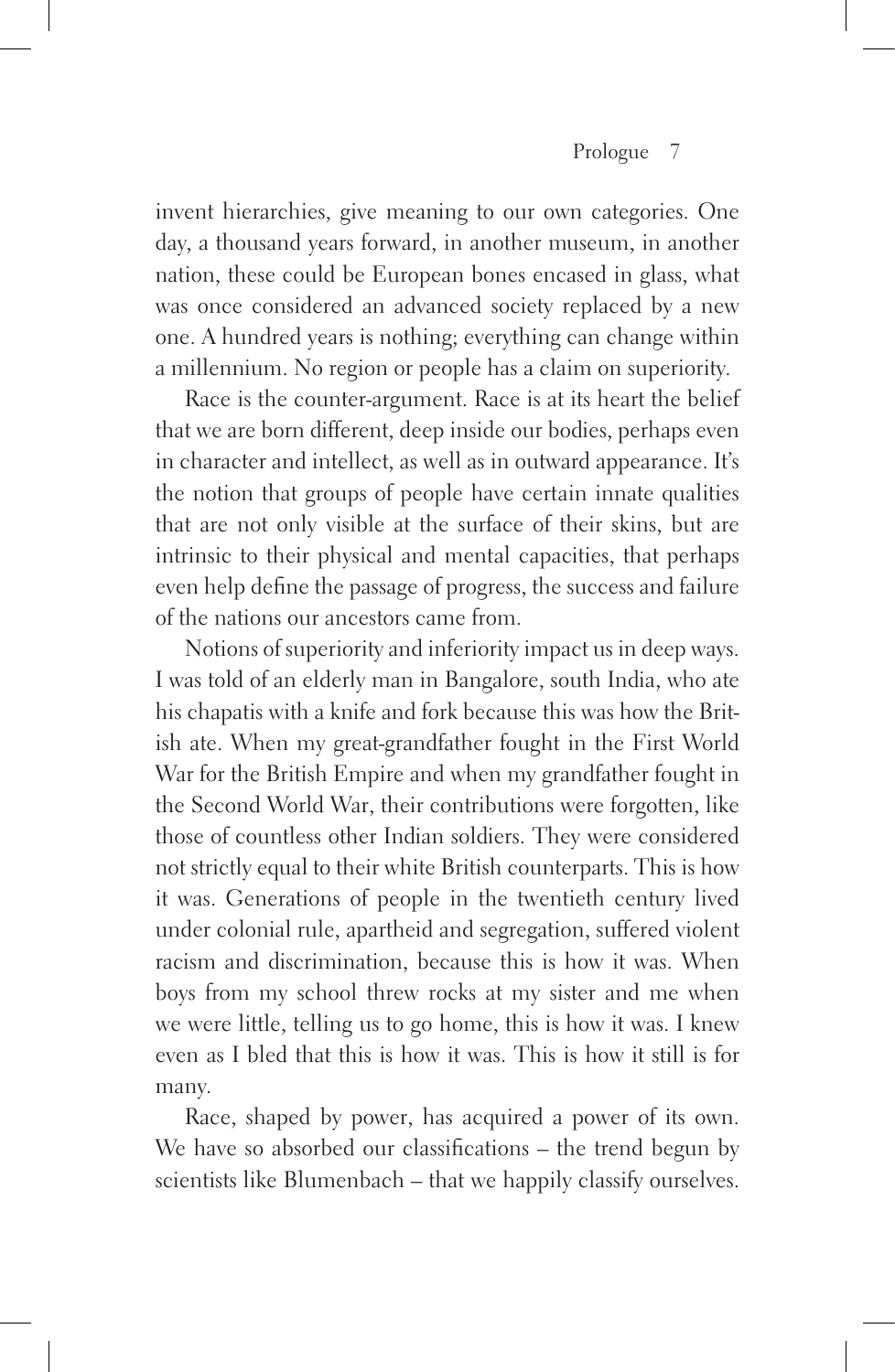Many of those who visit the British Museum for the first time (I can tell you this from having spent hours watching them) come searching for their own place in these galleries. The Chinese tourists go straight to the Tang dynasty artefacts; the Greeks to the Parthenon marbles. The first time I came here, I made a beeline for the Indian galleries. My parents were born in India, as were their parents, and theirs before them, so this is where I imagined I would find the objects most relevant to my personal history. So many visitors have that same desire to know who their ancestors were, to know what *their* people achieved. We want to see ourselves in the past, forgetting that everything in the museum belongs to us all as human beings. We are each products of it all.

But, of course, that's not the lesson we take, because that's not what the museum was designed to tell us. Trapped inside glass cabinets, fixed to the floors, why are these objects in these rooms, and not where they were first made? Why do they live inside this museum in London, its neo-classical columns stretching into the wet, grey sky? Why are the bones of Africans here, and not where they were buried, in the magnificent tombs that were created for them, where they were supposed to live out eternity?

Because this is how power works. It takes, it claims and it keeps. It makes you believe that this is where they belong. It's designed to put you in your place.

The global power balance, as it played out in the eighteenth century, meant that treasures from all over the world could and would only end up in a museum like this, because Britain was one of the strongest nations at the time. It and other European powers were the latest colonisers, the most recent winners. So they gave themselves the right to take things. They gave themselves the right to document history their way, to define the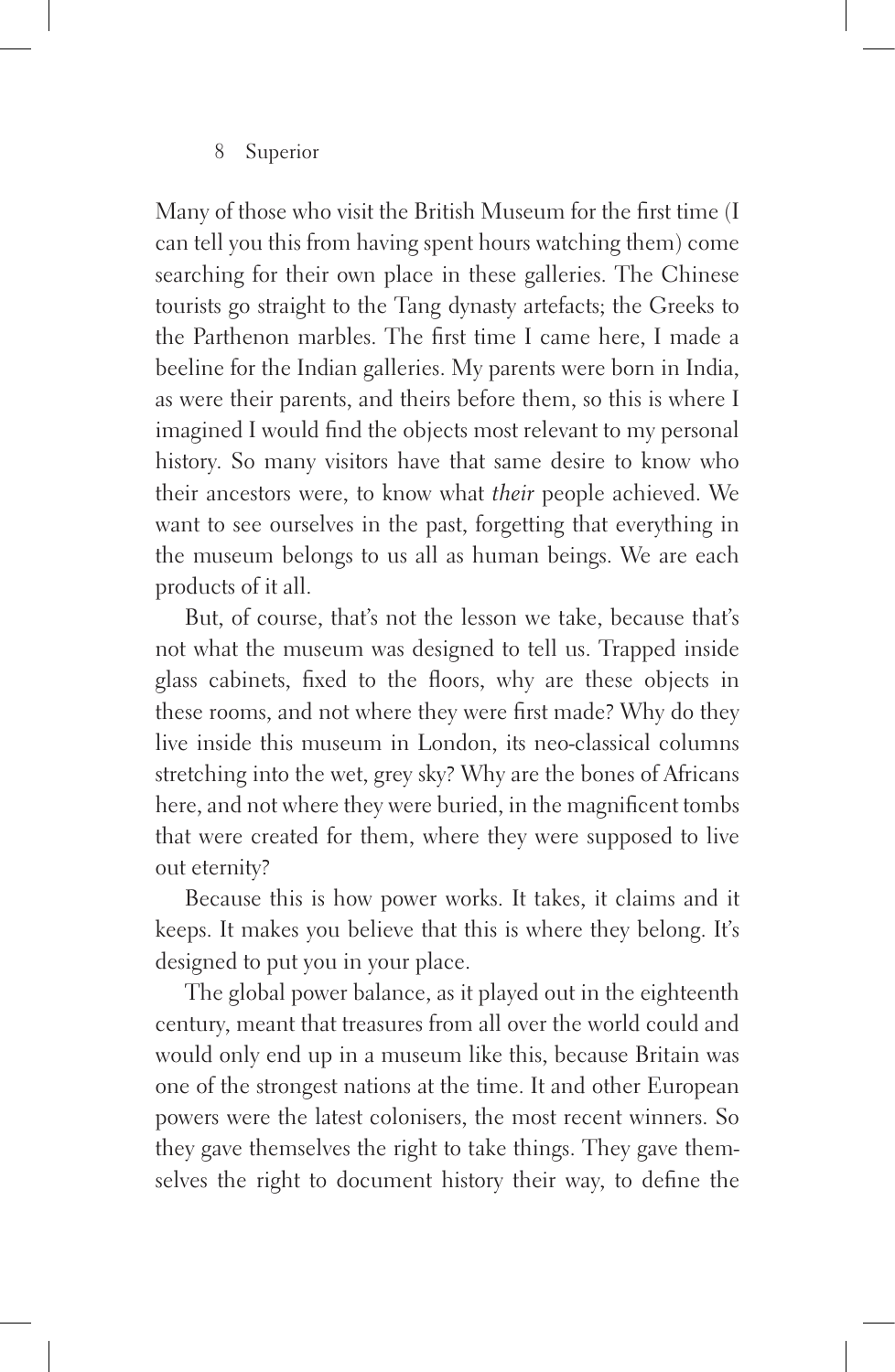Prologue 9

scientific facts about humankind. European thinkers told us that their cultures were better, that they were the proprietors of thought and reason, and they married this with the notion that they belonged to a superior race. These became our realities.

The truth is something else.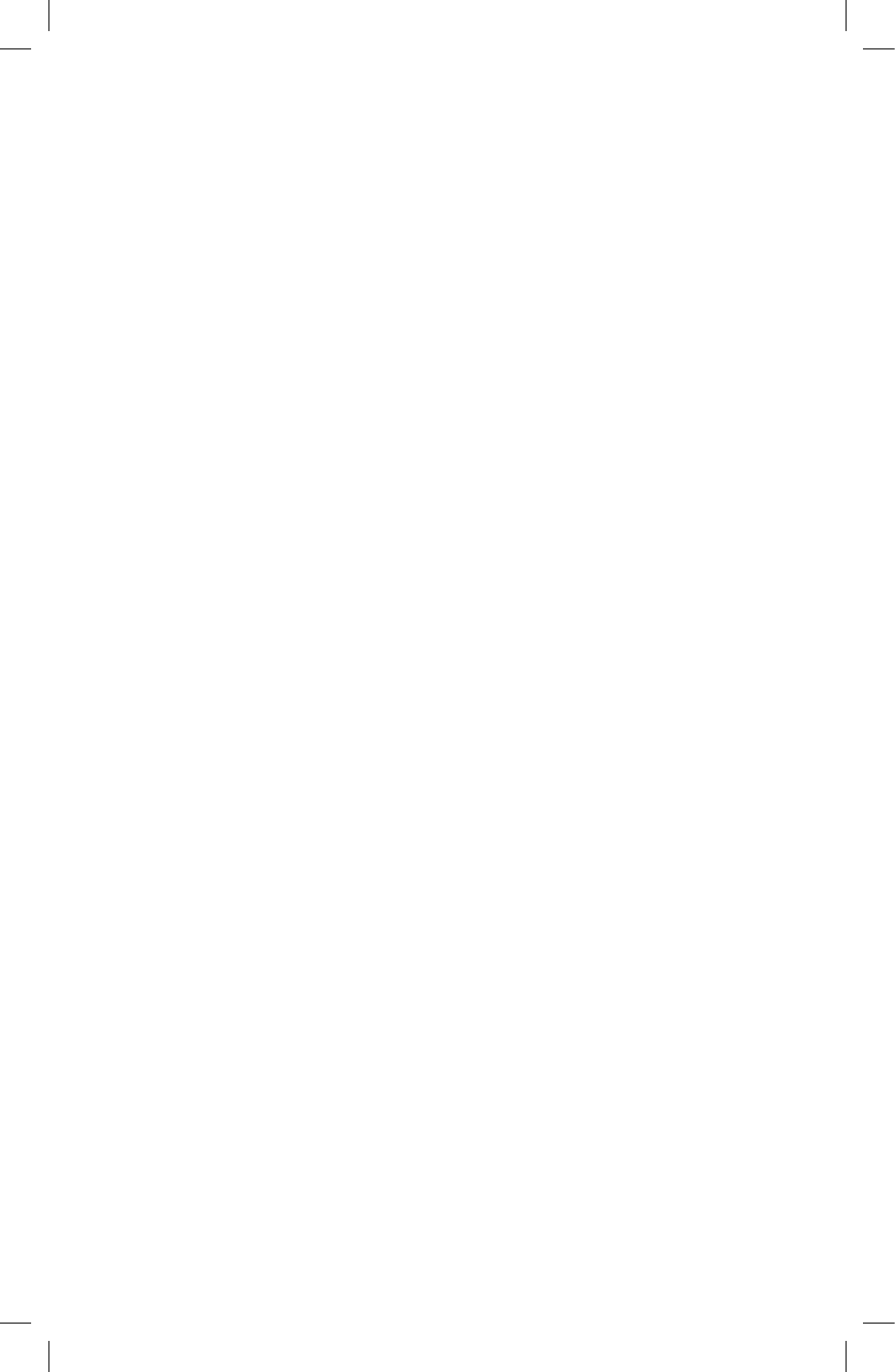## 1 Deep Time

*Are we one human species, or aren't we?*

FLANKING A ROAD dotted with the corpses of unlucky kangaroos, three hundred kilometres inland from the Western Australian city of Perth – and the other end of the world from where I call home – is what feels like a wilderness. Everything is alien to my eyes. Birds I've never seen before make sounds I've never heard. The dead branches of silvery trees, skeleton fingers, extend out of crumbly red soil. Gigantic rocks weathered over billions of years into soft pastel blobs resemble mossy spaceships. I imagine I've been transported to a galaxy beyond time, one in which humans have no place.

Except that inside a dark shelter beneath one undulating boulder are handprints.

Mulka's Cave is one of lots of ancient rock art sites dotted across Australia, but unique in this particular region for being so densely packed with images. I have to crouch to enter, navigating the darkness. One hand is all I see at first, stencilled within a spray of red ochre illuminated on the granite by a diffuse shaft of light. My eyes adjust, more hands appear. Infant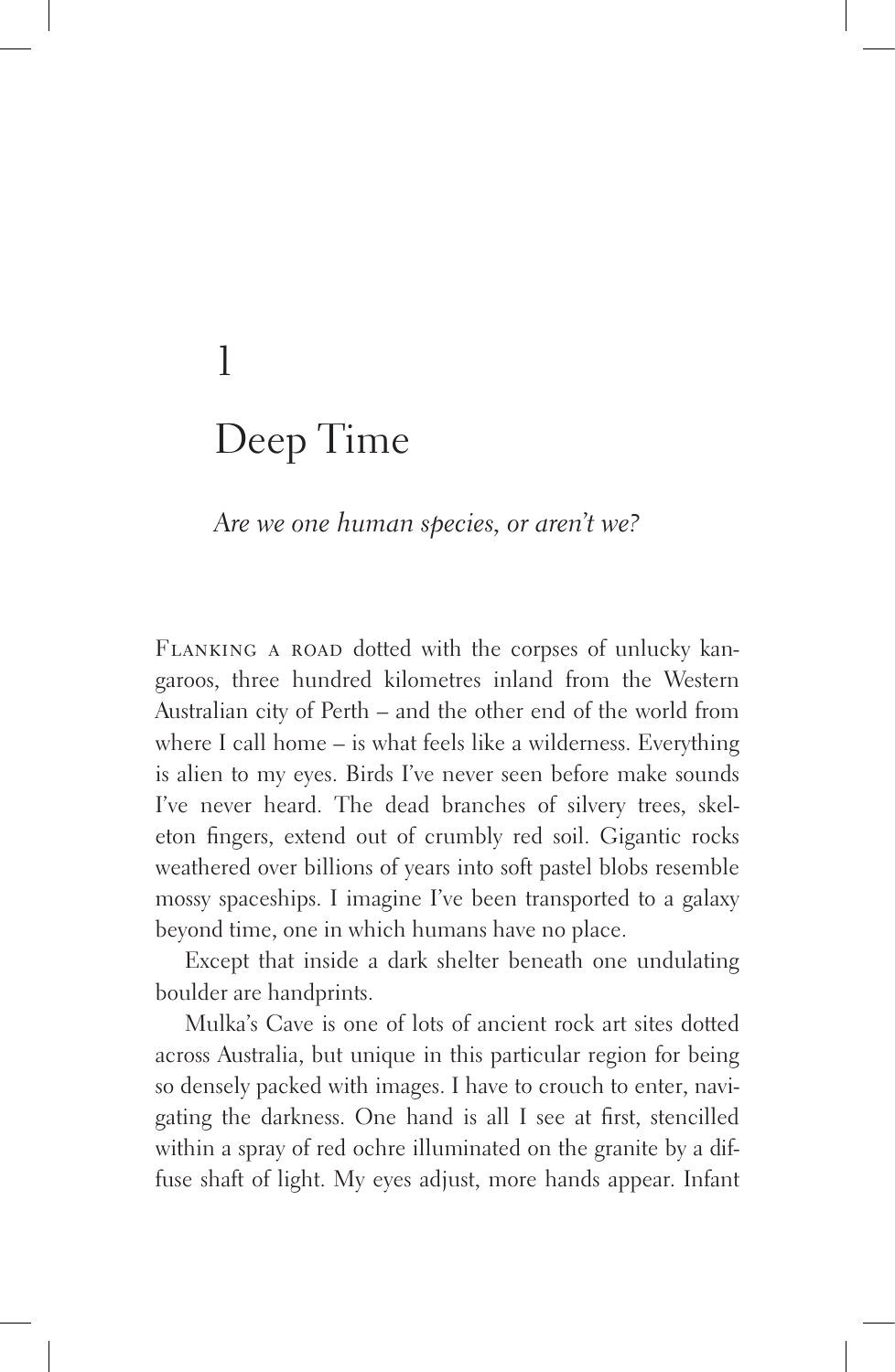hands and adult hands, hands on top of hands, hands all over the ceiling, hundreds of them in reds, yellows, oranges and whites. Becoming clearer in the half-light, it's as though they're pushing through the walls, willing for a high-five. There are parallel lines, too, maybe the vague outline of a dingo.

The images are hard to date. Some may be thousands of years old, others very recent. What is known is that the creation of rock art on this continent goes back to what in cultural terms feels like the dawn of time. Following excavation at the Madjedbebe rock shelter in Arnhem Land in northern Australia in 2017, it was conservatively estimated that modern humans had been present here for around 60,000 years – far longer than members of our species have lived in Europe, and long enough for people here to have witnessed an ice age, as well as the extinction of the giant mammals. And they may have been making art at the outset. At the Madjedbebe site, I'm told by one archaeologist who worked there, researchers found ochre 'crayons' worked down to a nub. At Lake Mungo in New South Wales, a site 42,000 years old, there is evidence of ceremonial burial, bodies sprinkled with ochre pigment that must have been transported there over hundreds of kilometres.

'Something like a handprint is likely to have many different meanings in different societies and even within a society,' says Benjamin Smith, a British-born rock art expert based at the University of Western Australia. It may be to signify place, possibly to assert that someone was here. But meaning is not always simple. The more experts like him have tried to decipher ancient art, wherever it is in the world, the more they've found themselves only scratching at the surface of systems of thought so deep that Western philosophical traditions can't contain them. In Australia, a rock isn't just a rock. The relationship that indigenous communities have with the land, even with inanimate natural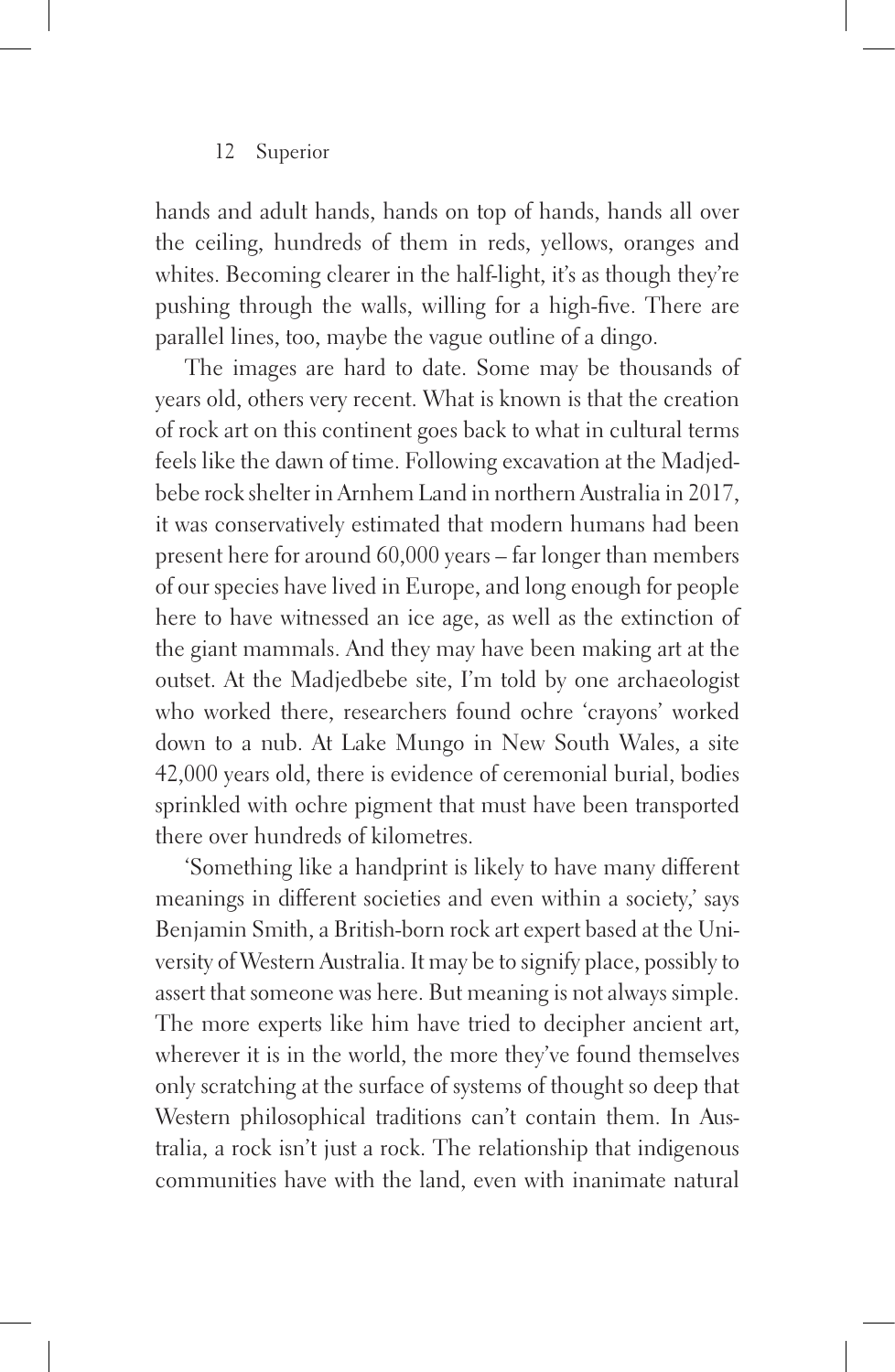objects, is practically boundless, everyone and everything intertwined.

What looks to me to be an alien wilderness isn't wild at all. It's a home that is more lived in than any I can imagine. Countless generations have absorbed and built upon knowledge of food sources and navigation. They have shaped the landscape sustainably over millennia, built a spiritual relationship with it, with its unique flora and fauna. As I learn slowly, in Aboriginal Australian thinking, the individual seems to melt away in the world around them. Time, space and object take on different dimensions. And none except those who have grown up immersed in this culture and place can quite understand it. I know that I could spend the rest of my life trying to fathom this and get no further than I am now, standing lonely in this cave.

We can't inhabit minds that aren't our own.

I was a teenager before I discovered that my mother might not actually know her own birth date. We were celebrating her birthday on the same day in October we always did when she told us in passing that her sisters thought she had actually been born in the summer. Pinning down dates hadn't been routine when she was growing up in India. It surprised me that she didn't care, and my surprise made her laugh. What mattered to her instead was her intricate web of family relationships, her place in society, her fate as mapped in the stars. And so I began to understand that the things we value are only what we know. I compare every city I visit with London, where I was born, for example. It's the centre of my universe.

For archaeologists interpreting the past, deciphering cultures that aren't their own is the challenge. 'Archaeologists have struggled for a long time to determine what it is, what is that unique trait, what makes us special,' says Smith, who as well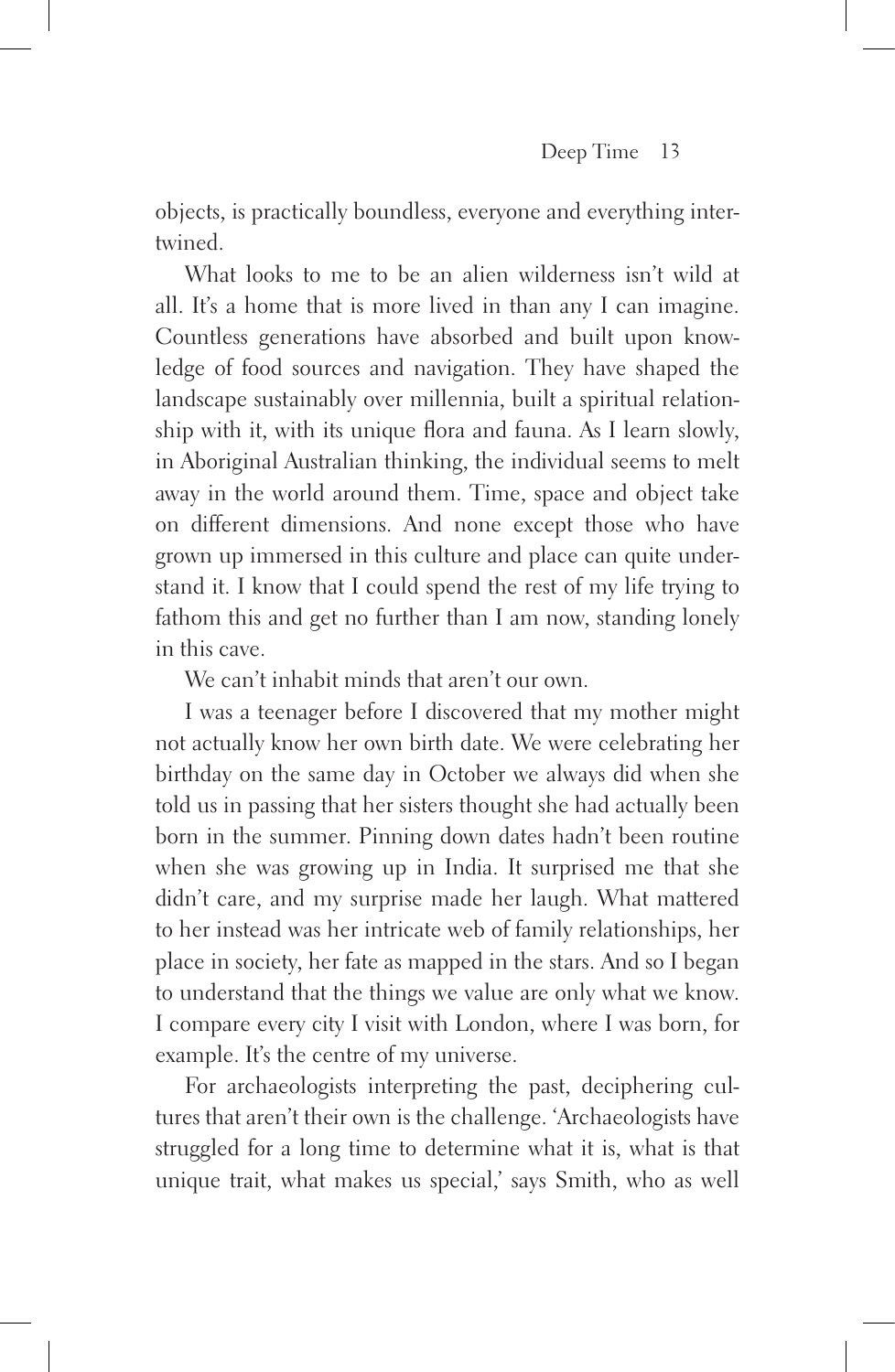as working in Australia has spent sixteen years at sites in South Africa. It's a job that has taken him to the cradles of humankind, rummaging through the remains of the beginning of our species. And this is a difficult business. It's surprisingly tough to date exactly when *Homo sapiens* emerged. Fossils of people who shared our facial features have been found from 300,000 to 100,000 years ago. Evidence of art, or at least the use of ochre, is reliably available in Africa far further back than 100,000 years, before some of our ancestors began venturing out of the continent and slowly populating other parts of the world, including Australia. 'It's one of the things that sets us apart as a species, the ability to make complex art,' he says.

But even if our ancestors were making art a hundred millennia ago, the world then was nothing like the world now. More than forty thousand years ago there weren't just modern humans, *Homo sapiens*, roaming the planet, but also archaic humans, including Neanderthals (sometimes called cavemen because their bones have been found in caves), who lived in Europe and parts of western and central Asia. And there were Denisovans, we now know, whose remains have been found in limestone caves in Siberia, their territory possibly spanning south-east Asia and Papua New Guinea. There were also at various times in the past many other kinds of human, most of which haven't yet been identified or named.

In the deep past we all shared the planet, even living alongside each other at certain times, in particular places. For some academics, this cosmopolitan moment in our ancient history lies at the heart of what it means to be modern. When we imagine these other humans, it's often as knuckle-dragging thugs. We must have had qualities that they didn't have, something that gave us an edge, the ability to survive and thrive as they went extinct. The word 'Neanderthal' has long been a term of abuse.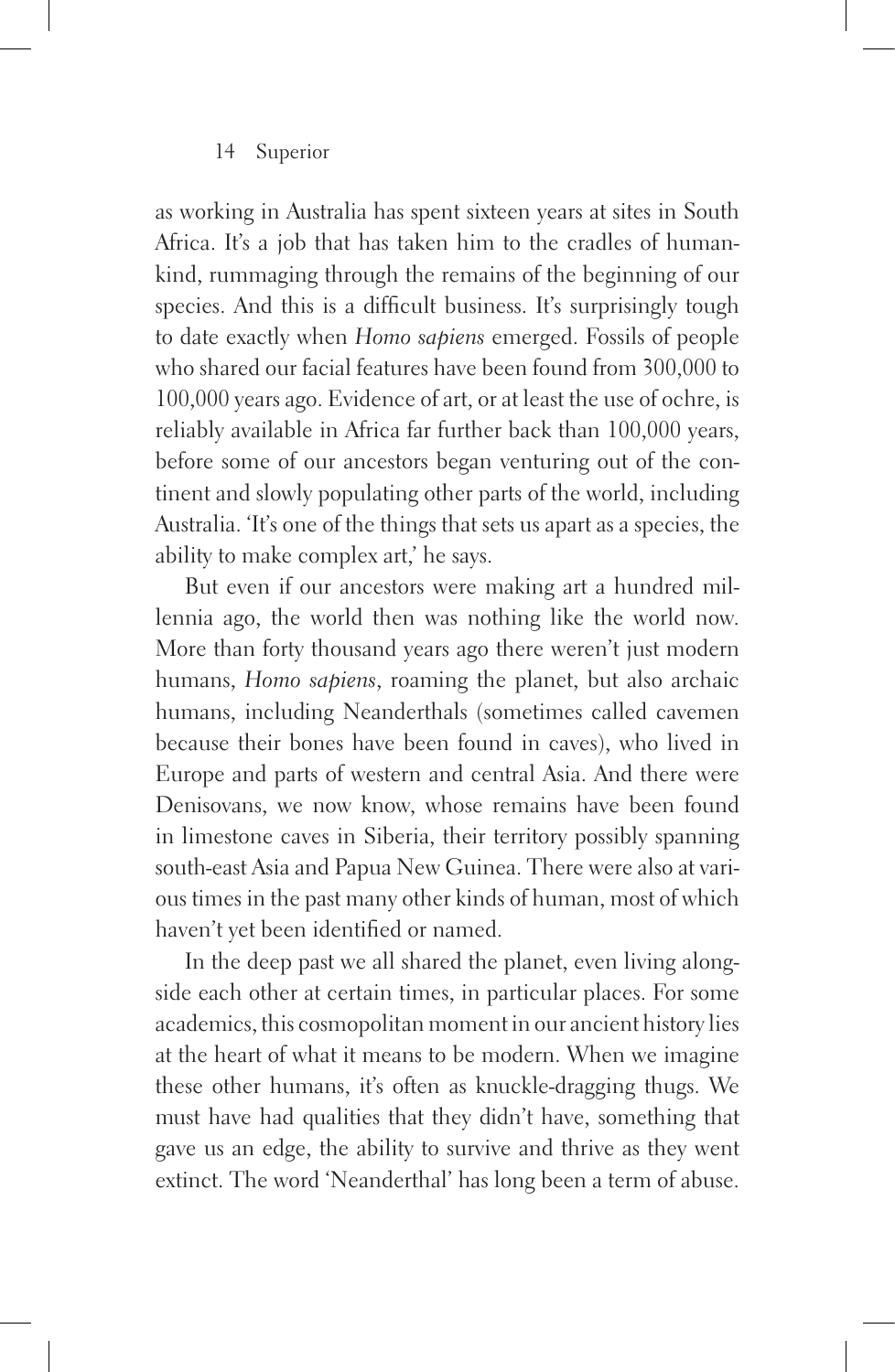Dictionaries define it both as an extinct species of human that lived in ice-age Europe, and an uncivilised, uncouth man of low intelligence. Neanderthals and *Homo erectus* made stone tools like our own species, *Homo sapiens*, Smith explains, but as far as convincing evidence goes, he believes none had the same capacity to think symbolically, to talk in past and future tenses, to produce art quite like our own. These are the things that made us modern, that set us apart.

What separated 'us' from 'them' goes to the core of who we are. But it's not just a question for the past. Today, being human might seem so patently clear, so beyond need for clarification that it's hard to believe that not all that long ago it wasn't so. When archaeologists found fossils of other now-extinct human species in the late nineteenth and early twentieth centuries, they raised doubts about just how far all *Homo sapiens* living today really are the 'same'. Even as recently as the 1960s it wasn't controversial for a scientist to believe that modern humans may have evolved independently in different parts of the world from separate archaic forms. Indeed, some are still plagued by uncertainty over this question. Scientific debate around what makes a modern human a *modern* human is as contentious as it has ever been.

From our vantage point in the twenty-first century, this might sound absurd. The common, mainstream view is that we have shared origins, as described by the 'Out of Africa' hypothesis. Scientific data has confirmed in the last few decades that *Homo sapiens* evolved from a population of people in Africa before some of these people began migrating to the rest of the world around 100,000 years ago and adapting in small ways to their own particular environmental conditions. Within Africa, too, there was adaptation and change depending on where people lived. But overall, modern humans were then (and remain now)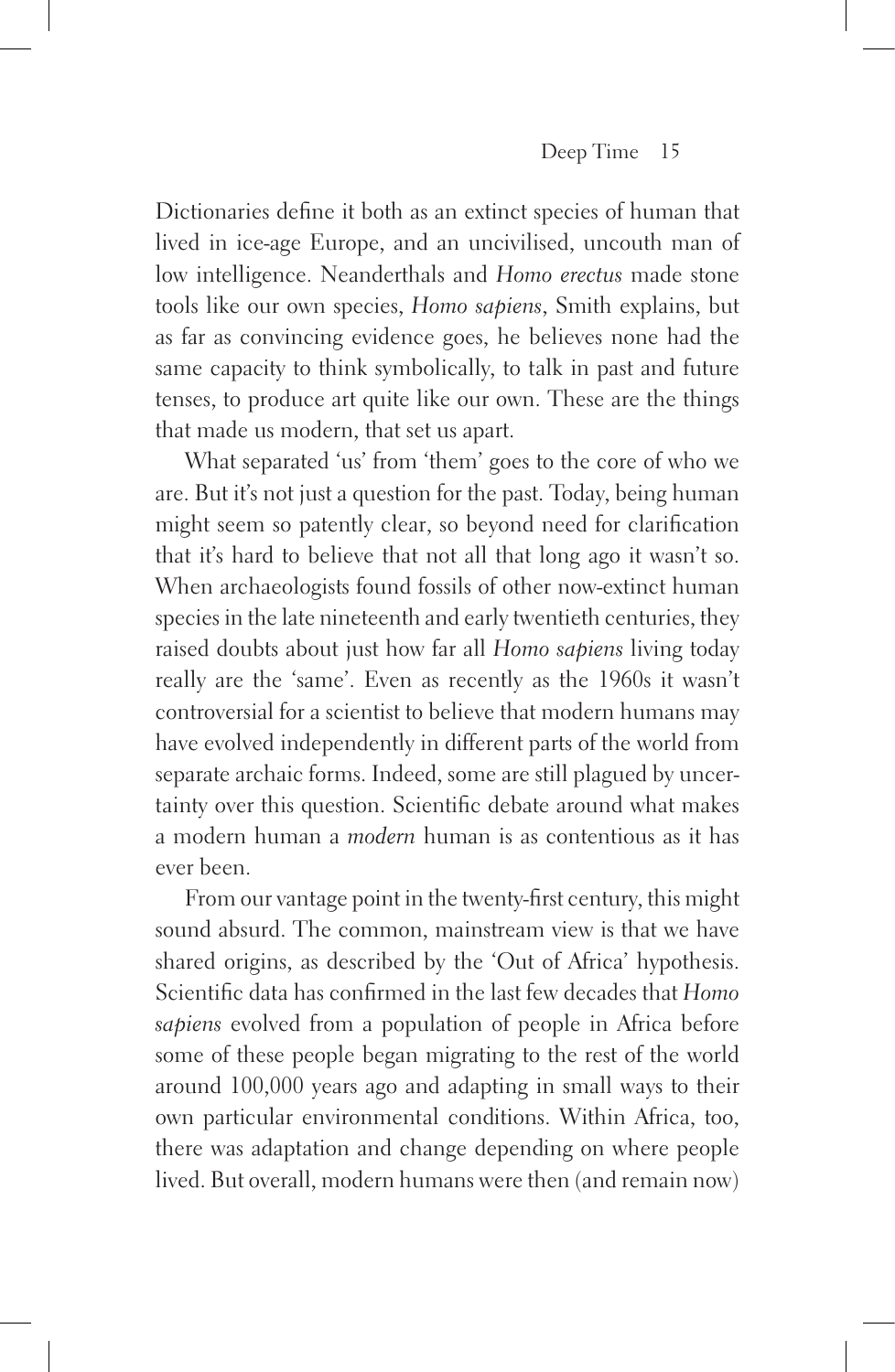one species, *Homo sapiens*. We are special and we are united. It's nothing less than a scientific creed.

But this isn't a view shared universally within academia. It's not even the mainstream belief in certain countries. There are scientists who believe that, rather than modern humans migrating out of Africa relatively recently in evolutionary time, populations on each continent actually emerged into modernity separately from ancestors who lived there as far back as millions of years ago. In other words, different groups of people became human as we know it at different times in different places. A few go so far as to wonder whether, if different populations evolved separately into modern humans, maybe this could explain what we think of today as racial difference. And if that's the case, maybe the differences between 'races' run deeper than we realise.

\*

In one early European account of indigenous Australians, the seventeenth-century English pirate and explorer William Dampier called them 'the miserablest people in the world'.

Dampier and the British colonists who followed him to the continent dismissed their new neighbours as savages who had been trapped in cultural stasis since migrating or emerging there, however long ago that was. Cultural researchers Kay Anderson, based at Western Sydney University, and Colin Perrin, an independent scholar, document the initial reaction of Europeans in Australia as one of sheer puzzlement. 'The noncultivating Aborigine bewildered the early colonists,' they write. They didn't build houses, they didn't have agriculture, they didn't rear livestock. They couldn't figure out why these people, if they were equally human, hadn't 'improved' themselves by adopting these things. Why weren't they more like Europeans?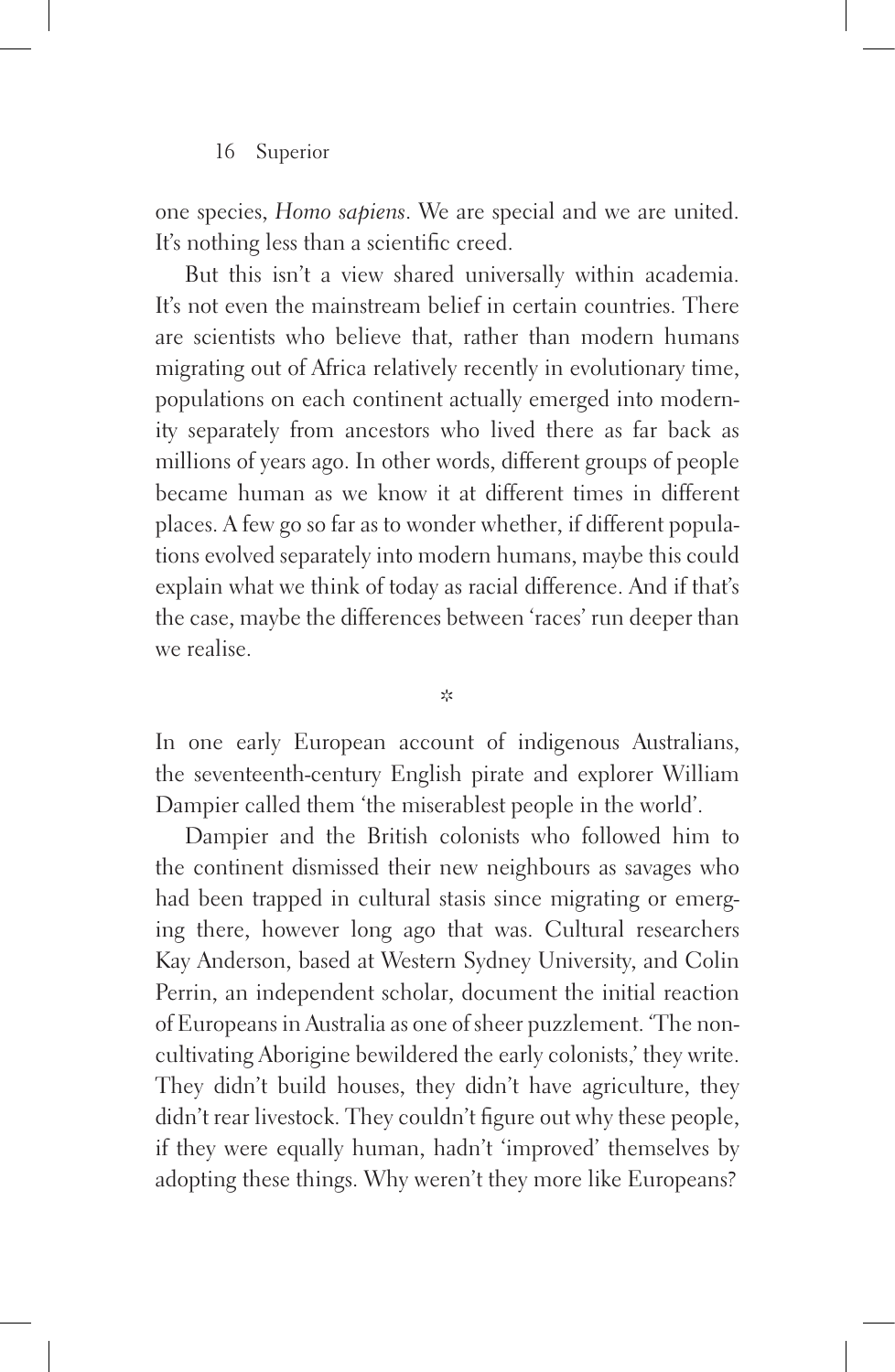There was more to this than culture shock. Bewilderment – or rather, an unwillingness to try and understand the continent's original inhabitants – suited Europeans in the eighteenth century because it also served the belief that they were entering a territory they could justly claim for themselves. The landscape was thought to be no different from how it must have been in the beginning, because they couldn't recognise how it might have been changed. And if the land hadn't been cultivated, then by Western legal measures it was *terra nullius*, it didn't belong to anyone.

By the same token, if its inhabitants belonged to the past, to a time before modernity, their days were numbered. 'Indigenous Australians were considered to be primitive, a fossilised stage in human evolution,' I'm told by Billy Griffiths, a young Australian historian who has documented the story of archaeology in his country, challenging the narrative that once painted indigenous peoples as an evolutionary backwater. At least one early explorer even refused to believe they had created the rock art he saw. They were viewed as 'an earlier stage of western history, a living representative of an ancient form, a stepping stone'. From almost the first encounter, Aboriginal Australians were judged to have no history of their own, surviving in isolation as a flashback to how all humans might have lived before some became civilised. In 1958 the late distinguished Australian archaeologist John Mulvaney wrote that Victorians saw Australia as a 'museum of primeval humanity'. Even until the end of the twentieth century writers and scholars routinely called them 'Stone Age' people.

It's true that indigenous cultures have enduring connections to their ancestors, a continuation of traditions that go back millennia. 'The deep past is a living heritage,' Griffiths tells me. For Aboriginal Australians, 'it's something they feel in their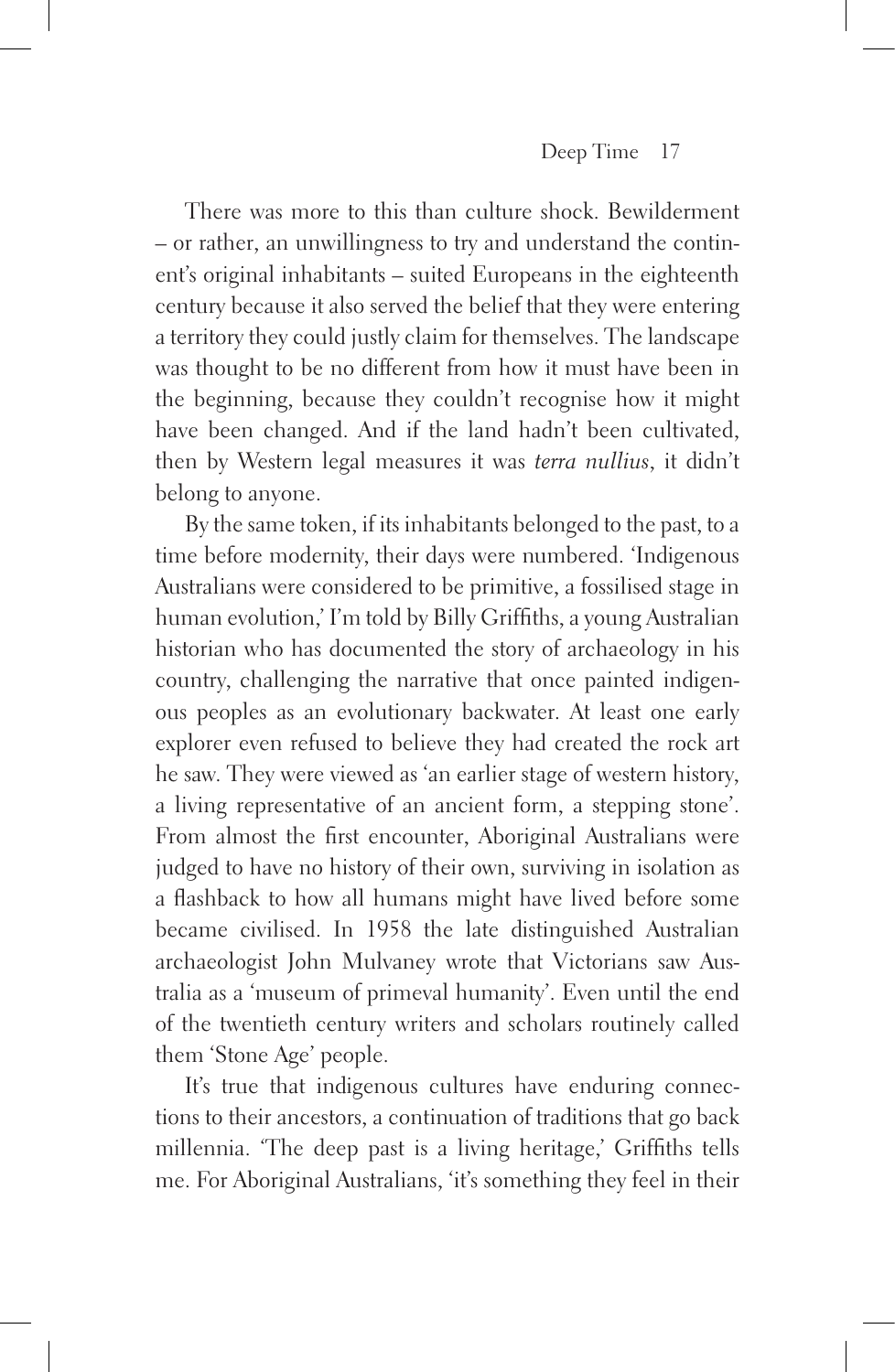bones . . . there are amazing stories of dramatic events that are preserved in oral histories, oral traditions, such as the rising of the seas at the end of the last ice age, and hills becoming islands, the eruption of volcanoes in western Victoria, even meteorites in different times.' But at the same time, this doesn't mean that ways of life have never changed. European colonisers failed to see this and it would take until the second half of the twentieth century for that view to be corrected.

'There was certainly little respect for the remarkable systems of understanding and land management that indigenous Australians had cultivated over millennia,' explains Griffiths. For thousands of years the land has been embedded with stories and songs, cultivated with digging sticks, fire and hand. 'While people have lived in Australia, there's been enormous environmental change as well as social change, political change, cultural change.' Their lives have never been static. In his 2014 book *Dark Emu, Black Seeds*, writer Bruce Pascoe argues, as other scholars have done, that this engagement with the land was so sophisticated and successful, including the harvesting of crops and fish, that it amounted to farming and agriculture.

But whatever they saw, the colonisers didn't value. For those raised in and around cities, industrialisation is still what represents civilisation. 'The idea of ranking, say, an industrial society higher than a hunter-gatherer society is absurd,' reminds Benjamin Smith. It's not easy to accept when you've grown up in a society that tells you concrete skyscrapers are the symbols of advanced culture, but when viewed from the perspective of deep time – across millennia rather than centuries, in the context of long historical trajectories – it becomes clearer. Empires and cities decline and fall. It is smaller, indigenous communities that have survived throughout, those whose societies date to many thousands rather than many hundreds of years. 'Archae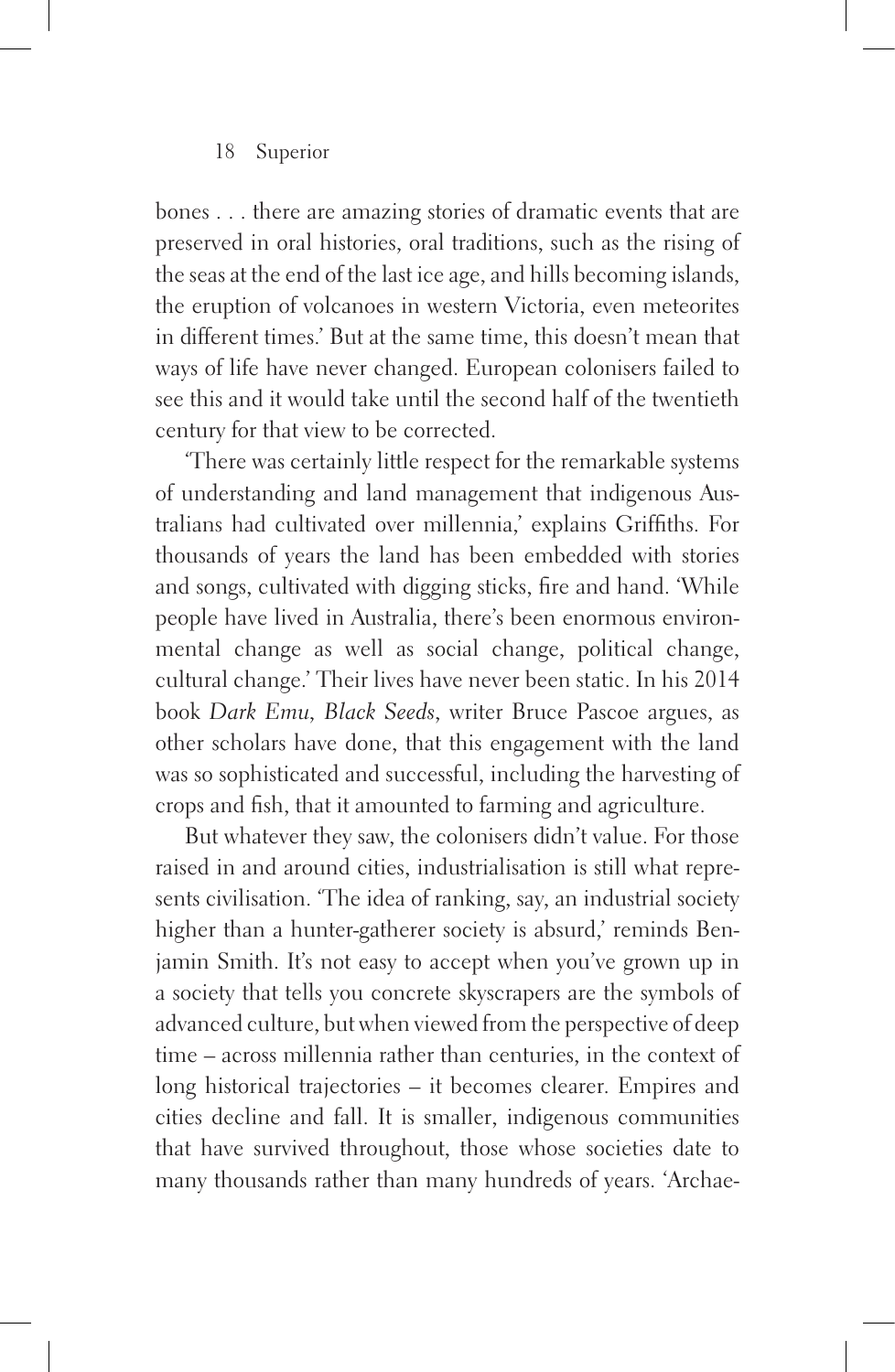ology shows us that all societies are incredibly sophisticated, they are just sophisticated in different ways,' Smith continues. 'These are the world's thinkers, and maybe they thought themselves into a better place. They have societies that have more leisure time than Western societies, lower suicide rates, higher standards of living in many ways, even though they don't have all of the technological sophistication.'

Respect for and pride in indigenous cultures has only started to build in the last few decades. And even now, there remains resistance among some non-indigenous Australians, especially as it has become clear from archaeological evidence that Aboriginal people have been occupying this territory not for just thousands of years, but for many tens of thousands. 'The midtwentieth century revelation that people were here for that kind of depth of time . . . was received in many ways as a challenge to a settler nation with a very shallow history. There are cultural anxieties wrapped up in all of this,' says Griffiths. 'It challenges the legitimacy of white presence here.'

Among European colonists in the nineteenth century, there was a failure to engage with those they encountered, to accept them as the true inhabitants of the land, combined with a mercenary hastiness to write them off. Alongside the native people of Tierra del Fuego at the southernmost tip of South America, whose nakedness and apparent savagery had shocked biologist Charles Darwin when he saw them on his travels, indigenous Australians and Tasmanians were seen as occupying the lowest rungs in the human racial hierarchy. One observer described them as 'descending to the grave'. They were, Griffiths tells me, seen as doomed to go extinct. 'That was the dominant concept, that they would soon die out.

'There was a lot of talk of smoothing the pillow of a dying race.'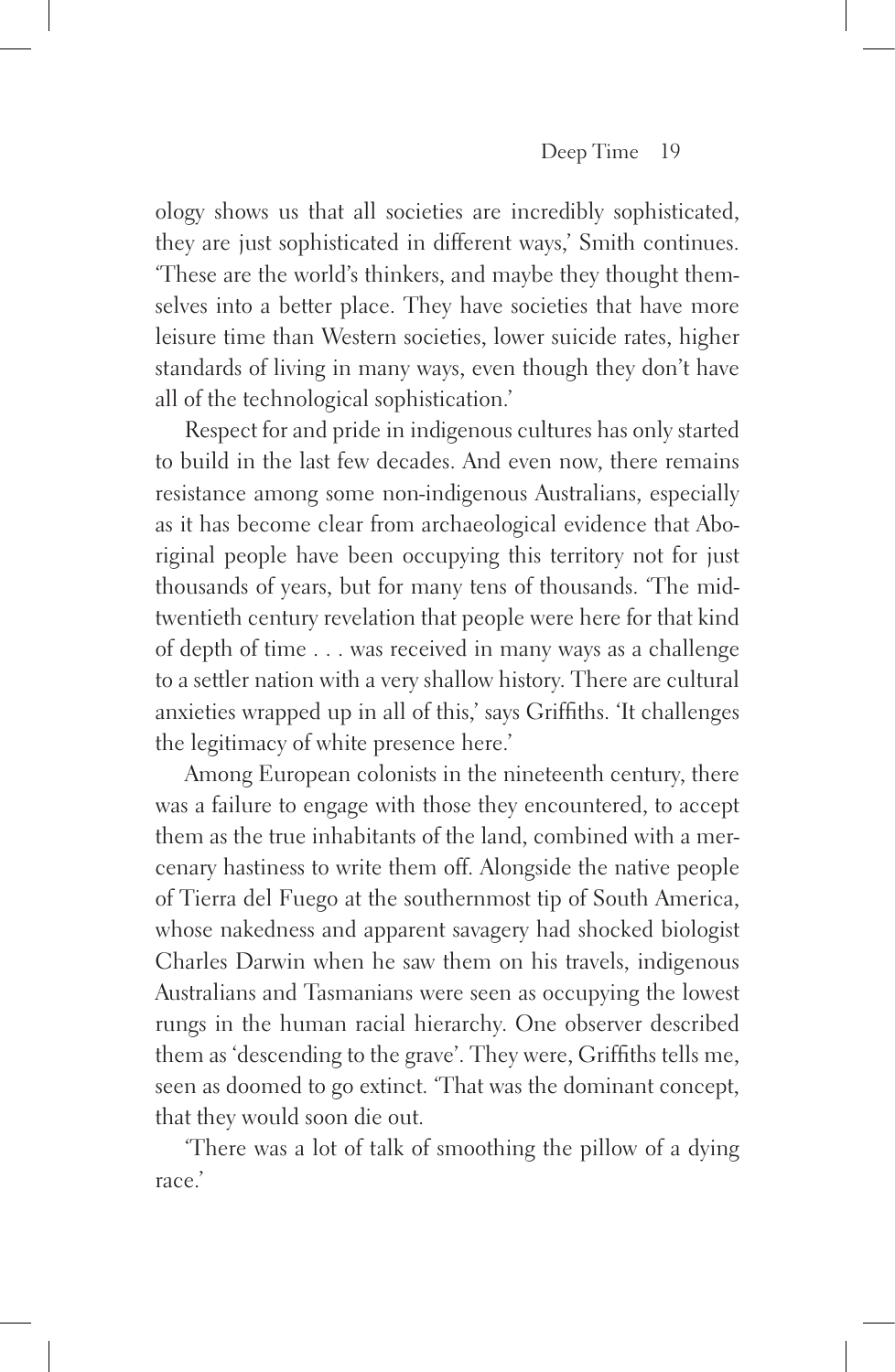Smoothing the pillow was bloodthirsty work. Disease was the greatest killer, the forerunner of invasion. But starting in September 1794, six years after the First Fleet of British ships arrived in what would become Sydney, and continuing into the twentieth century, hundreds of massacres also helped to slowly and steadily shrink the indigenous population by around 80 per cent, according to some estimates. Many hundreds of thousands of people died, if not of smallpox and other illnesses shipped to Australia, then directly at the hands of individuals or gangs, and at other times of police. Equally harsh was the cultural genocide, adds Griffiths. There were bans on the practice of culture and use of language. 'Many people hid their identity, which also contributed to the decline in population.'

In 1869 the Australian government passed legislation allowing children to be forcibly taken away from their parents, particularly if they were of mixed heritage – described at the time as 'half-caste', 'quarter-caste' and smaller fractions. An official inquiry into the effects of this policy on the indelibly scarred 'Stolen Generations', finally published in 1997, is a catalogue of horrors. In Queensland and Western Australia, people were forced onto government settlements and missions, children removed from about the age of four and placed in dormitories, before being sent off to work at fourteen. 'Indigenous girls who became pregnant were sent back to the mission or dormitory to have their child. The removal process then repeated itself.'

By the 1930s, around half of Queensland's Aboriginal Australian population was living in institutions. Life was bleak, with high rates of illness and malnutrition; behaviour was strictly policed for fear that they would return to the 'immoral' ways of their home communities. Children were able to leave dormitories and missions only to provide cheap labour, the girls as domestic servants and the boys as farm labourers. They were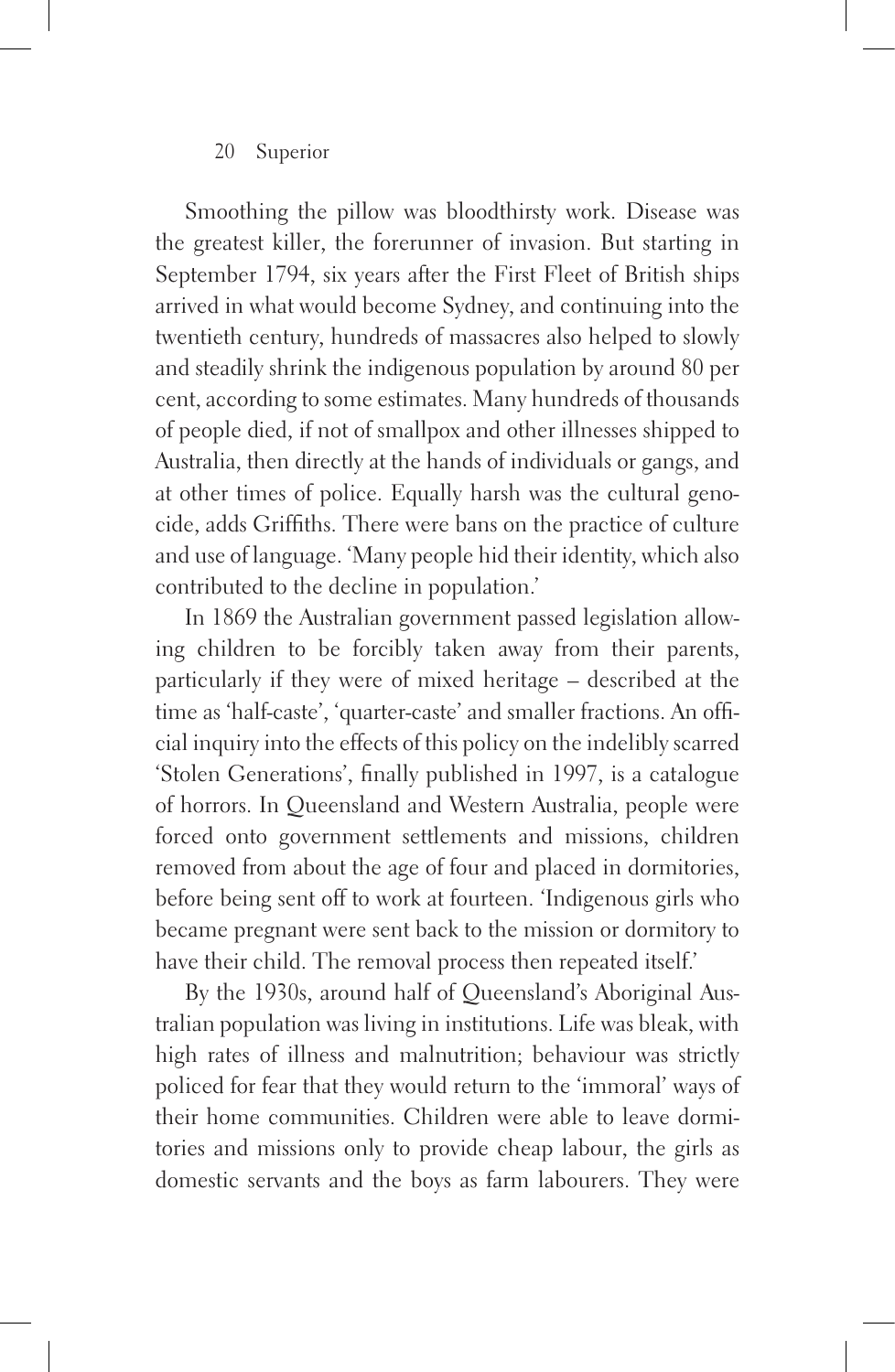considered mentally unsuited to any other kind of work. Historian Meg Parsons describes what happened as the 'remaking of Aboriginal bodies into suitable subjects and workers for White Queensland'.

Among those forced to live this way were the mother and grandmother of Gail Beck, an indigenous activist in Perth who was once a nurse but now works at the South West Aboriginal Land and Sea Council, fighting to reclaim land rights for her local community, the Noongar. When I visit her at her home in the picturesque port city of Fremantle, speaking to her as she cooks, awaiting a visit from the Aboriginal Australian side of her family, I find someone who has few ways to quantify the pain and loss.

Gail is sixty years old but her true family story is still fairly new to her. Until her thirties, she didn't even know she had any indigenous ancestry. She had been raised to believe she was Italian – a lie to explain her olive skin, her mother terrified that if she were told the truth, Gail might be taken away by the authorities as she herself had been. So she lived under a conspiracy of silence, shielded from the fact that her grandmother had been one of the Stolen Generations, a 'half-caste' taken from her family to live in a Catholic missionary home in 1911 at the age of two. There, she had been abused, physically, mentally, sexually. 'She was put out to service at thirteen. Didn't get paid, nothing like that. And she stayed there until she was an adult.' A similar fate befell Gail's mother, who was under the supervisory care of the nuns in the home from the day she was born, beaten and burned by them when she grew older. The Sisters of Mercy 'were very cruel people', Gail recounts.

Learning about her family's past, and having it confirmed by her grandmother's papers, was a bolt from the blue. 'I cried an ocean of tears.' At once, Gail gained a new identity, one that she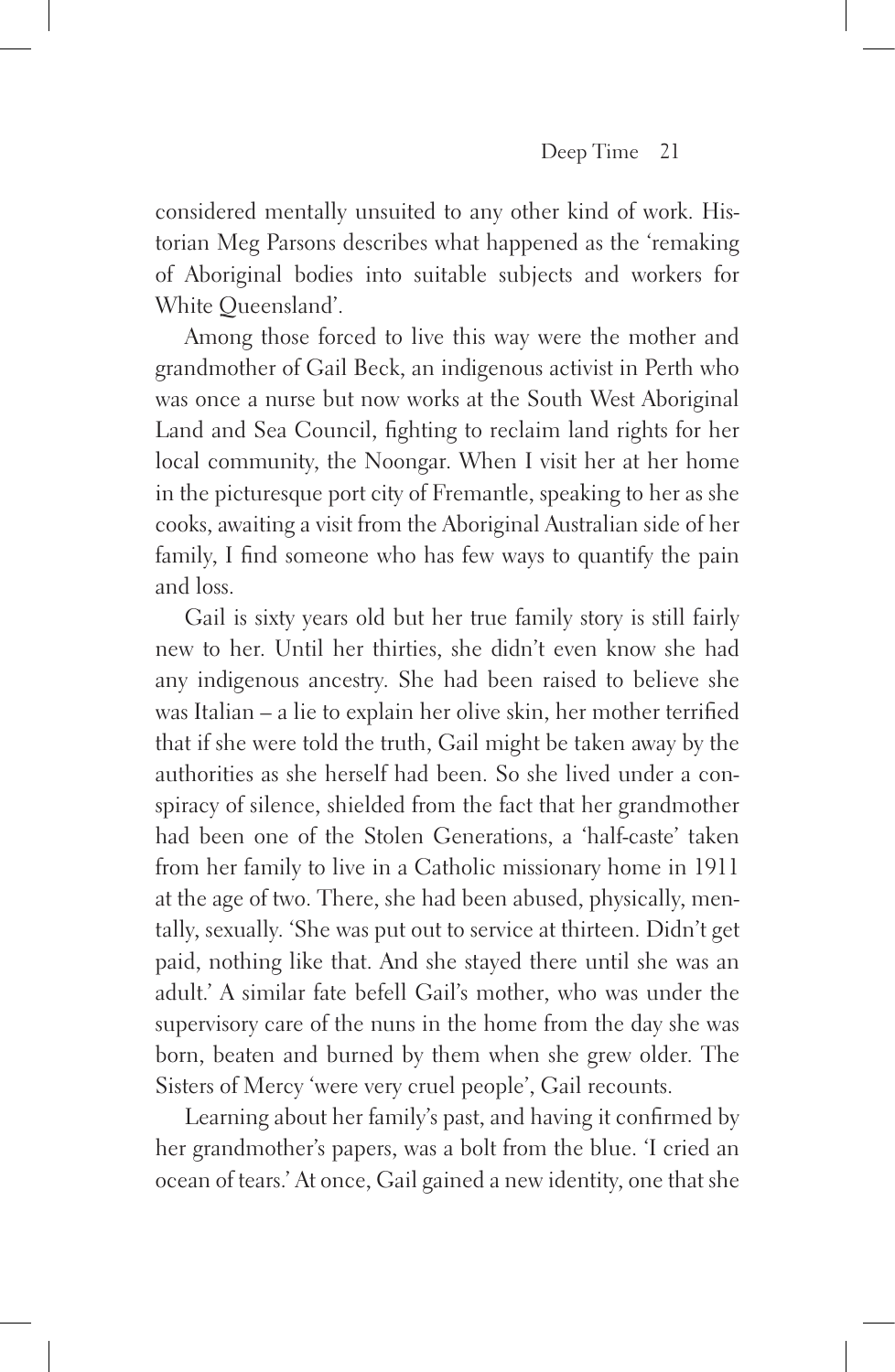was desperate to understand and build a connection to. It took her six years to find the part of her family that had been hidden from her, and she has devoted herself to absorbing their culture ever since. She shows me her blankets and pictures, adorned with the prints for which Aboriginal Australian artists have lately become famous. She has tried to learn an indigenous language, but it has been a struggle. She lives like most white Australians, in a nice house in a nice suburb, her knowledge of her great-grandmother's way of life, as it would have been, fragmentary.

'We are constantly in mourning, and people don't understand that,' she tells me. 'The young children that were lost, that doesn't just affect the nuclear family, that affects the community.' And this is perhaps the greatest tragedy of all, that the way of life she might have had, the knowledge and language she could have been raised with, the relationship to the local environment, all of this was trodden beneath the boot of what considered itself to be a superior race. After the arrival of the Europeans, even the creation of art sharply declined. It took until 1976 for Aboriginal people even to be able to gain legal rights over their land. Throughout, the victims had no choice. 'They weren't allowed to practise their culture, they weren't allowed to mix and they weren't allowed to speak their language.' Having been told they were inferior, that theirs was a life to be ashamed of, they adopted different ways of living – ways they were told were better.

'It was a real shameful thing.'

\*

I don't cry easily. But in the car afterwards, I cry for Gail Beck. There is no scale of justice weighty enough to account for what happened. Not just for the abuse and the trauma, the children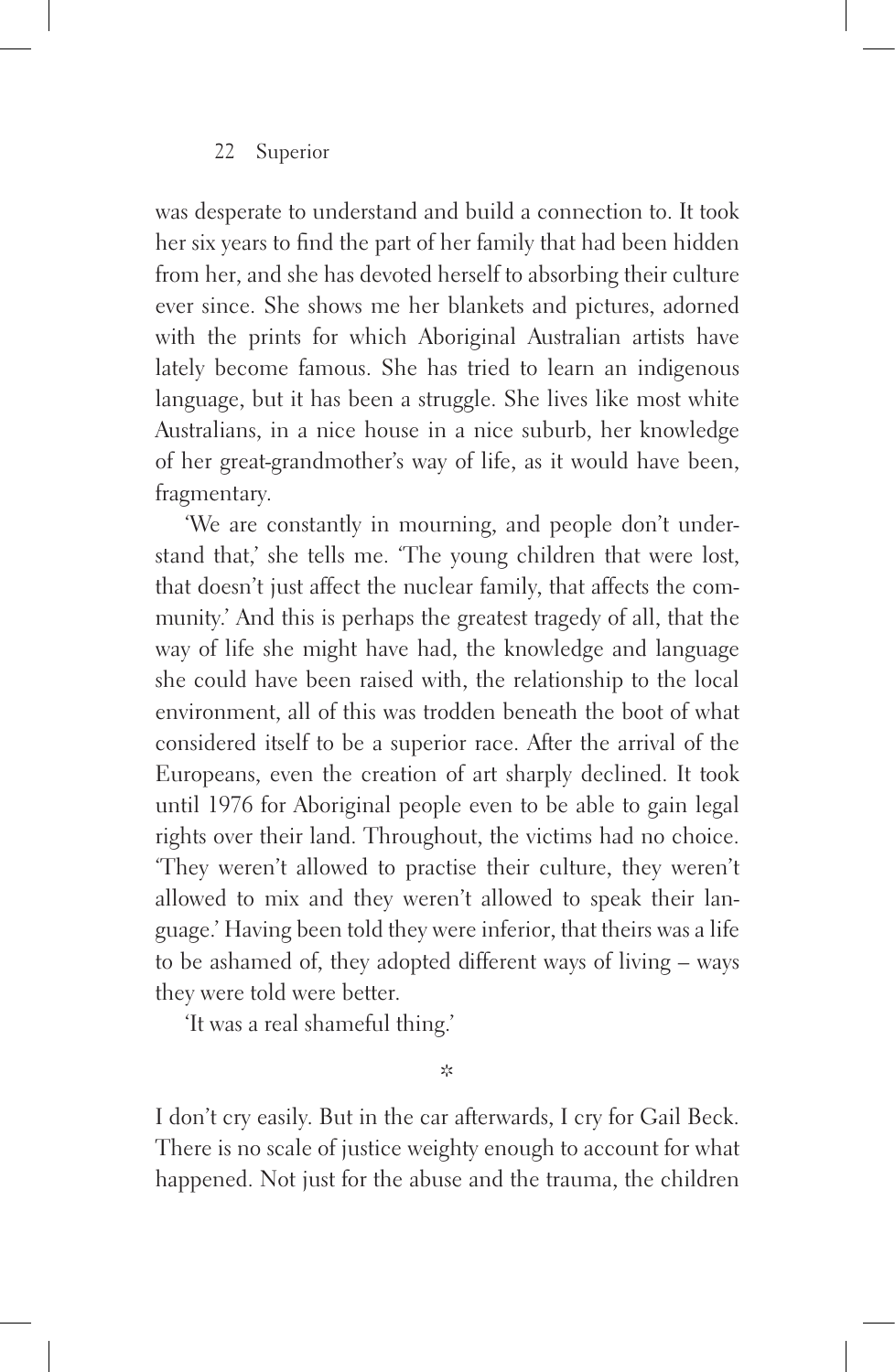torn from their parents, the killings, but also for the lives that women and men like her didn't have the chance to live.

In recent decades, as scholars have tried to piece together the past and make sense of what happened, as they share with ordinary Australians in the long process of assessing the damage and its impact, we can see an overarching story about the definition of human difference. It shows us how people have drawn boundaries around other groups of people, and how far inside us and how far back in time the disparities are thought to stretch. These are the parameters of what we now call race.

That same day I meet with Martin Porr, a German-born archaeologist who works at the University of Western Australia, his work focusing on human origins. He feels, as do many archaeologists nowadays, that his is a profession weighed down by the baggage of colonialism. When the first European encounters with Australians happened, when the rules were drawn for how they should be treated, science and archaeology began to be woven in. And they have remained interwoven ever since. For Porr, this tale begins with the Enlightenment, at the birth of Western science. The Enlightenment reinforced the idea of human unity, of an essential biological quality that elevated humans above all other creatures. We live with that concept to this day, seeing it as positive and inclusive, a fact to be celebrated. There was a caveat, however. As Porr cautions, this modern universal way of framing human origins was constructed at a time when the world was a very different place, with far less understanding of other cultures. When European thinkers set the standard for what they considered a modern human, many built it around their own experiences and what they happened to value at that time.

A number of Enlightenment thinkers, including influential German philosophers Immanuel Kant and Georg Wilhelm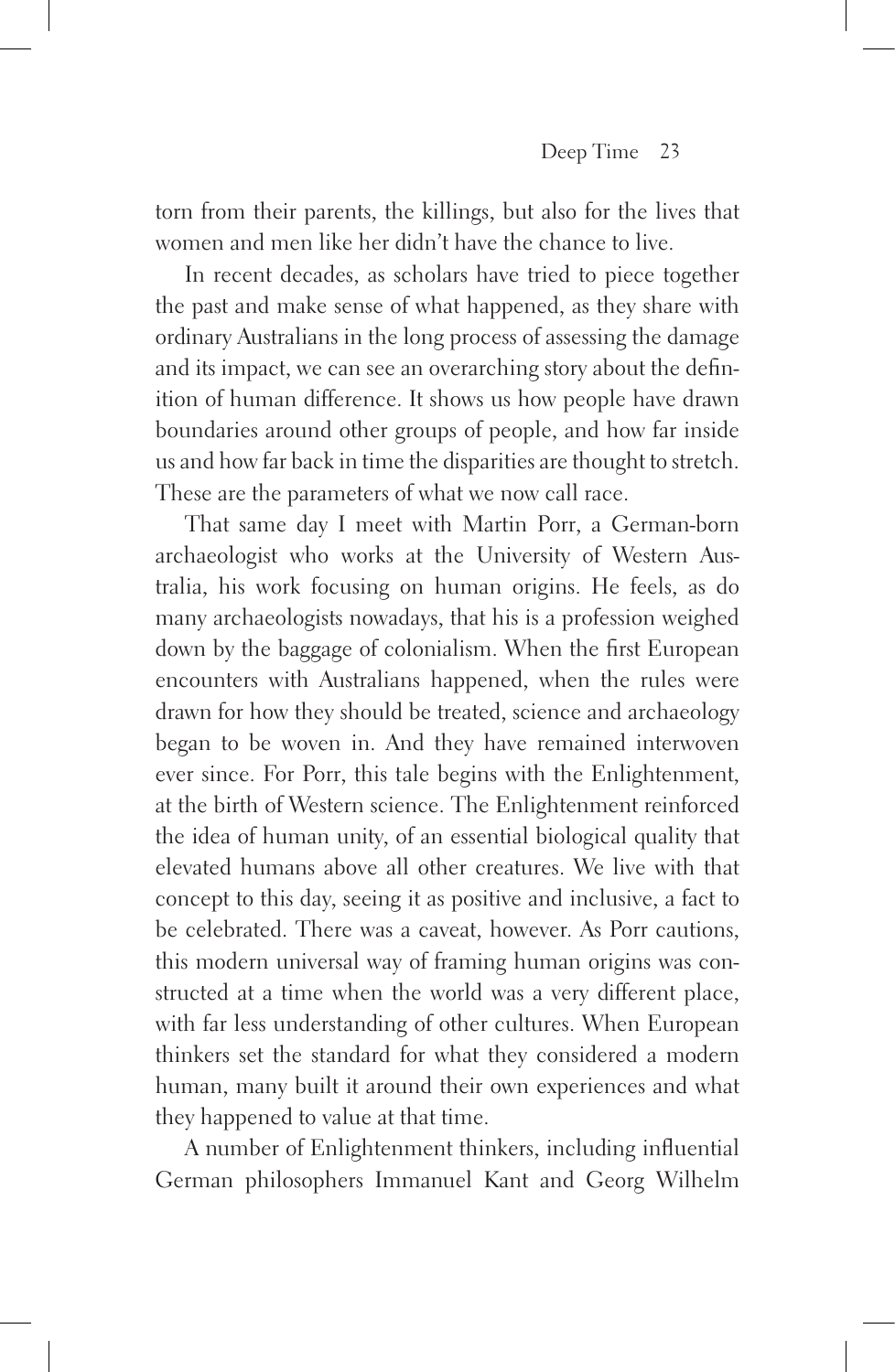Friedrich Hegel, defined humanity without really having much of an idea how most of humanity lived or what it looked like. Those who lived in other lands, including the indigenous people of the New World and Australia, were often a mystery to them. 'A universal understanding of human origins was actually created at the time by white men in Europe who only had indirect access to information about other people in the world through the lens of colonialism,' explains Porr. So when they went out into the real world and encountered people who didn't look like them, who lived in ways they didn't choose to live, the first question they were forced to ask themselves was: Are they the same as *us*?

'If you define humanity in some universal sense, then it's very restrictive. And in the eighteenth century, that was totally Eurocentric. And of course, when you define it in that sense, then of course, so to speak, other people do not meet these standards,' Porr continues. Because of the narrow way Europeans had set their parameters of what constituted a human being, placing themselves as the paradigm, people of other cultures were almost guaranteed not to fit. They didn't necessarily share the same aesthetics, political systems or moral values, let alone food or habits. In universalising humanity, Enlightenment thinkers had inadvertently laid the foundations for dividing it.

And here lay the fatal error at the birth of modern science, one that would persist for centuries, and arguably persists to this day. It is a science of human origins, as British anthropologist Tim Ingold observes, that 'has written the essence of humanity in its own image, and that measures other people by how far they have come in living up to it'.

'When you look at these giants of the eighteenth century, Kant and Hegel, they were terribly racist. They were unbelievably racist!' says Porr. Kant stated in *Observations on the Feeling*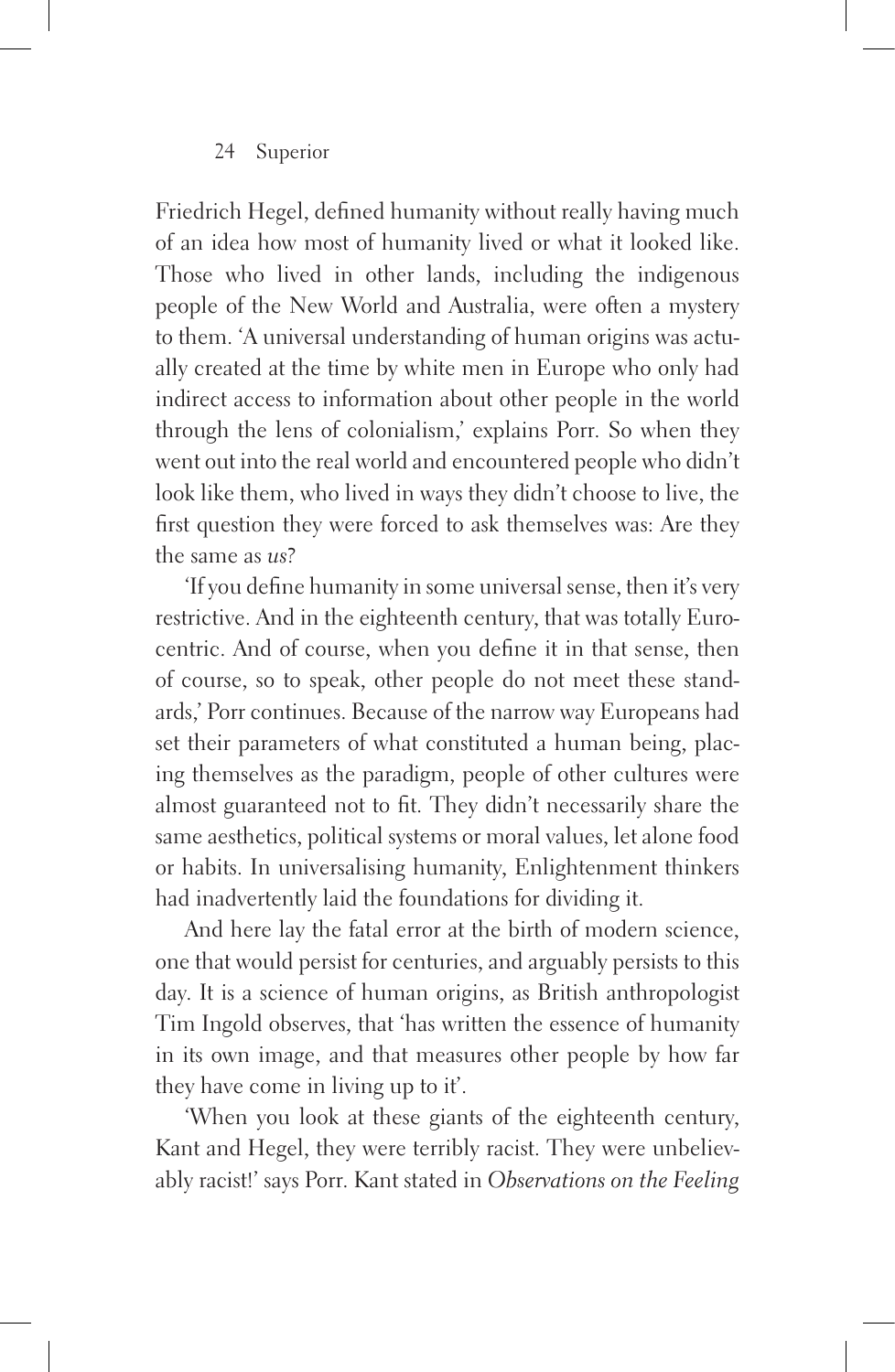*of the Beautiful and the Sublime* in 1764, 'The Negroes of Africa have by nature no feeling that rises above the trifling.' When he met a quick-witted carpenter, the man was quickly dismissed with the observation that 'this fellow was quite black from head to foot, a clear proof that what he said was stupid.' While a few Enlightenment thinkers did resist the idea of a racial hierarchy, many, including French philosopher Voltaire and Scottish philosopher David Hume, saw no contradiction between the values of liberty and fraternity and their belief that non-whites were innately inferior to whites.

By the nineteenth century, those who didn't live like Europeans were thought to have not yet fully realised their potential as human beings. Even now, notes Porr, when scientists discuss human origins, he still catches them describing *Homo sapiens* in what sound like nineteenth-century European economic terms, as being 'better' and 'faster' than other human species. There's an implicit assumption that higher productivity and more mastery over nature, the presence of settlements and cities, are the marks of human progress, even of evolution. The more we are superior to nature, the more we are superior as humans. It is a way of thinking that forces a ranking of people from closer to nature to more distant, from less developed to more, from worse to better. And history shows us that it's only a small leap from believing in cultural superiority to believing in biological superiority, that a group's achievements are due to their innate capacities.

What Europeans saw as shortcomings in other populations in the early nineteenth century quickly became conflated with how they looked. Cultural scholars Kay Anderson and Colin Perrin explain how, in that century, race came to be *everything*. One writer at the time noted that the natives of Australia differ 'from any other race of men in features, complexion, habits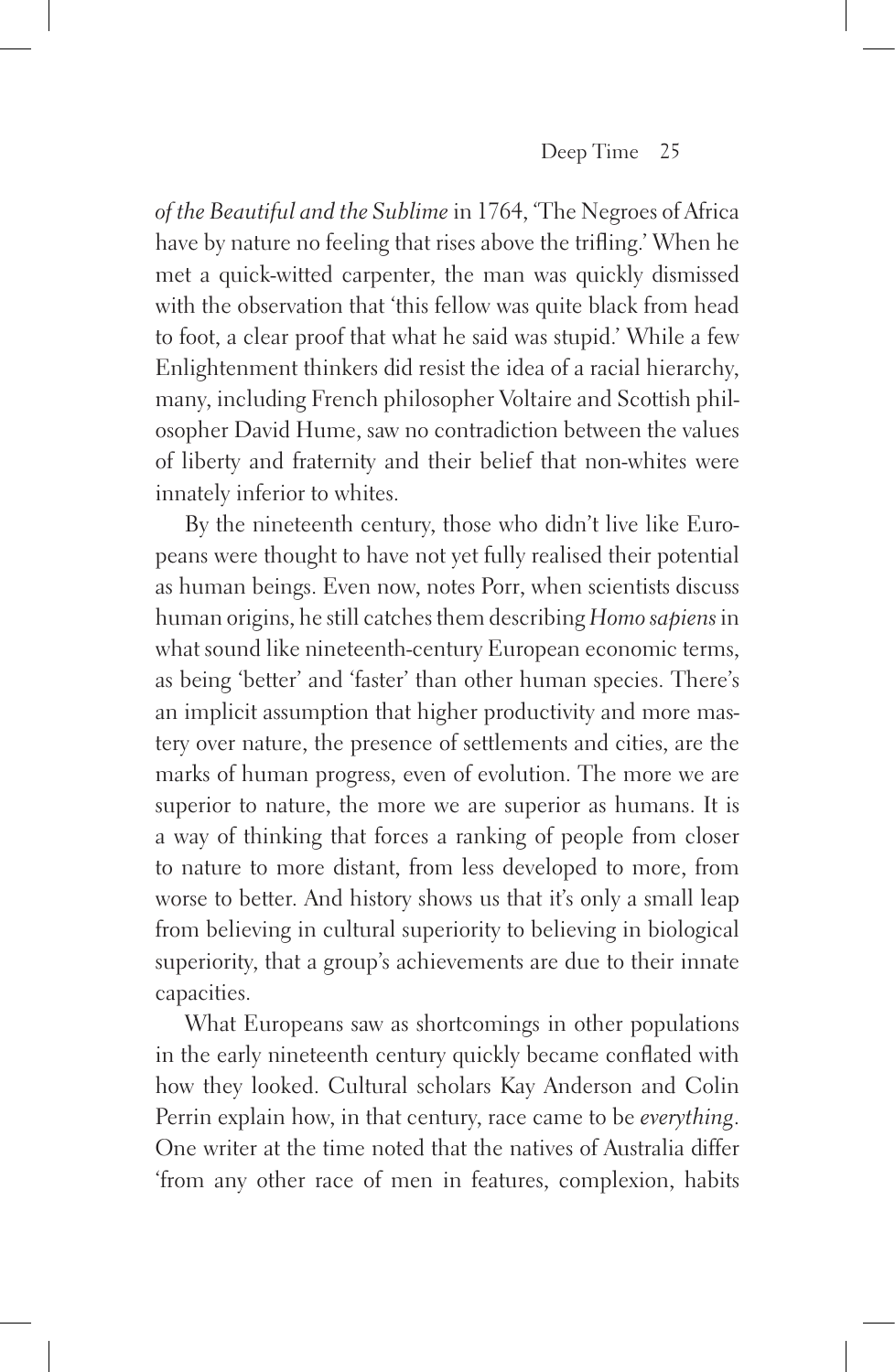and language'. Their darker skin and different facial features became markers of their separateness, a sign of their permanent difference. Their perceived failure to cultivate the land, to domesticate animals and live in houses was taken as part and parcel of their appearance. And this had wider implications. Race, rather than history, could then be framed as the explanation for not only the Aboriginals' failure, but the failure of all non-white races to live up to the European ideal that Europeans had themselves defined. An Aboriginal Australian – just by having darker skin – could now be lumped together with a West African, for instance, despite being continents apart, with entirely different cultures and histories. Both were black, and this was all that mattered.

Whiteness became the visible measure of human modernity. It was an ideal that went so far as to become enshrined in Australian law. 'When Australia federated in 1901, when the states came together as a nation, one of the first pieces of legislation to pass through Parliament was the Immigration Restriction Act, which formed the basis of the White Australia policy. It sought to fuse the new nation together with whiteness by excluding non-European migration and attempting to assimilate and, ultimately, to eliminate Aboriginal and Torres Strait Islander identity,' explains Billy Griffiths. What happened to Gail Beck's family was one result of these attempts to remove the colour from Australia, in her case to drain it out of her mother's line over generations. 'There was this horrible language of "breeding out the colour" from full-bloods to half-castes to quarter-castes to octoroons,' Griffiths adds. The goal was to steadily replace one 'race' with another.

By the time this state-sanctioned ethnic cleansing was taking place, a crisis had already emerged within scientific circles. Since the Enlightenment, many European thinkers had united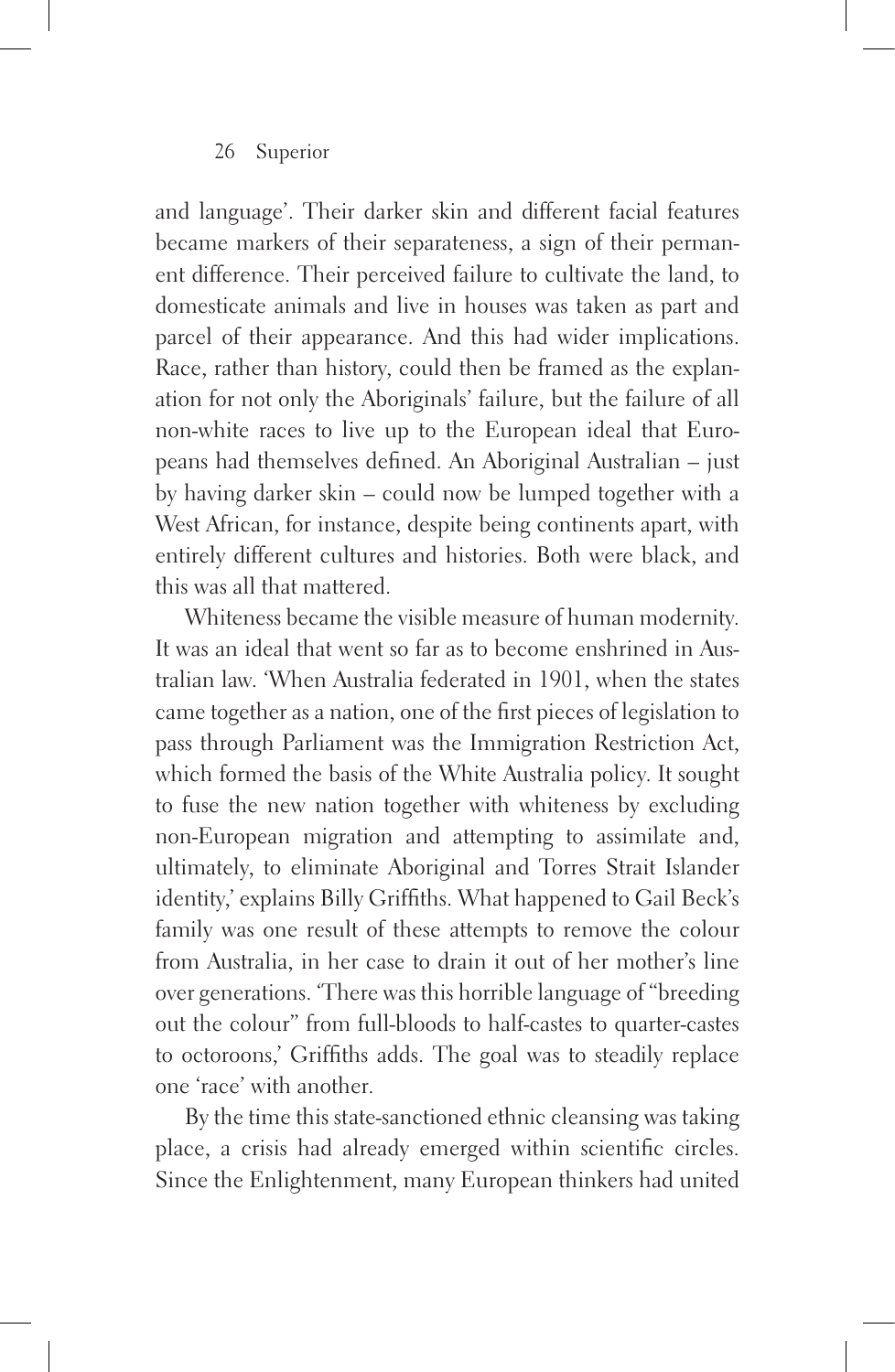around the idea that humankind was one, that we all shared the same common capacities, the same spark of humanity that made it possible for even those of us condemned as 'miserable' to improve, with enough encouragement. Even if there was a racial hierarchy, even if there were lesser humans and greater ones, we were all still *human*. But in the nineteenth century, as Europeans encountered more people in other parts of the world, as they began to see the variety that exists across our species, and failed to 'improve' people the way they wanted to, some began to seriously doubt this cherished belief.

The passage of the nineteenth century saw some make an intellectual shift away from the original Enlightenment view of a single humanity with shared origins. Scientists ventured to wonder whether we all really did belong to the same species.

This wasn't just because of racism. Western scientists had been funnelled into a certain way of thinking about the world partly because of where they happened to be based. In the early days of archaeology, Europe was the reference point for subsequent research elsewhere. Before anyone was sure about humanity's African origins, human fossils in Europe provided the first data. According to John Shea, a professor of anthropology at Stony Brook University in New York, this created an indexing problem. 'If you have a series of observations, the first observations guide you more so than the latter ones. And our first observations about human evolution were based on an archaeological record in Europe.' The first movements out of Africa were eastwards, not westwards. This is why you see elephants in both Africa and Asia. Europe isn't where humans originated – indeed, being so inhospitable back then, it was one of the last places they migrated to, long after going to Australia. But since Europe was where the first archaeologists happened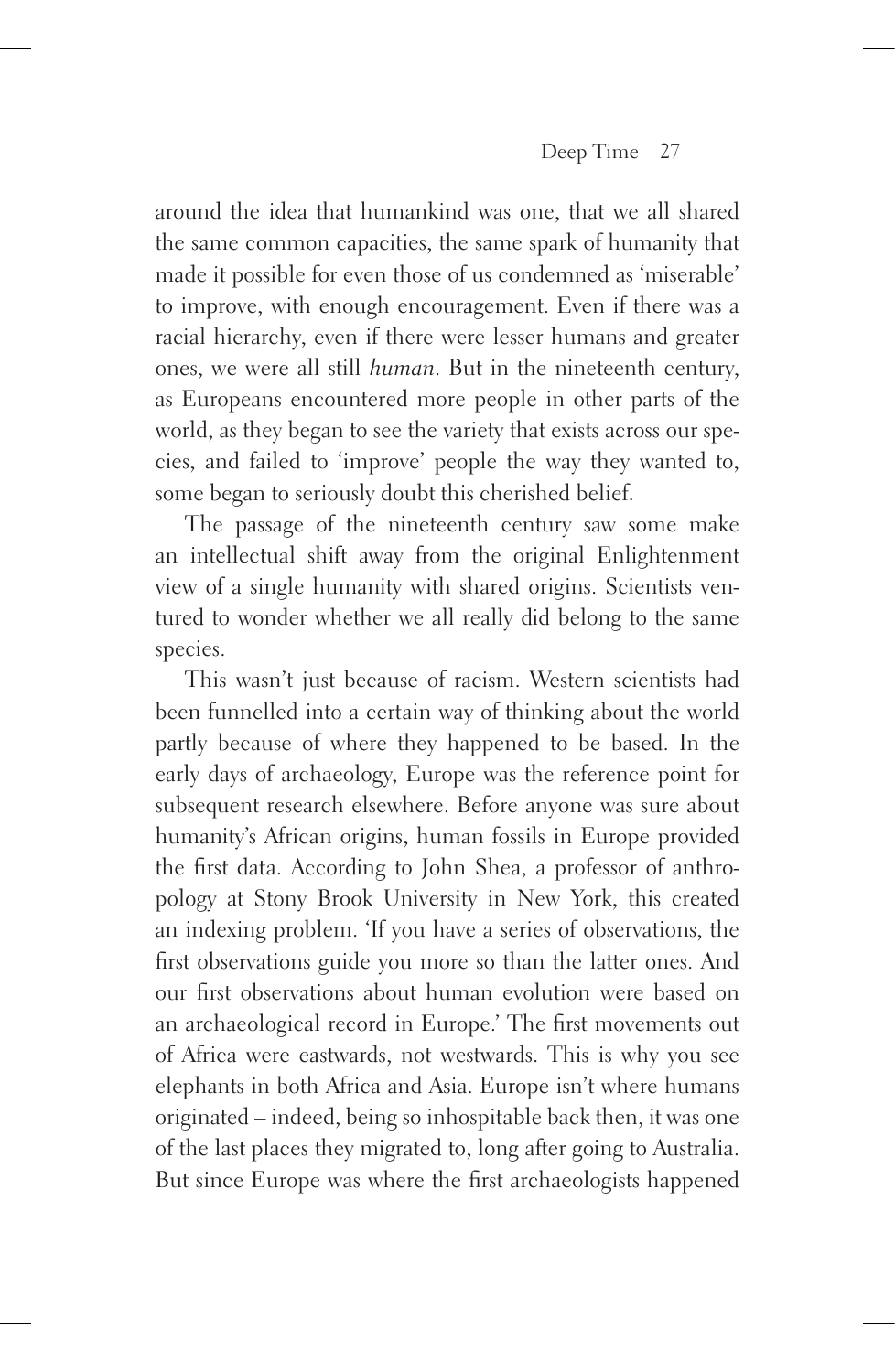to live and work, this geographical outpost became the model for thinking about the past.

Some of the very oldest human sites in Europe bear evidence of fairly sophisticated cave art. So as a result of indexing, early archaeologists digging on their doorstep logically assumed that art and the ability to think using symbols and images must be a mark of human modernity, one of the features that make us special. But the first *Homo sapiens* arrived in Europe only around 45,000 years ago. When researchers then excavated far earlier sites in Africa, some as old as 200,000 years, they didn't always find the same evidence of symbolic thought and representational art. 'The archaeologists came up with a way to square this,' says Shea. 'They said, well, okay, you know these ancient Africans, Asians, they look morphologically modern but they aren't behaviourally modern. They're not quite right yet.' They decided that although such people *looked* like modern humans, for some reason they didn't *act* like them.

Rather than rethinking what it meant to be a modern human – perhaps taking out the requirement that *Homo sapiens* began making art immediately upon the emergence of our species – the rest of the world's history became a puzzle to be solved. It's a misstep that still has repercussions today. If art is what sets our species apart from Neanderthals and others, then at what point did we actually become our species? Was it 45,000 years ago when we see sophisticated cave art in Europe, or 100,000 years ago when, we now know, people used ochre for drawing? And if Neanderthals or other archaic humans turn out to show evidence of symbolic thought and to have made representational art, will we then have to call them modern too? 'Behavioural modernity is a diagnosis,' says Shea. All the archaeologists can think to do is 'rummage around looking for other evidence that will confirm this diagnosis of modernity'.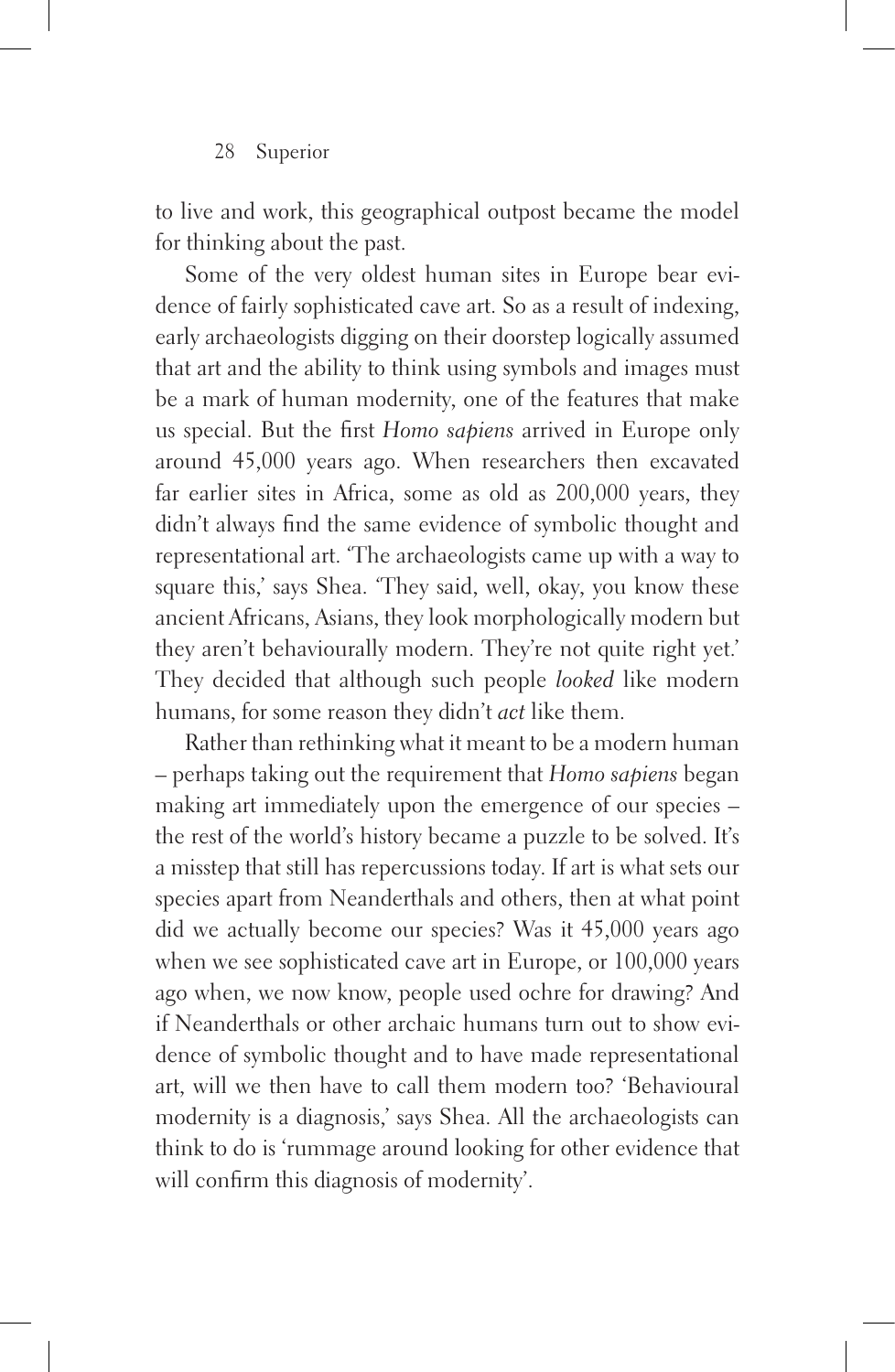In the nineteenth century, such uncertainty around what constituted a modern human being was taken a leap further. If people weren't cultivating the land or living in brick houses, some asked, could they be considered modern? And if they weren't modern, were they even the same species?

Australia in all its alien strangeness posed a particular challenge to European thinkers. Anderson and Perrin argue that the discovery of the continent helped shatter the Enlightenment belief in human unity. After all, here was a remote place, with its own animals not seen elsewhere, kangaroos and koalas, and with its own plants, flowers and unusual landscape. 'Based on observations of the uniqueness of Australian flora and fauna' there were 'suspicions that the entire continent might have been the product of a separate creation,' they write. The humans of Australia were thought to be as strange as everything else there.

After the remains subsequently labelled Neanderthal were first identified in Germany's Neander Valley in 1856, Martin Porr and his colleague Jacqueline Matthews have noted, one of the first things anybody did was compare them to indigenous Australians. Five years later, English biologist Thomas Huxley, a champion of the work of Charles Darwin, described the skulls of Australians as being 'wonderfully near' those of the 'degraded type of the Neanderthal'. It was clear what they were insinuating. If any people on earth were going to have something in common with these now-extinct humans, European scientists assumed, it could only be the strange ones they called savages. Who else could it be but the people who were closest to nature, who had never fitted their definition of what a modern human was?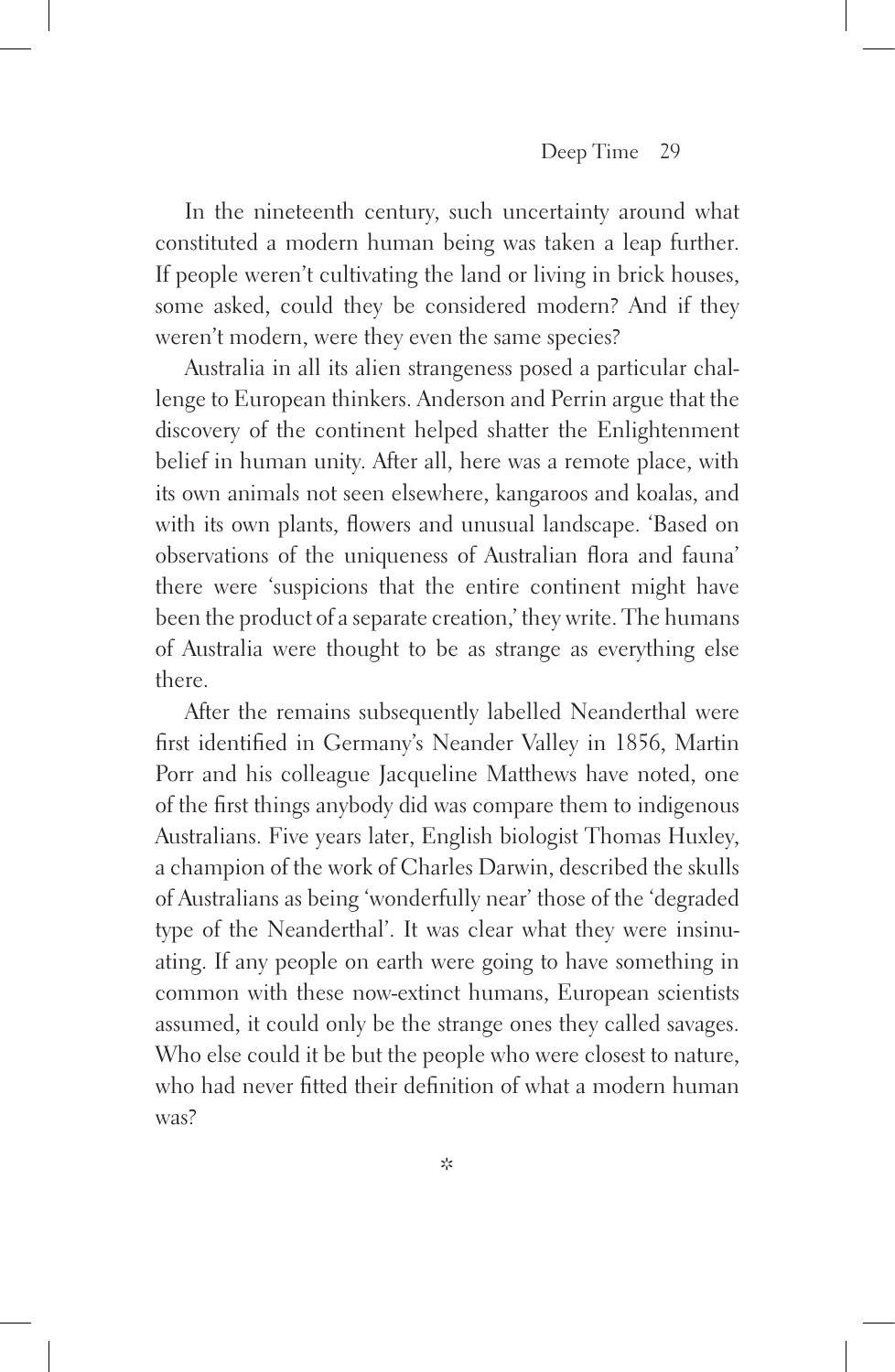We are forever chasing our origins.

When we can't find what we want in the present, we go back, and back further still, until there at the dawn of time, we imagine we've found it. In the gloomy mists of the past, having squeezed ourselves back into the womb of humanity, we take a good look. Here it is, we say with satisfaction. Here is the root of our difference.

Once upon a time, scientists were convinced that Aboriginal Australians were further down the evolutionary ladder than other humans, perhaps closer to Neanderthals. In 2010 it turned out that Europeans are actually likely to have the largest metaphorical drop of Neanderthal blood. In January 2014 an international team of leading archaeologists, geneticists and anthropologists confirmed that humans outside Africa had bred with Neanderthals. Those of European and Asian ancestry have a very small but tangible presence of this now-extinct human in our lineage, up to 4 per cent of our DNA. People in Asia and Australia also bear traces of another archaic human, the Denisovans. There is likely to have been breeding with other kinds of humans as well. Neanderthals and Denisovans, too, mated with each other. In the deep past, it seems, they were pretty indiscriminate in their sexual partnerships.

'We're more complex than we initially thought,' explains John Shea. 'We initially thought there was either a lot of interbreeding or no interbreeding, and the truth is between those goalposts somewhere.'

The discovery had important consequences. It raked up a controversial, somewhat marginalised scientific theory that had been doing the rounds a few decades earlier. In April 1992 an article had been published in *Scientific American* magazine with the incendiary headline: 'The Multiregional Evolution of Humans'. The authors were Alan Thorne, a celebrated Aus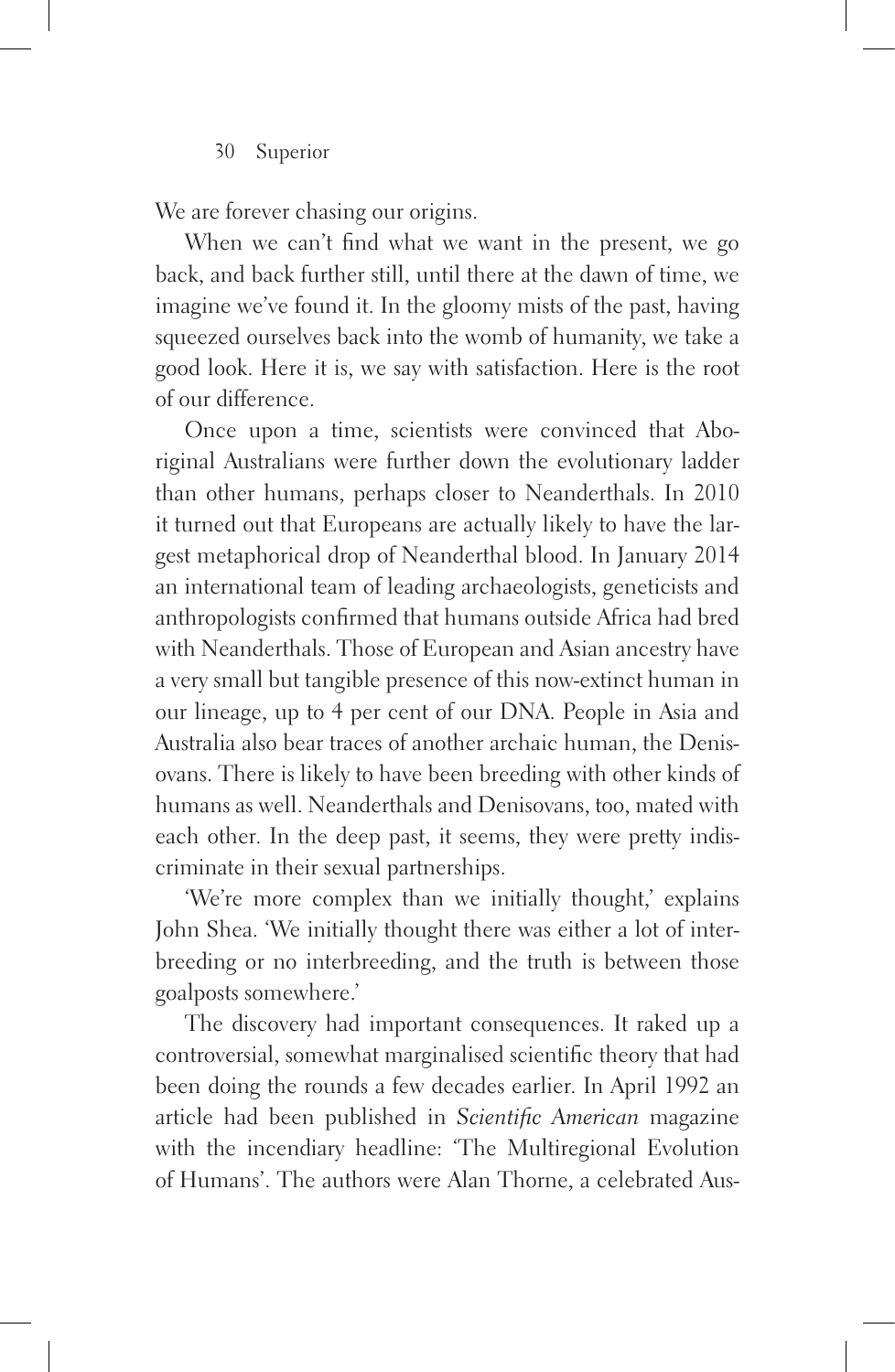tralian anthropologist, who died in 2012, and Milford Wolpoff, a cheery American anthropologist based at the University of Michigan, where he still works today. Their hypothesis suggested that there was something deeper to human difference, that perhaps we hadn't come out of Africa as fully modern humans after all.

Although this notion had been mooted before, for Wolpoff, his ideas became cemented in the seventies. 'I travelled and I looked, I travelled and I looked, I travelled and I looked,' he tells me. 'And what I noticed was that in different regions, big regions – Europe, China, Australia, that is what I mean by regions, not small places – in different regions, it seemed to me there was a lot of similarity in fossils. They weren't the same and they all were evolving.'

Wolpoff's big realisation came in 1981 when he was working with a fossilised skull from Indonesia – one of Australia's closest neighbours, not far from its north coast – which was dated at roughly a million years and possibly older. A million years is an order of magnitude older than modern humans, hundreds of thousands of years before some of our ancestors first began to migrate out of Africa. It couldn't possibly be the ancestor of any living person. Yet Wolpoff says he was struck by the similarities he thought he could see between its facial structure and that of modern-day Australians. 'I had reconstructed a fossil that looked so much like a native Australian to me I almost dropped it,' he says. 'I propped it up on my lap with the face staring at me . . . when I turned it over on its side to get a good look at it, I was really surprised.'

Teaming up with Alan Thorne, who had done related research and shared his interpretation of the past, they came up with the theory that *Homo sapiens* evolved not only in Africa, but that some of the earlier ancestors of our species spread out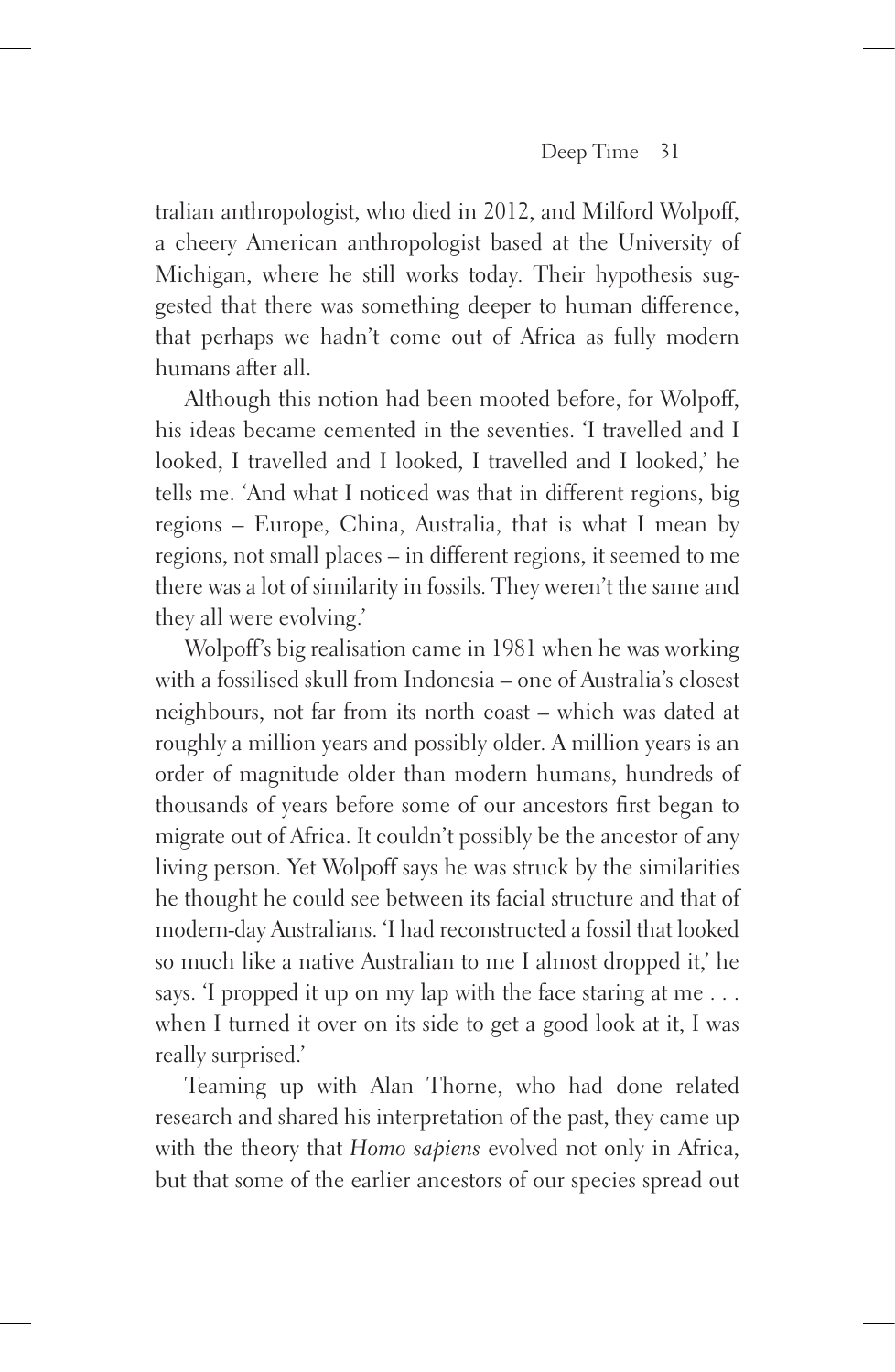of Africa and then independently evolved into modern humans, before mixing and interbreeding with other human groups to create the one single species we recognise today. In their article for *Scientific American*, which helped catapult their multiregional hypothesis into the mainstream, they wrote, 'some of the features that distinguish major human groups, such as Asians, Australian Aborigines and Europeans, evolved over a long period, roughly where these people are found today.'

They described these populations as 'types', judiciously steering clear of the word 'race'. 'A race in biology is a subspecies,' Wolpoff clarifies when I ask him about it. 'It's a part of a species that lives in its own geographic area, that has its own anatomy, its own morphology, and can integrate with other subspecies at the boundaries . . . There are no subspecies any more. There may have been subspecies in the past – that's something we argue about. But we do know there are no subspecies now.'

Many academics found Wolpoff and Thorne's idea unconvincing or offensive, or both. According to historian Billy Griffiths, the multiregional way of thinking about our origins, undercutting the fundamental belief that we are all human and nothing else, has echoes of an earlier intellectual tradition that viewed 'races' as separate species. 'Wherever we are in the world we look at the deep past and these immense spans of time through the lens of our present moment and our biases and what we want,' he tells me. 'Archaeology is a discipline that is saturated by colonialism, of course. It can't entirely escape its colonial roots.' Multiregionalism, while it was a response to the evidence available at the time, also carried echoes of the politics of colonialism and conquest. 'That's the ugly political legacy that dogs the multiregional hypothesis.'

Wolpoff has always been sensitive to the controversy. He faced down plenty of criticism when he and Alan Thorne pub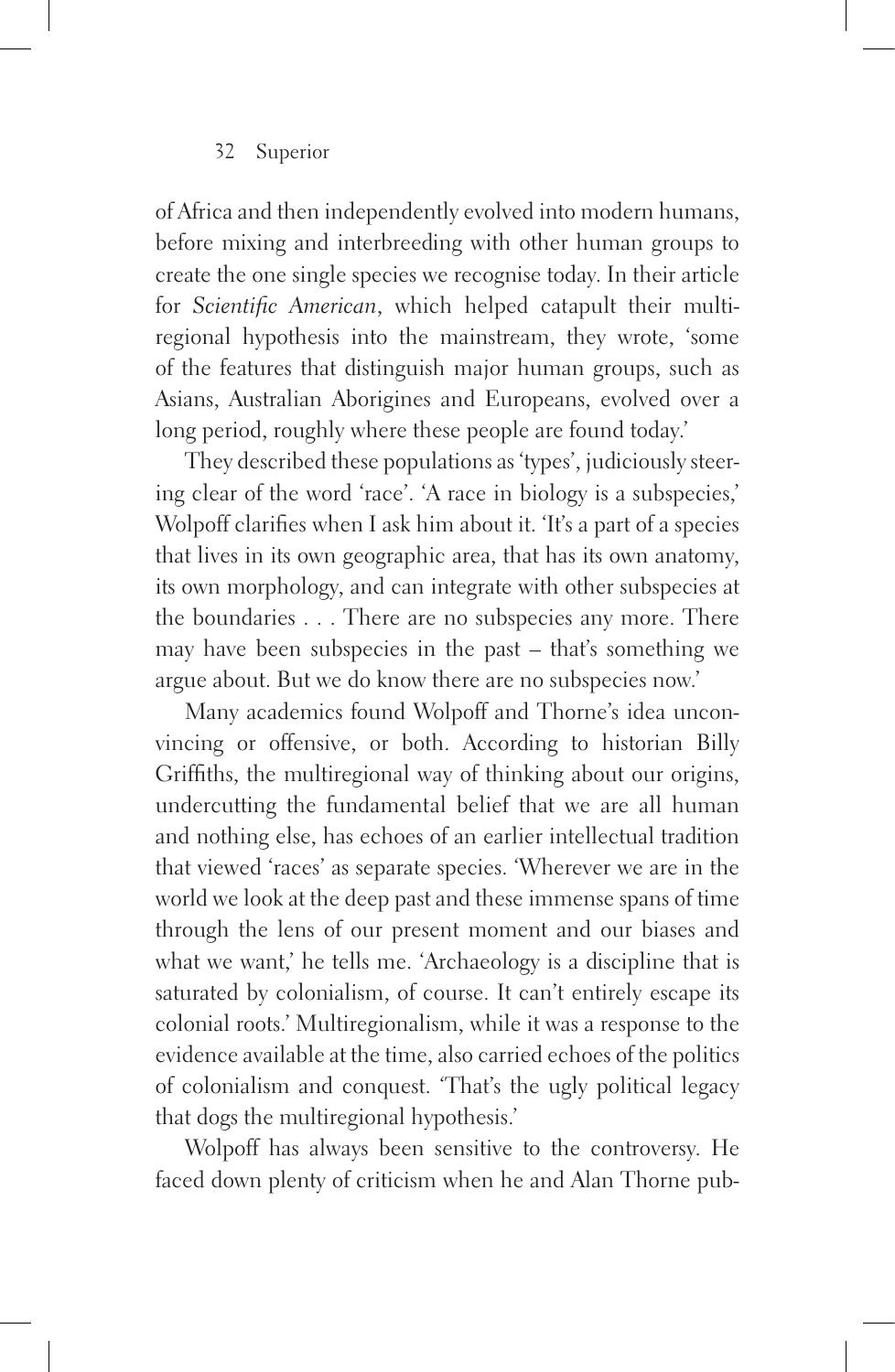lished their work. 'We were the enemy,' he recalls. 'If we were right, there couldn't be a single recent origin for humans . . . They said, you're talking about the evolution of human races in separate places independently of each other.'

Their theory remains unproven. Academics in the West and in Africa today generally accept that humans became modern in Africa and then adapted to the environments where they happened to move to fairly recently in evolutionary time – and even these are only superficial adaptations such as skin colour, linked directly to survival. But not everyone everywhere agrees. In China, there's a belief among both the public and leading academics that Chinese ancestry goes back considerably further than the migration out of Africa. One of Wolpoff's collaborators, palaeontologist Wu Xinzhi at the Chinese Academy of Sciences, has argued that fossil evidence supports the notion that *Homo sapiens* evolved separately in China from earlier human species who were living there more than a million years ago, despite data showing that modern Chinese populations carry about as much of a genetic contribution from modern humans who left Africa as other non-African populations do.

'There are many people who are not happy with the idea of African origin,' says Eleanor Scerri, an archaeologist based at the University of Oxford who researches human origins. 'They have co-opted multiregionalism to make a claim that this is a simplistic idea, that races are real, and that people who have come from a particular area have always been there.' She tells me this appears to be prevalent not only in China, but also in Russia. 'There is no acceptance that they were ever African.'

While for some an unwillingness to accept African origins may be motivated by racism or nationalism, it isn't for all. There are those for whom it's simply a way of squaring old origin stories with modern science. In Australia, for instance, Billy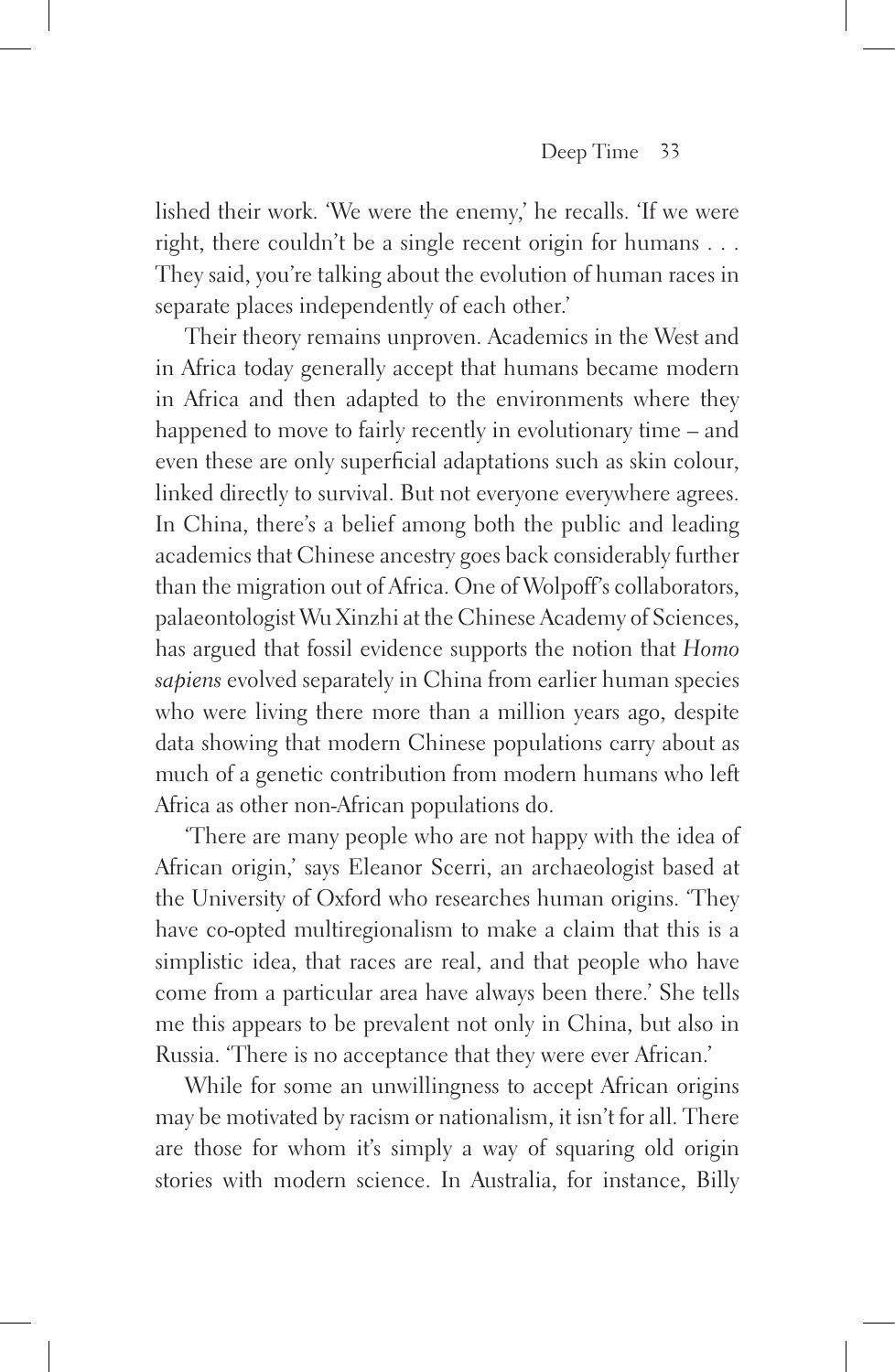Griffiths tells me, many indigenous people favour the multiregional hypothesis because it sits closer to their own belief that they have been here from the very beginning. Indeed, this is an origin myth shared by cultures in many parts of the world. Until further evidence comes along (and maybe even after it does), the choice of theory may be driven as much by personal motivations as by data. The past can never be completely known, so the classic multiregional hypothesis persists despite its lack of support among experts. It has political power.

While classic multiregionalism seems unlikely to be the story of our past, the fact that we now know our ancestors bred with other kinds of archaic humans does have implications. It gives nourishment to those who would like to resurrect the multiregional hypothesis in full. It's a factual nugget that feeds fresh speculation about the roots of racial difference. Some dogged supporters of the multiregional hypothesis can rightly claim that at least one prediction made by Wolpoff and Thorne has turned out to be correct. The pair suggested that other now extinct humans such as Neanderthals either evolved into modern humans or interbred with them. And on interbreeding, we now know from genetic evidence, the pair got it right. Some of our ancestors did mate with Neanderthals, although their contribution to people's DNA today runs to just a few per cent, which means it couldn't have been particularly widespread. But it did happen.

When I ask Wolpoff if he feels vindicated by this, he laughs. 'You said vindicated. We said relief!'

Genetics has done the unthinkable, says rock art expert Benjamin Smith. 'The thing that has worried me is the way that genetics research has moved . . . We thought that we were basically all the same, whether you're a bushman in southern Africa, an Aboriginal Australian living in rural Western Australia, or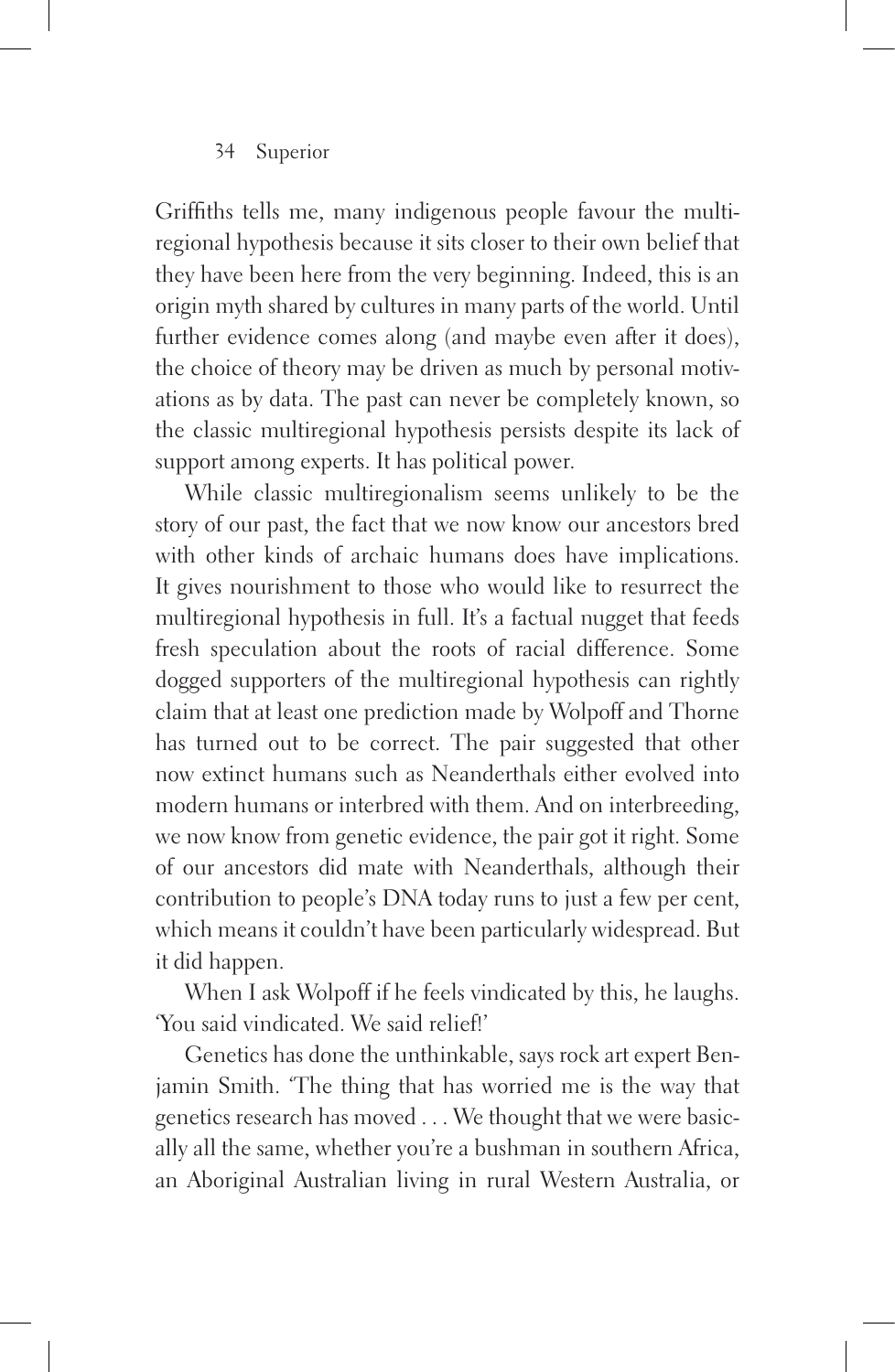someone like myself who is of European extraction. Everyone was telling us that we were all identical, all the modern science.' The latest discoveries appear to move the story back a little closer to the nineteenth-century account. 'This idea that some of us are more interbred with Neanderthals, some of us are more interbred with Denisovans . . . and Aboriginal Australians had quite a high proportion of Denisovan genetics, for example. That could lead us back to the nasty conclusion that we are all different,' he warns. 'I can see how it might be racialised.'

Indeed, when geneticists revealed the Neanderthal connection, personal ancestry testing companies were quick to sell services offering members of the public the opportunity to find out how much Neanderthal ancestry they might have, using data on genetic variants shared by both humans and Neanderthals – presumably in the expectation that this might mean something to everyday people. Maybe those having the test imagined they would have qualities in common with their extinct cousins.

The finding also had a peculiar effect on scientific research. Fairly soon after it was found to be modern-day Europeans who have the closer association to Neanderthals – not, as it turned out, Aboriginal Australians – the image of the Neanderthal underwent a dramatic makeover. When their remains were first discovered in 1856, the German naturalist Ernst Haeckel had suggested naming them 'Homo stupidus'. But in the twenty-first century, these same Neanderthals, the dictionary definition of simple-minded, loutish, uncivilised thugs, have become oddly rehabilitated.

Svante Pääbo, the director of the genetics department at the Max Planck Institute for Evolutionary Anthropology in Germany, who spearheaded some of the research that led to the discoveries of ancient interbreeding in the first place, was among those to marshal efforts to compare the genomes of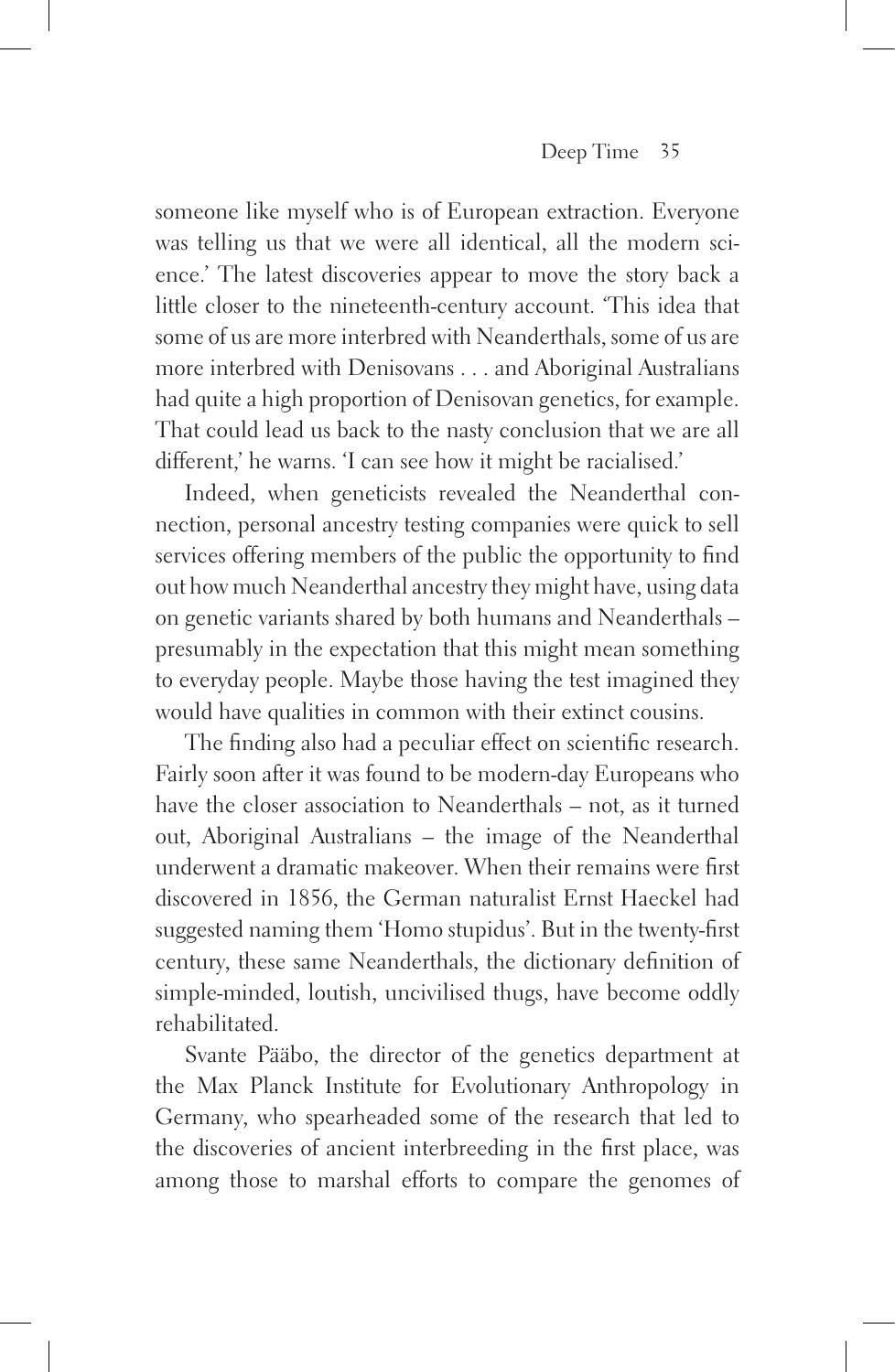Neanderthals and *Homo sapiens*, in the search for what differs as well as what there is in common. This was accompanied by plenty of speculation from others. In 2018 a set of researchers in Switzerland and Germany suggested that Neanderthals actually had quite 'sophisticated cultural behaviour', prompting one British archaeologist to wonder out loud whether 'they were a lot more refined than previously thought'. An archaeologist in Spain claimed that modern humans and Neanderthals must have been 'cognitively indistinguishable'. A few even raised the possibility that Neanderthals could have been capable of symbolic thought, pointing to freshly discovered cave markings in Spain that appear to predate the arrival of modern humans (the finding has failed to convince rock art expert Benjamin Smith).

'Neanderthals are romanticised,' I'm told by John Shea. They're no longer around, and we don't have a great deal of evidence about what they were like or how they lived, which means they can be whatever we want them to be. 'We're free to project good qualities, things we admire, and the ideal on them.' In reality, whatever they were like, he says, 'the interbreeding thing is more like a symbolic thing for us than it is of evolutionary consequence.'

Yet researchers haven't been able to help themselves looking for evolutionary consequences. One team of scientists claimed that the tiny peppering of Neanderthal DNA may have given Europeans different immune systems from Africans. Another published paper linked Neanderthal DNA to a whole host of human differences, including 'skin tone and hair color, height, sleeping patterns, mood, and smoking status'. An American research group went so far as to try to link the amount of Neanderthal DNA people have with the shapes of their brains, implying that non-Africans may have some mental differences from Africans as a result of their interbreeding ancestors.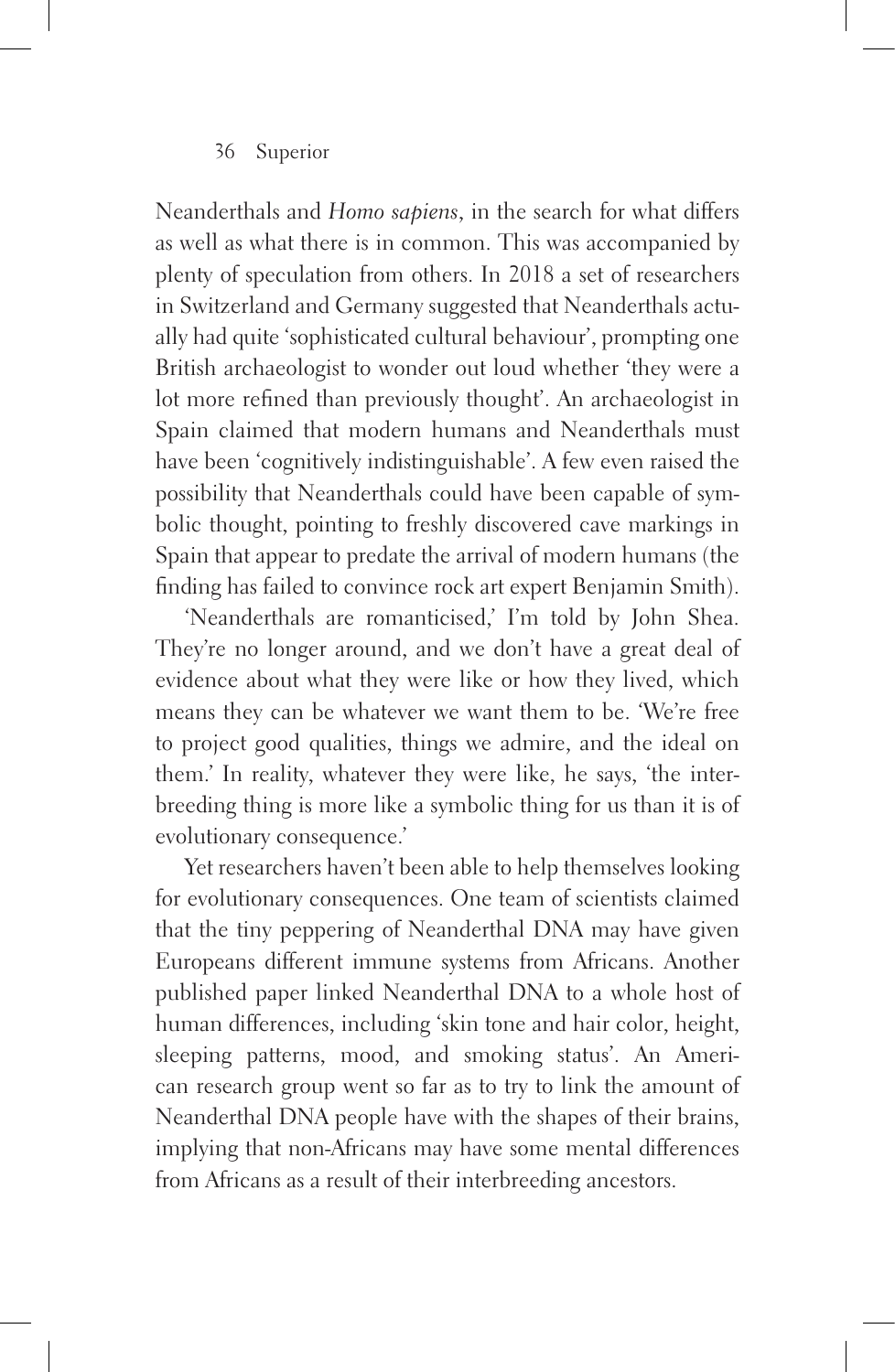For more than a century the word 'Neanderthal' had been synonymous with low intelligence. In the space of a decade, once the genetic link to modern Europeans was suspected and then confirmed, that all changed. In the popular press, there was a flurry of excitement about our hitherto undervalued relatives. Headlines proclaimed that 'we haven't been giving Neanderthals enough credit' (*Popular Science*), that 'they were too smart for their own good' (*Telegraph*), that 'humans didn't outsmart the Neanderthals' (*Washington Post*). Meanwhile a piece in the *New Yorker* whimsically reflected on their apparent everyday similarity to humans, including the finding that they may have suffered from psoriasis. Poor things, they even itched like us. 'With each new discovery, the distance between them and us seems to narrow,' wrote the author. In the popular imagination, the family tree had gained a new member.

In January 2017, the *New York Times* asked: 'Neanderthals were people, too . . . Why did science get them so wrong?' This was indeed the big question. If the definition of 'people' had always included archaic humans, then why should Neanderthals so suddenly be accepted as 'people' now? And not just accepted, but elevated to the celebrity status of sadly deceased genius cousin? It wasn't so long ago that scientists had been reluctant to accept the full humanity even of Aboriginal Australians. Gail Beck's family had been denied their culture, treated in their own nation as unworthy of survival, their children ripped from them to be abused by strangers. In the nineteenth century, *they* had been lumped together with Neanderthals as evolutionary dead-ends, both destined for extinction. But now that kinship had been established between Europeans and Neanderthals, *now* we were all people? *Now* we had found our common ground?

If it had turned out that Aboriginal Australians were the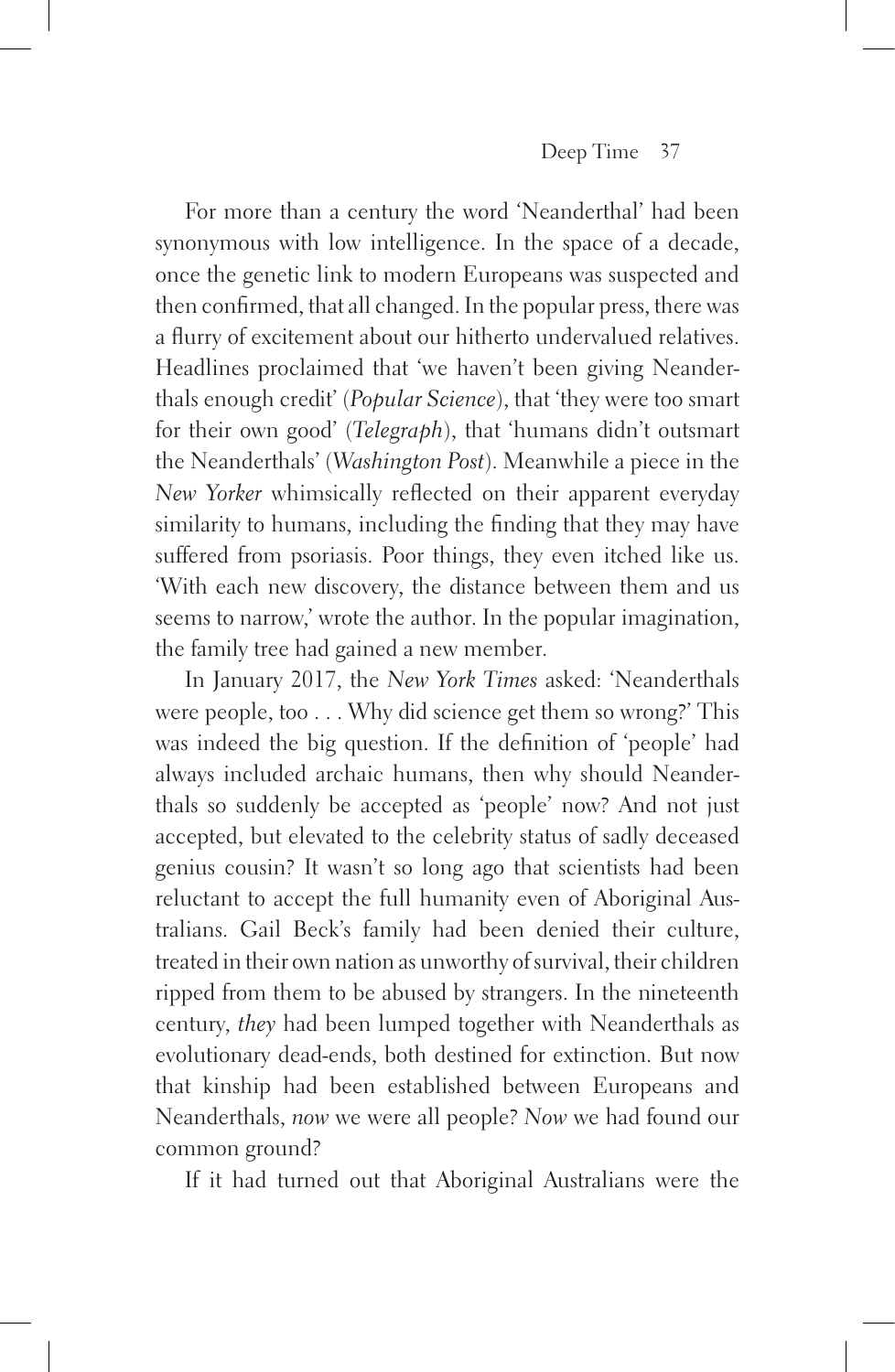ones to possess that tiny bit of Neanderthal ancestry instead of Europeans, would our Neanderthal cousins have found themselves quite so remarkably reformed? Would they have been welcomed warmly with such tight hugs? It's hard not to see, in the public and scientific acceptance of Neanderthals as 'people like us', another manifestation of the Enlightenment habit of casting humanity in the European image. In this case, Neanderthals have been drawn into the circle of humankind by virtue of being just a little related to Europeans – forgetting that a century ago, it was their supposed resemblance to indigenous Australians that helped cast actual living human beings out of the circle.

\*

Milford Wolpoff is clear with me that he doesn't think there is any biological basis to race, that there are no separate races, except as social categories. He comes across as honest and well meaning, and I believe him. But one obvious implication of his multiregional hypothesis is that if different populations became modern in their own way on their own territories, then maybe some became what we today recognise as human sooner than others. 'A modern human from China looks different than a modern human in Europe, not in the important ways, but in other ways,' he tells me. 'So did one become modern earlier than the other one?' Such a line of thinking opens a door for the politics of today to be projected onto the past, giving rise to racial speculation even if that's not what he intends.

There is still not enough evidence that any humans became modern outside Africa in the way that classic multiregional theory suggests. Even Wolpoff concedes that Africa must remain at the heart of the story. 'I will never say that all of modernity is African, but you've gotta think that most of it is' – even if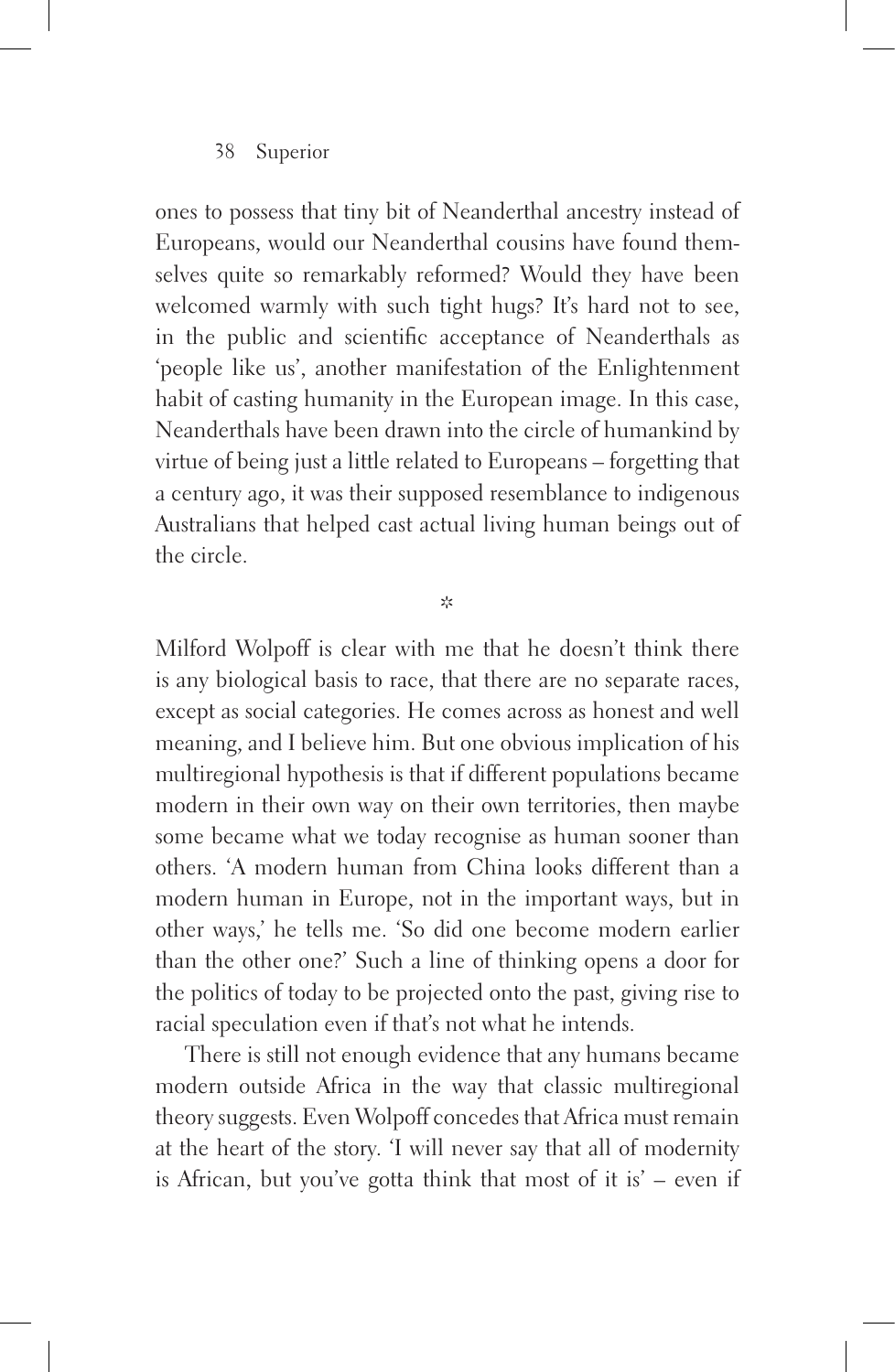only because in our deep past that's where most people lived. It is impossible to airbrush Africa out of the lineage of every living person. The genetic evidence we have to date confirms that some version of an 'Out of Africa' scenario must have happened.

But over time, the picture inside Africa has changed to incorporate the growing scientific realisation that our origins might have been a little fuzzier than we imagine. In the summer of 2018 Eleanor Scerri at the Institute of Archaeology in Oxford, together with a large international team of geneticists and anthropologists, published a scientific paper suggesting that rather than humans evolving from a single lineage that can be traced to a single small sub-Saharan African population, perhaps our ancestors were the product of many populations across a far wider area within Africa. These pan-African populations might have been isolated by distance or ecological barriers, and could therefore have been very different from one another. It is multiregionalism, if you like, but within one continent.

'Gradually we started to emerge from the occasional mixing of the populations that were spread around,' Scerri tells me. 'The characteristics that define us as a species don't appear in any single individual until much later. Before that, the characteristics of our species were distributed across the continent in different places at different times.' Modern humans, *Homo sapiens*, emerged from this 'mosaic'. 'We need to look at all of Africa to get a good picture of origins.' This version of our past still puts Africa at its centre, as the first home of our ancestors, but it also concedes that modern humans didn't appear suddenly in one place looking and sounding sophisticated, thinking symbolically and producing art. There was no sudden moment at which the first modern human emerged. The characteristics of us existed in various others before us.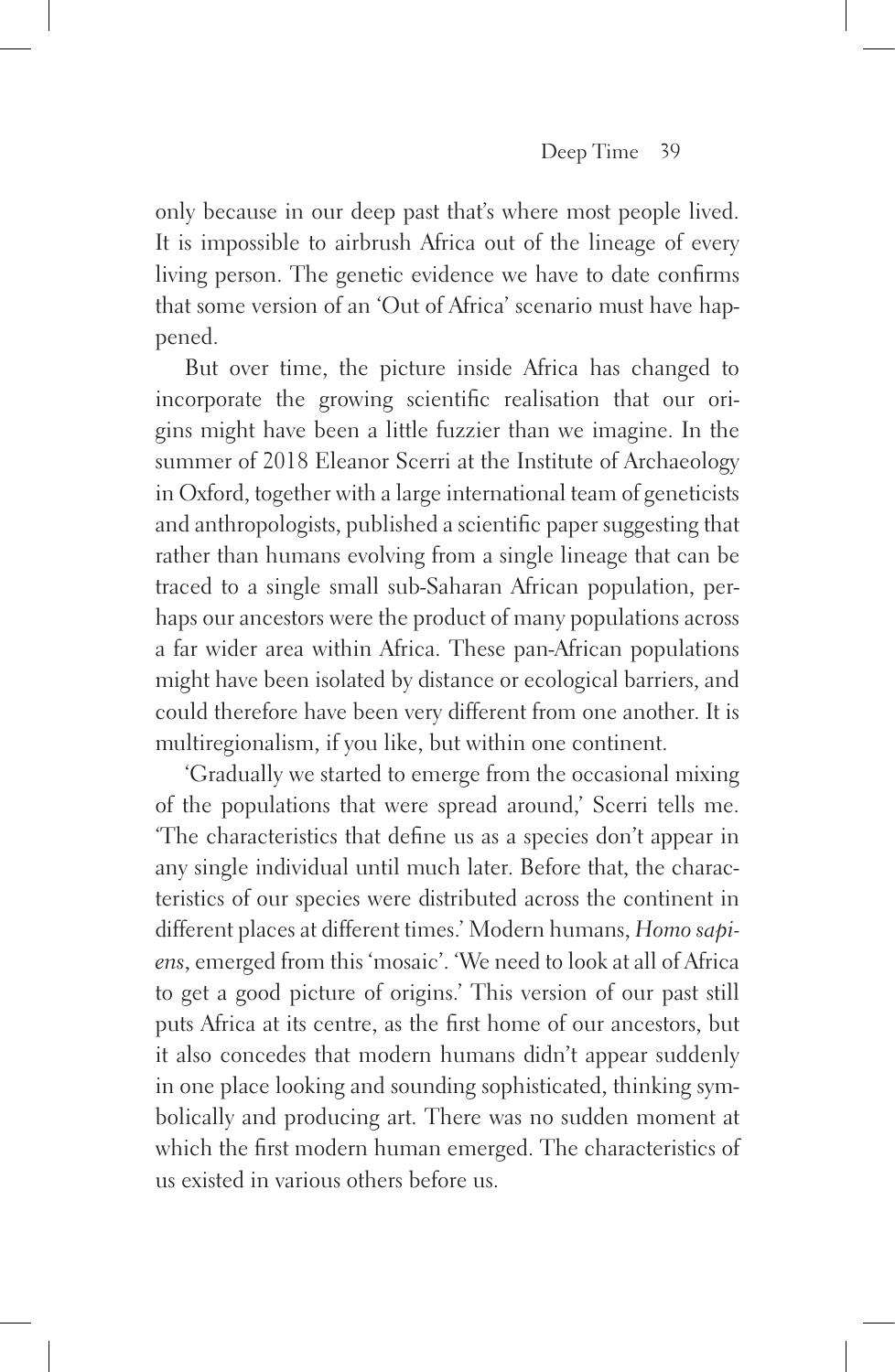'Humans evolved in Africa first,' agrees anthropologist John Shea. 'Not in just one garden of Eden, but among a broadly distributed population more or less like stops across a subway system. People were moving around along the rivers and coastlines.' In short, we are a product of longer periods of time and space, a mixture of qualities that incubated in Africa.

According to archaeologist Martin Porr in Australia, this version of the past is more plausible given the way that fossil evidence is scattered across the African continent. For him personally, it also resonates with indigenous Australian ways of defining what it means to be human. Up north in the Kimberley where he has done most of his work, he says, rock art is not thought of as just images upon rock. 'The rock is actually not a rock but it's a formation out of the dreamtime that is alive, that is in the living world, that people inhabit. And people themselves are part of that.' Human and object, object and environment, are not separated by hard divisions the way they are in Western philosophies.

'You can oscillate in and out of humanity just as objects and animals can oscillate between being human.' An inanimate object can take on human qualities, the way a doll does to a child. In that sense, too, Porr suggests that what made a being human in the past also oscillated.

'I think there's nothing essential about human beings at all.' This, he explains, is how he has come to think about our origins. Not that our evolutionary journey was one big leap, but that we are the gradual products of elements that already existed, in our African ancestors but also in Neanderthals, Denisovans and other archaic humans. Perhaps some of what we think of as purely human characteristics exist in other living creatures today, too.

It's a radically different way of thinking about what it means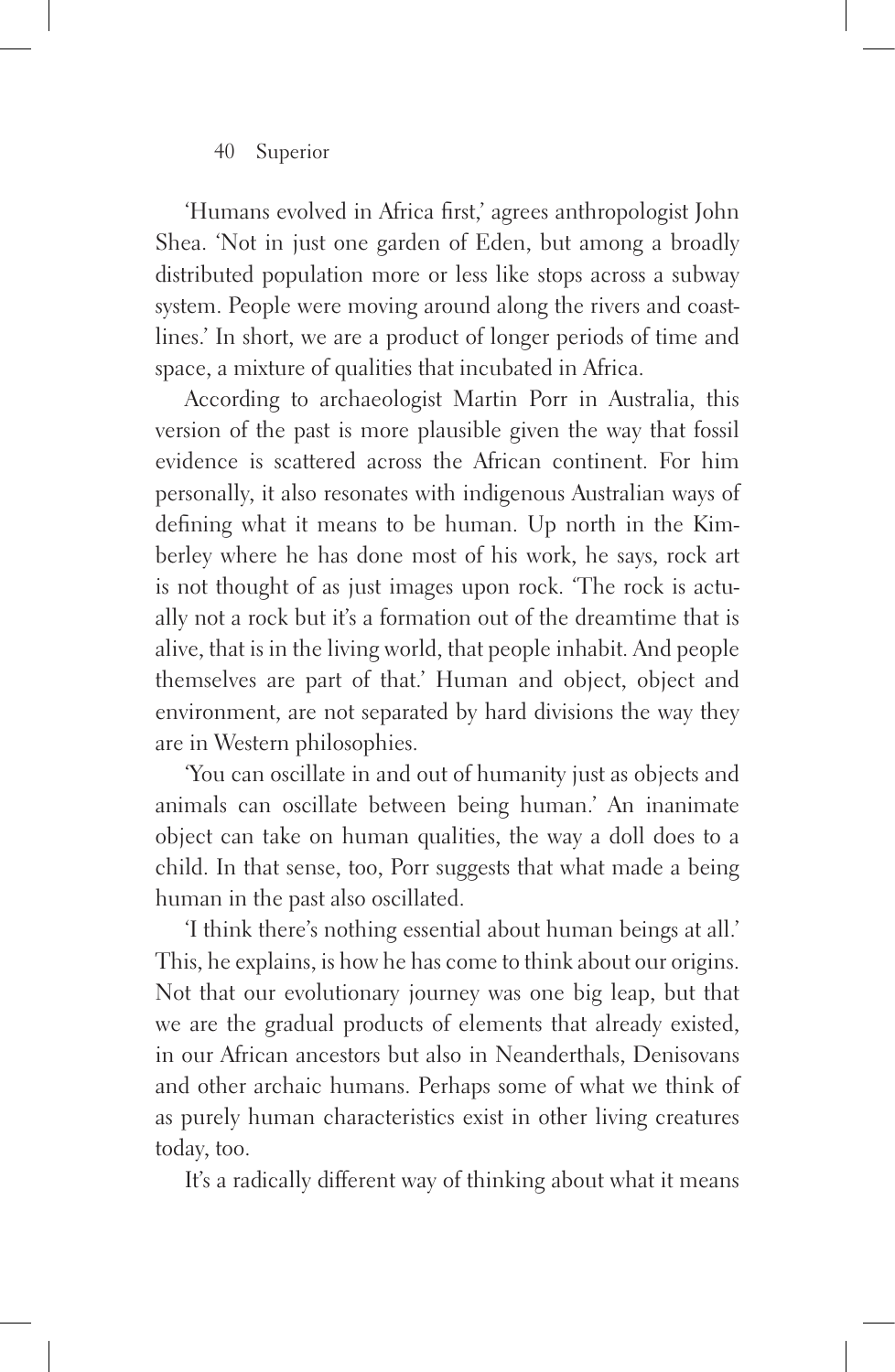to be us, ditching the European Enlightenment view, and taking a cue instead from other cultures and older systems of thought. It's a challenge to researchers who have dedicated their careers to identifying the first modern humans and defining what they were like, chasing the tail of the Enlightenment philosophers who thought they already knew. Archaeologists are still trying to hunt down the earliest cave art, the earliest sign of symbolic, abstract thought that will signify the leap from a simpler primate to a sophisticated one, in the hope of pinpointing the magic moment at which *Homo sapiens* emerged, and where. Geneticists, too, hunt for magical ingredients in our genome, the ones that will indicate what makes us so remarkable. Increasingly the evidence suggests that it was never so simple.

'Very few people like looking at human origins from a postcolonial context, but there is a broader story,' says Porr. There are other ways of picturing humanity than as a uniquely special entity far removed from all other living things. Eleanor Scerri agrees that fresh scientific findings are forcing a rethink of what it means to be human. 'Popular science needs to get away from this idea that we originated, and that was *us*. There's never a time that we were not changing,' she says. 'The idea of these immutable forms, and that we originate in one place and that's who we are, that's where we're from.'

What does this mean for us today? If we can't agree on what makes a modern human, where does that leave the idea of universal humanity? If our origins aren't crystal clear then how do we know that we're all the same? What does it mean for race?

In a sense, it shouldn't be of any importance. How we choose to live and treat each other is a political and ethical matter, one that's already been decided by the fact that as a society we have chosen to call ourselves human and give every individual human rights. In reality, though, the tentacles of race reach into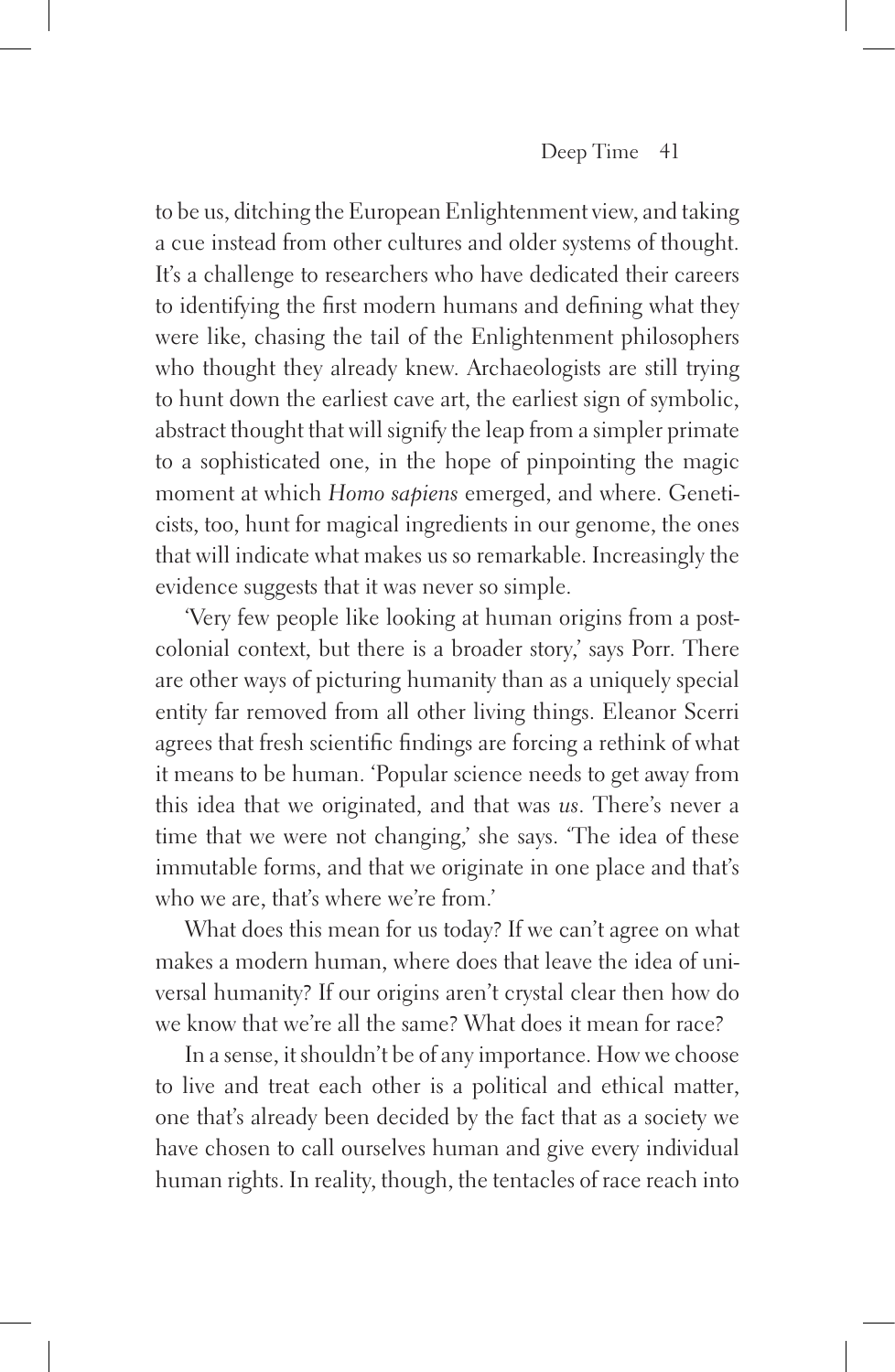our minds and demand proof. If we are equally human, equally capable and equally modern, then there are those who need convincing before they grant full rights, freedoms and opportunities to those they have historically treated as inferior. They need to be convinced before they will commit to redressing the wrongs of the past, before they agree to affirmative action or decolonisation, before they fully dismantle the structures of race and racism. They're not about to give away their power for free.

And if we're honest, maybe we all need to be convinced. Many of us hold subtle prejudices, unconscious biases and stereotypes that reveal how we suspect we're not quite the same. We cling to race even when we know we shouldn't. A liberal, left-wing British friend of mine, of mixed Pakistani and white English ancestry, who has never been to Pakistan and has no deep ties to the country any more, told me recently that she believes there is something in her blood, something biological within her that makes her Pakistani. I feel this way occasionally about my Indian heritage. But where does culture end and ethnicity begin? Many of us who cherish our ethnic identities, whether on the political left, right or the centre, perhaps betray some commitment to the idea of racial difference.

This is the problem for science. When Enlightenment thinkers looked at the world around them, some took the politics of their day as the starting point. It was the lens through which they viewed all human difference. We do the same today. The facts only temper what we think we already know. Even when we study human origins, we don't actually start at the beginning. We begin at the end, with our assumptions as the basis for inquiry. We need to be persuaded before we cast aside our prior beliefs about who we are. The way new research is interpreted is always at the mercy of the old ideas.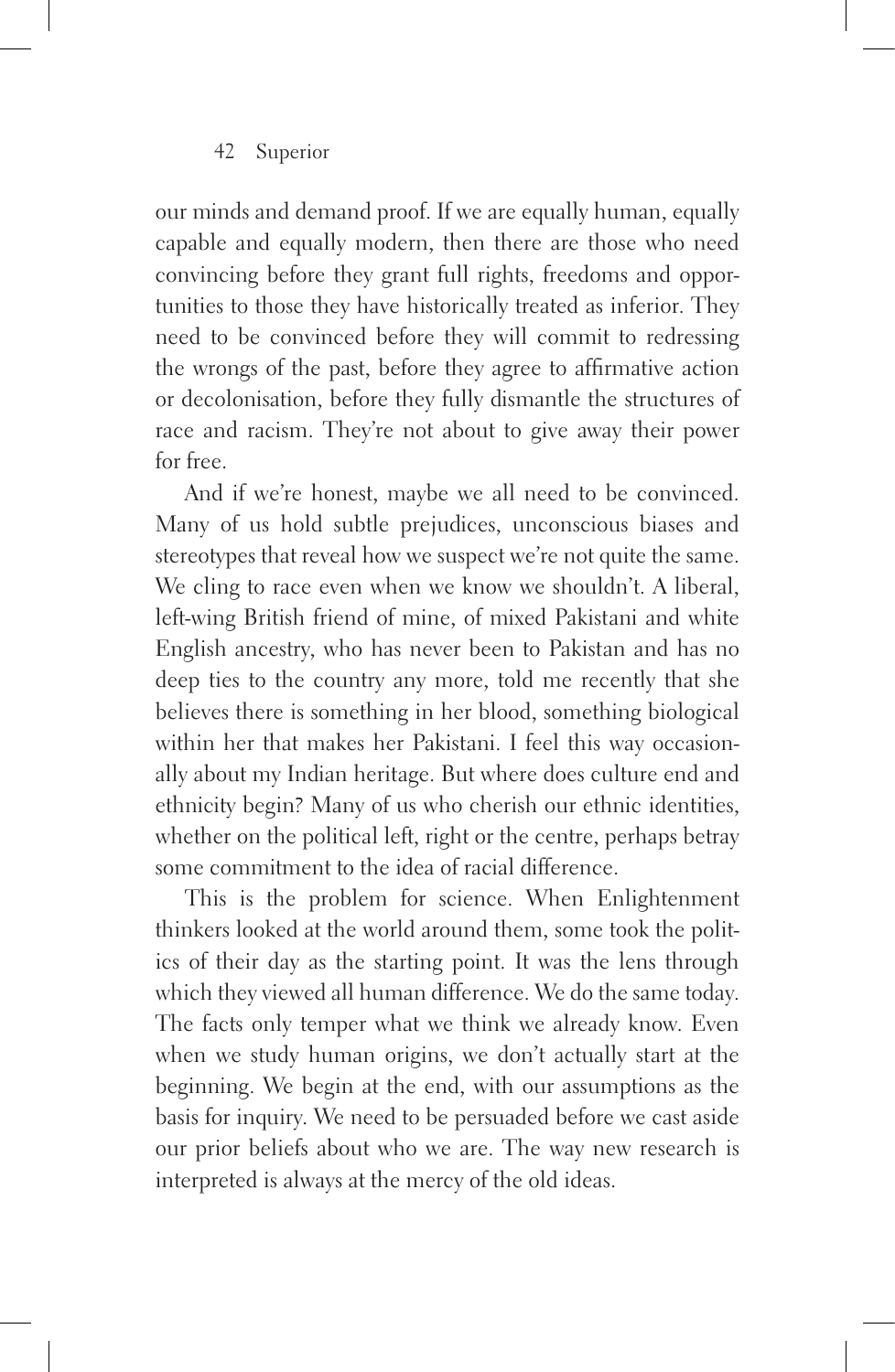'You can either use the present to explain the past. Or you can use the past to explain the present,' John Shea tells me. 'But you can't do both.' To make sense of the past – and of ourselves – is not a simple job of gathering together scientific data until we have the truth. It isn't just about how many fossils we have or how much genetic evidence. It's also about squaring the stories we have about who we are with the information we're given. Sometimes this information becomes slotted into the old stories, reinforcing them and giving them strength, even if it needs to be forced like a square peg into a round hole. Other times, we have to face the uncomfortable realisation that a story must be ditched and rewritten because however hard we try it no longer makes sense.

But the stories we're raised on, the tales, myths, legends, beliefs, even the old scientific orthodoxies, are how we frame everything we learn. The stories are our culture. They are the minds we inhabit. And that's where we have to start.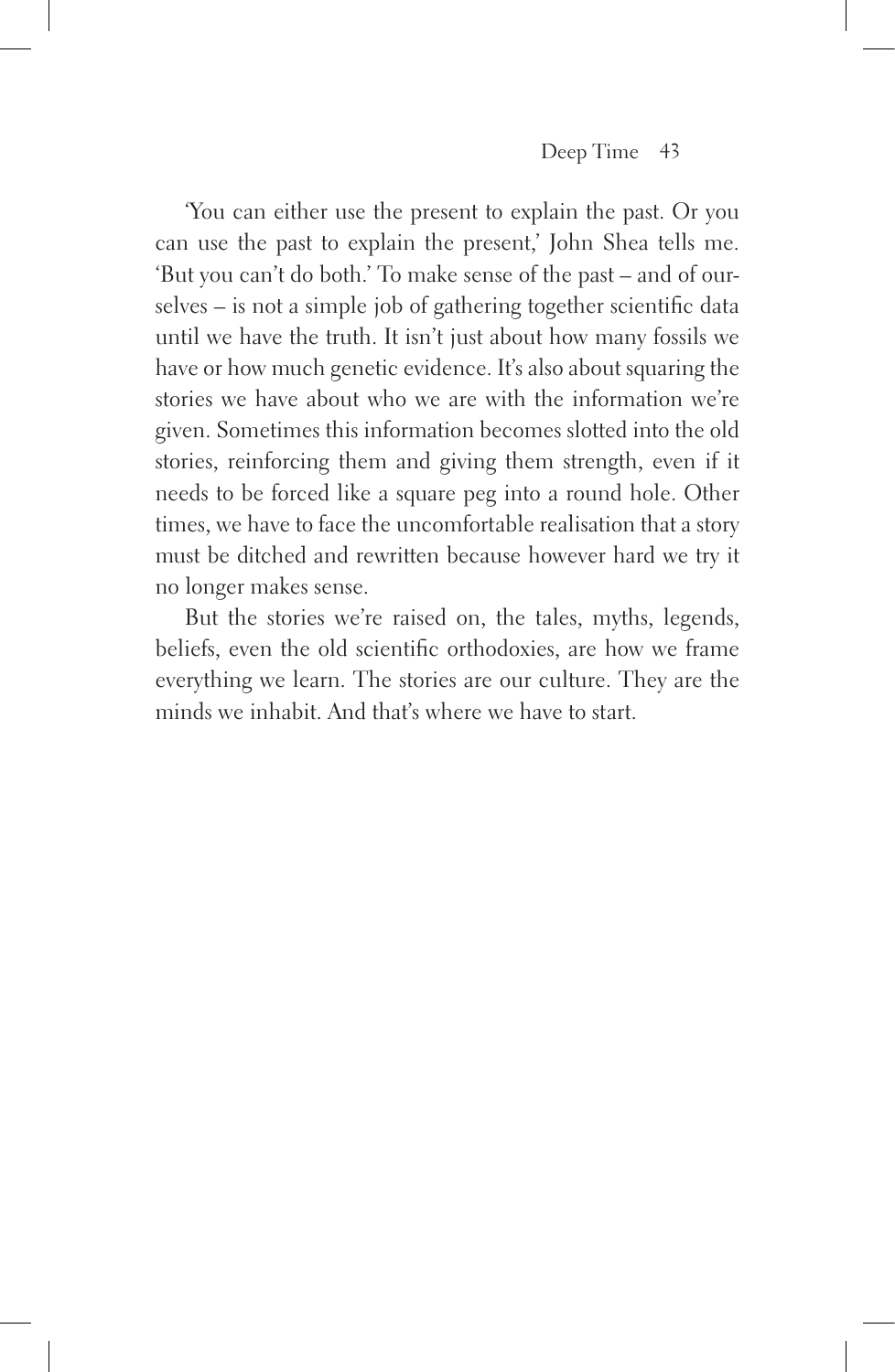### It's a Small World

*How did scientists enter the story of race?*

ONCE, A LONG TIME AGO, I floated around the earth in the space of minutes.

I was on a ride at the Magic Kingdom in Walt Disney World, Florida, my little sisters and I perched alongside each other in a slow mechanical boat, buoyed by sugar. 'It's a Small World (After All)' chimed in tinny children's voices, while minuscule automata played out cultural stereotypes from different countries. From what I can recall, there were spinning Mexicans in sombreros and a ring of African dancers laughing alongside jungle animals. Indian dolls rocked their heads from side to side in front of the Taj Mahal. We sailed past, given just enough time to recognise each cultural stereotype, but not quite enough to take offence.

This long-forgotten vignette from my childhood is what comes back to me on the drizzly day I approach the eastern corner of the Bois de Vincennes woodland in Paris. I had heard that somewhere here I'd find the ruins of a set of enclosures in which humans were once kept – not as cruel punishment by the

2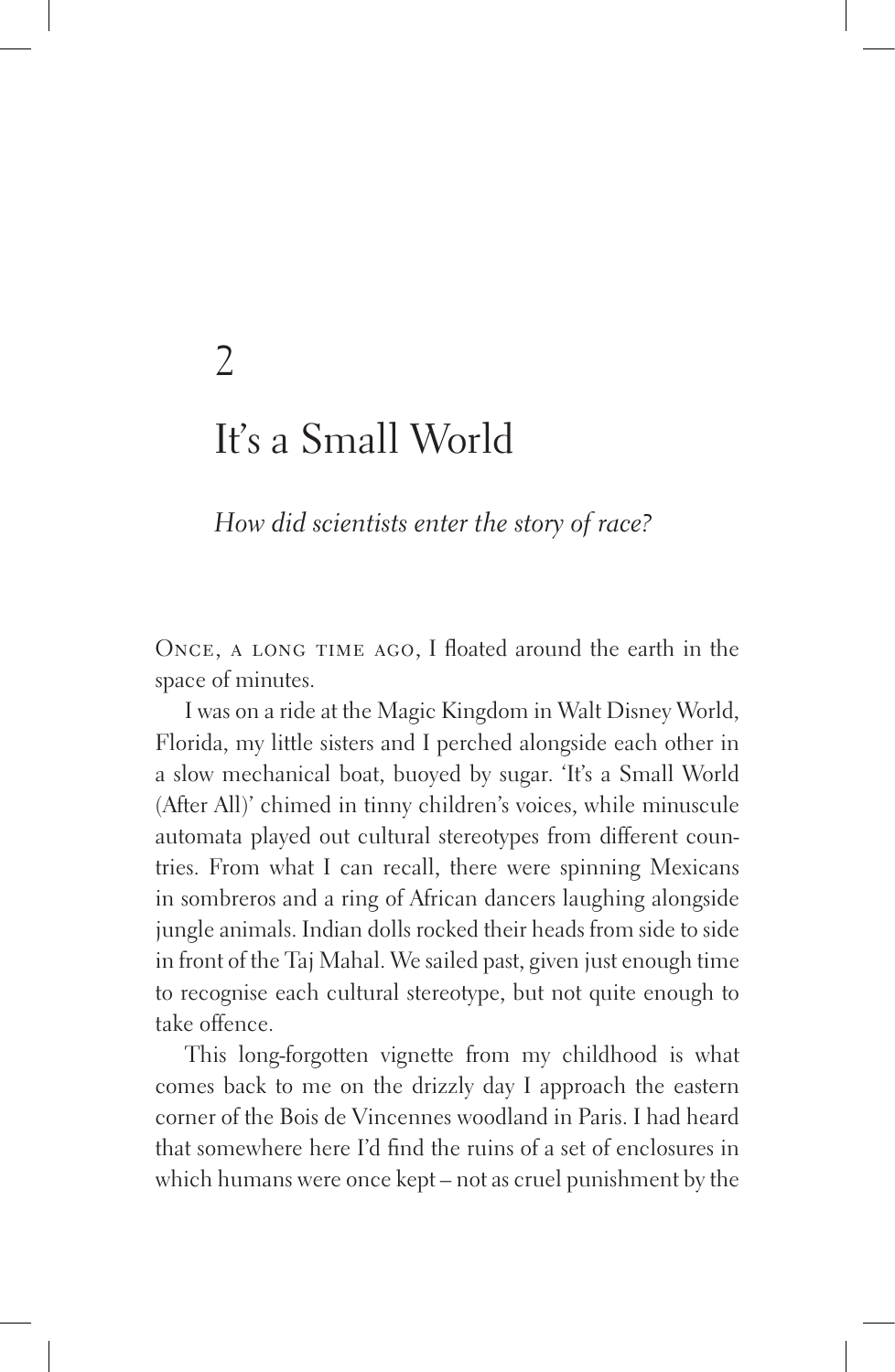authorities, and not by some murderous psychopath. Apparently they were just ordinary, everyday people, kept here by everyday people, for the fascination of millions of other everyday people, for no other reason than where they happened to come from and what they happened to look like.

'Man is an animal suspended in webs of significance he himself has spun,' American anthropologist Clifford Geertz wrote in 1973. These webs are ours only until someone comes along to pull at the threads. The nineteenth century had marked an age of unprecedented movement and cultural contact, turning the world into a smaller place than it had ever been. It was less mysterious, perhaps, but no less fascinating. And people wanted to see it all. So in 1907 there was a grand Colonial Exposition on this overgrown site in Paris, within the Bois, in what was known as the Garden for Tropical Agriculture, recreating the different parts of the world in which France had its colonies.

Eight years earlier, the garden had been founded as a scientific project to see how crops in distant lands might be better cultivated, helping to bring in more income for colonisers back in Europe. This exposition went a step further. To exotic plants and flowers it added people, displaying them in houses vaguely typical of the ones they might have left behind, or at least how the French imagined them to be. There were five mini 'villages' in all, each designed to be as realistic as possible so visitors could experience what normal life was like for these foreigners. It was an Edwardian Disneyland, not with little dolls, but actual people. They transformed the tropical garden into nothing less than a human zoo.

'In Paris, there were many exhibitions with human zoos,' says French anthropologist Gilles Boëtsch, former president of the scientific council at the National Center for Scientific Research, who has studied their dark history. There was a circus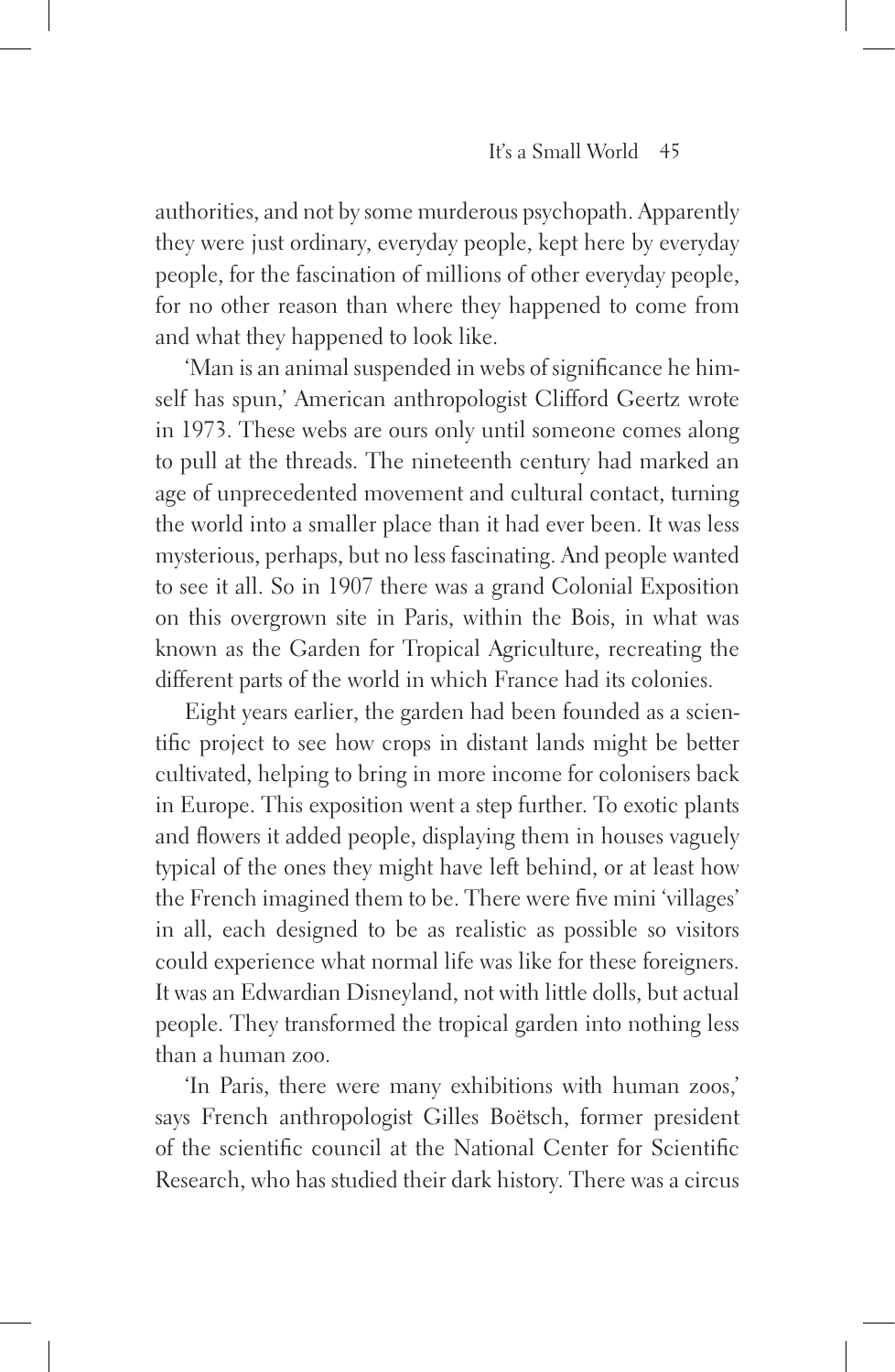element to it all, a cultural extravaganza. But there was also a genuine desire to showcase human diversity, to give a glimpse of life in the faraway colonies. According to some estimates, the 1907 Paris Exposition attracted two million visitors in the space of just six months – a hit with curious citizens who wanted to see the world in their backyard.

Wherever they were held, most evidence of human zoos has long disappeared, most likely deliberately forgotten. The Garden for Tropical Agriculture is one rare exception. That said, the French authorities don't appear to want to brag about it. It's tucked behind some quiet and well-to-do apartment blocks with barely any signposting. Greeting me as I enter is a Chinese arch that was once probably bright red, but has since faded to a dusty grey. As I walk under it down a gravel path, the place is peaceful but dilapidated. To my surprise, most of the buildings have survived the last century fairly intact, as though everything was abandoned immediately after the tourists left.

To one side is a weathered sculpture of a naked woman, reclining and covered in beads, her head gone, if it was ever there at all. A solitary jogger runs past.

For European scientists, zoos like this offered more than fleeting amusement value. They were a source of biological data, a laboratory stocked with captive human guinea pigs. 'They came to the human zoos to learn about the world,' explains Boëtsch. Escaping the bother of long sea voyages to the tropics, anatomists and anthropologists could conveniently pop down to their local colonial exhibition and sample from a selection of cultures in one place. Researchers measured head size, height, weight, colour of skin and eyes, and recorded the food these people ate, documenting their observations in dozens of scientific articles. With their notebooks, they set the parameters for modern race science.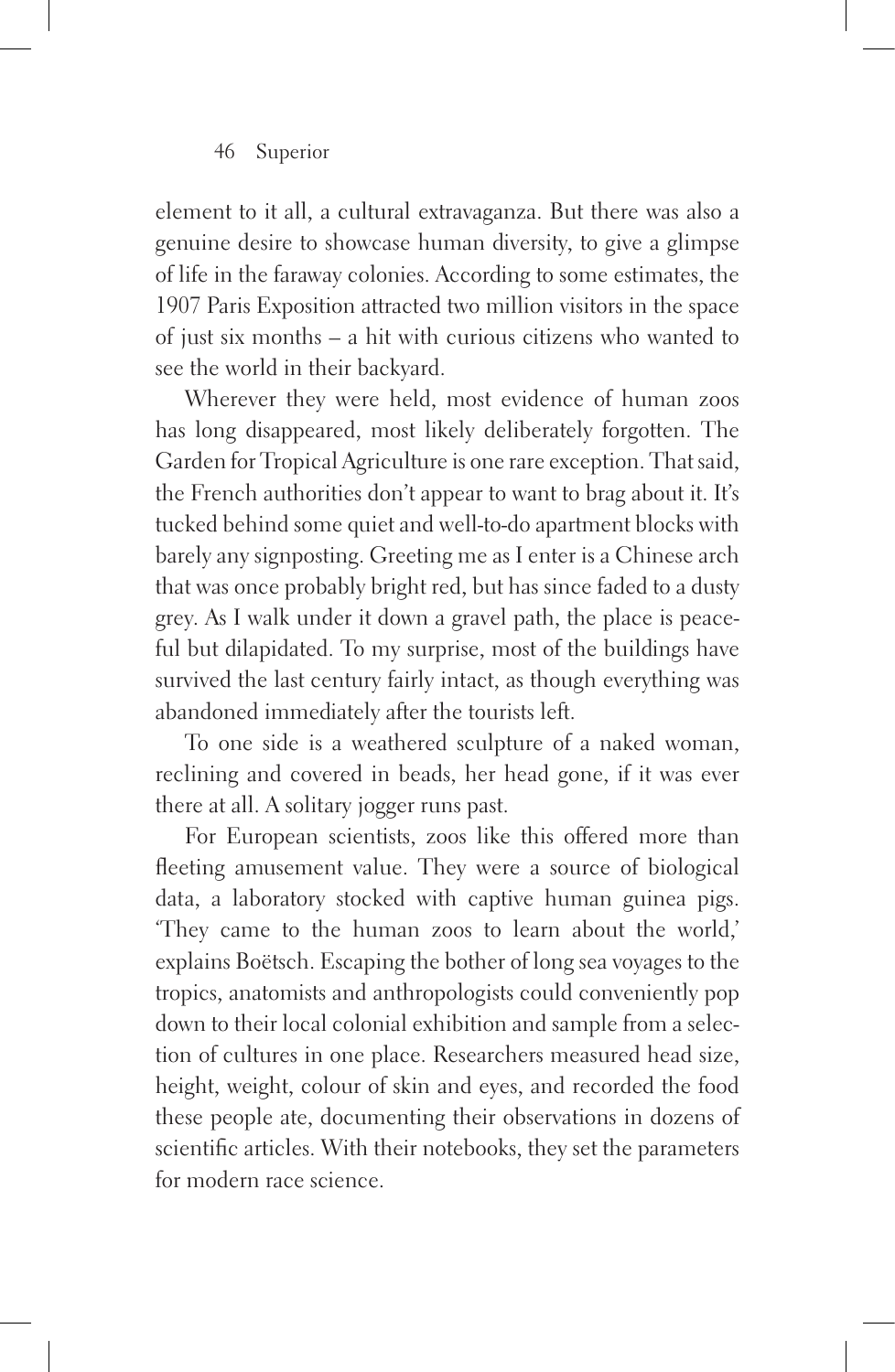#### It's a Small World 47

Race itself was a fairly new idea. Some of the first known uses of the word date from as recently as the sixteenth century, but not in the way we use it now. Instead, at that time it referred to a group of people from common stock, like a family, a tribe, or perhaps – at a long stretch – a small nation. Even until the European Enlightenment in the eighteenth century, many still thought about physical difference as a permeable, shifting quantity. It was rooted in geography, perhaps explaining why people in hotter regions had darker skins. If those same people happened to move somewhere colder, it was assumed their skins would automatically lighten. A person could shift their identity by moving place or converting to another religion.

The notion that race was hard and fixed, a feature that people couldn't choose, an essence passed down to their children, came slowly, and in large part from Enlightenment science. Eighteenth-century Swedish botanist Carl Linnaeus, famous for classifying the natural world from the tiniest insects to the biggest beasts, turned his eye to humans. If flowers could be sorted by colour and shape, then perhaps we too could fall into groups. In the tenth edition of *Systema Naturae*, a catalogue published in 1758, he laid out the categories we still use today. He listed four main flavours of human, respectively corresponding to the Americas, Europe, Asia and Africa, and each easy to spot by their colours: red, white, yellow and black.

Categorising humans became a never-ending business. Every gentleman scholar (and they were almost exclusively men) drew up his own dividing lines, some going with as few as a couple of races, others with dozens or more. Many never saw the people they were describing, instead relying on second-hand accounts from travellers, or just hearsay. Linnaeus himself included two separate sub-categories within his *Systema Naturae* for monster-like and feral humans. However the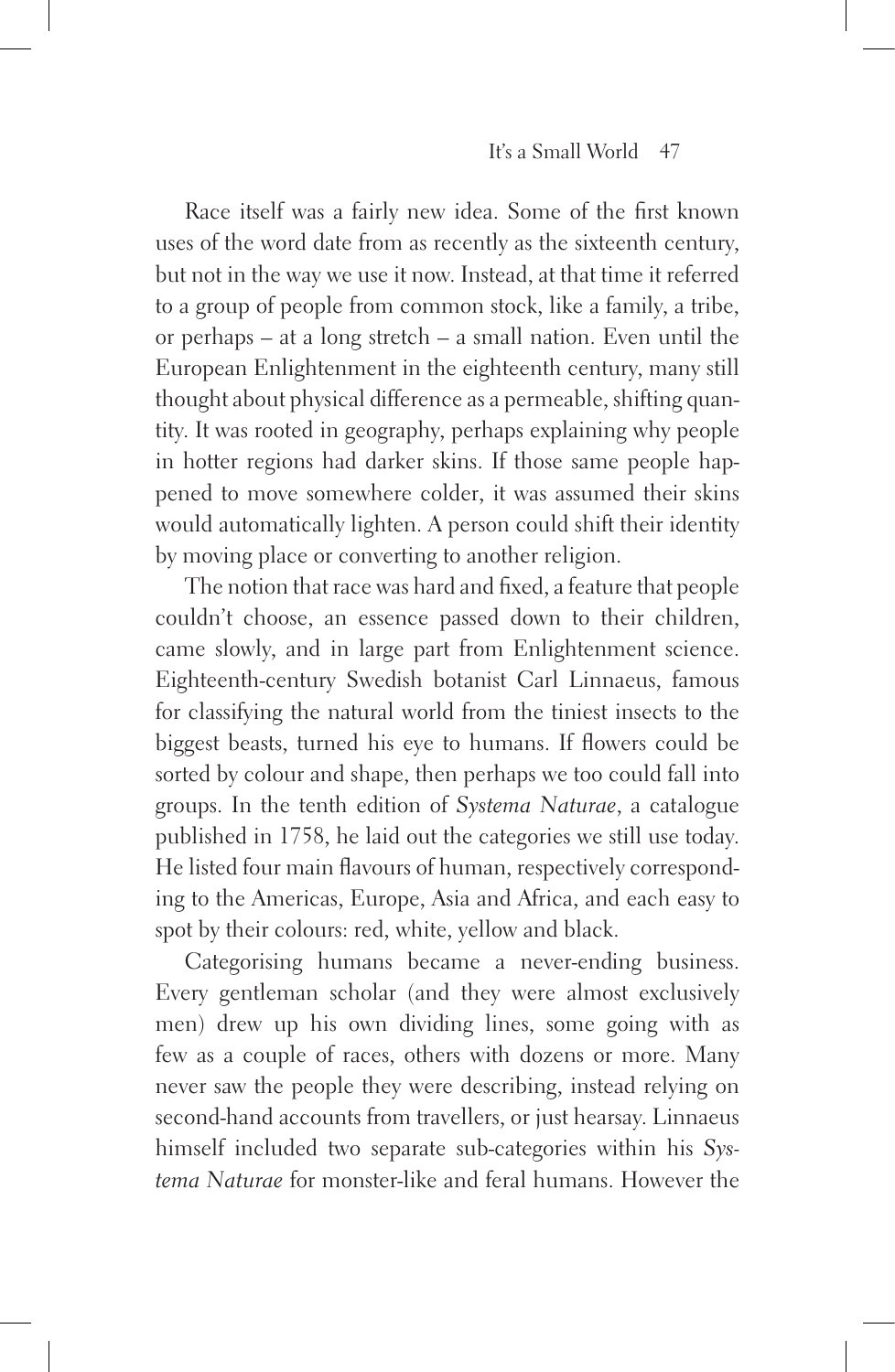lines were drawn, once defined, these 'races' rapidly became slotted into hierarchies based on the politics of the time, character conflated with appearance, political circumstance becoming biological fact. Linnaeus, for instance, described indigenous Americans (his 'red' race) as having straight black hair and wide nostrils, but also as 'subjugated', as though subjugation were in their nature.

And so it began. By the time human zoos were a popular attraction, when the ghostly enclosures of the Bois de Vincennes were not eerily empty as they are now, but full of performers – when I would have more likely been within a cage than outside it – the parameters of human difference had become hardened into what we recognise them as today.

Paris wasn't the only city to enjoy this breed of spectacle. Other European colonial powers hosted similar events. Indeed by the time of the 1907 Paris Exposition, human zoos had been around for more than a century. In 1853 a troupe of Zulus undertook a grand tour of Europe. And forty-three years before this an advertisement in London's *Morning Post* newspaper signalled the arrival of a woman who would go down in history as one of the most notorious of all racial freak shows, her story echoed by those to come. 'From the Banks of the River Gamtoos, on the Borders of Kaffraria, in the interior of South Africa, a most correct and perfect Specimen of that race of people,' it announced.

The 'Hottentot Venus', as she was described in the paper, was available for anyone to take a peek at, for a limited time only and at the cost of two shillings. Her real name was Saartjie Baartman and she was aged somewhere between twenty and thirty. What made her so fascinating were her enormous buttocks and elongated labia, considered by Europeans to be sexually grotesque. Calling her a 'Venus' was a joke at her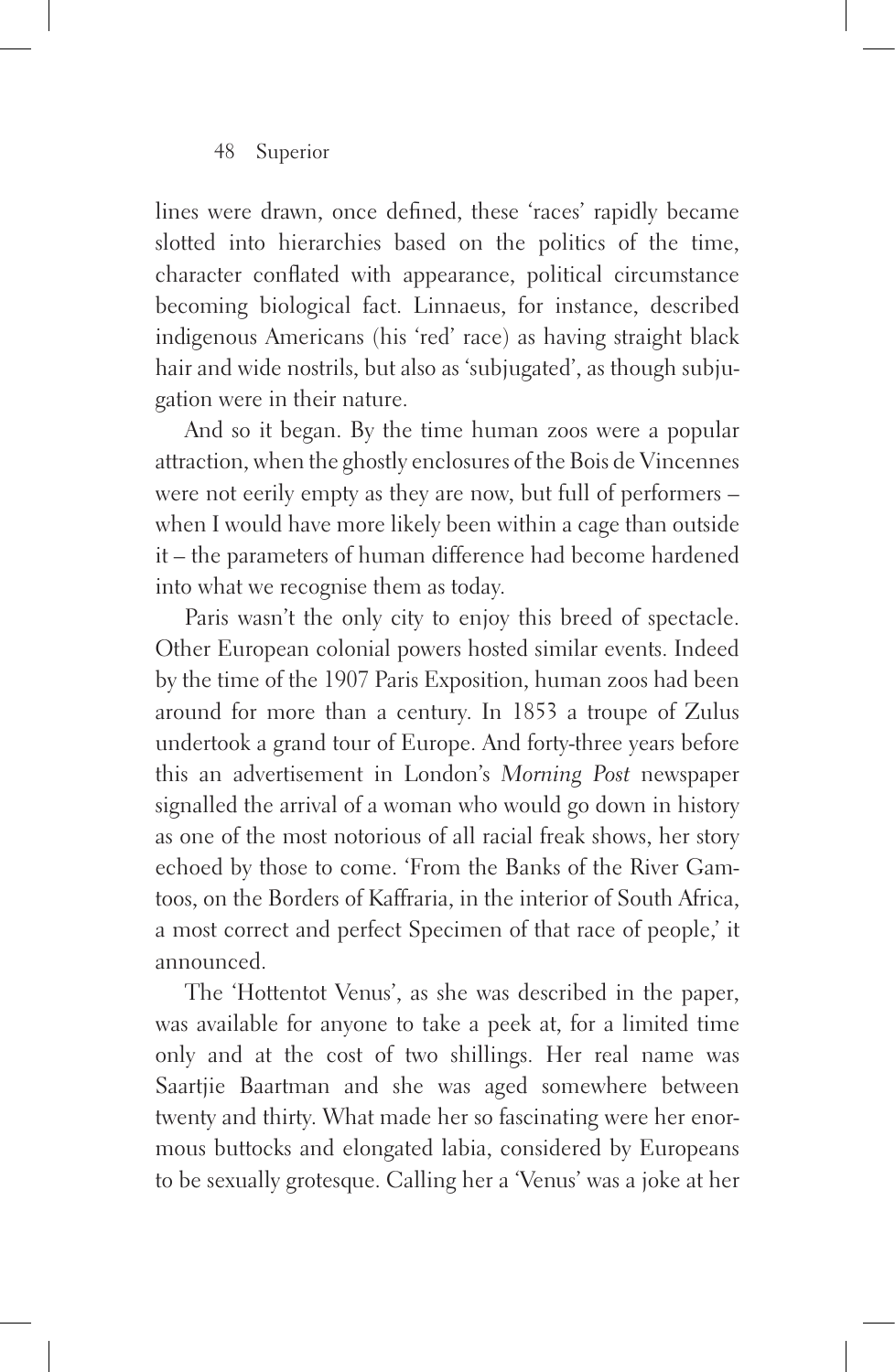expense. The *Morning Post* took pains to mention the expense shouldered by Boer farmer Hendric Cezar in transporting her all the way to Europe. He was banking on her body causing a scandal.

Baartman had been Cezar's servant in Africa, and by all accounts, she had come with him to Europe of her own free will. But it's unlikely that the life she endured as his travelling exhibit was what she expected. Her career was brief and humiliating. At each show, she was brought out of a cage to parade in front of visitors, who poked and pinched to check that she was real. Commentators in the press couldn't help but notice how unhappy she seemed, even remarking that if she felt ill or unwilling to perform, she was physically threatened. To add to the humiliation, she became, quite literally, the butt of jokes across the city, rendered in relentless caricature.

At the end of her run, Baartman ended up in Paris. She found herself at the mercy of celebrated French naturalist Georges Cuvier, a pioneer in the field of comparative anatomy, which aims to understand the physical differences between species. Like so many before him, he was spellbound by her – but his was an anatomist's fascination, one that drove him to undertake a detailed study of every bit of her body. When she died in 1815, just five years after being displayed in London, Cuvier dissected her, removing her brain and genitals and presenting them in jars to the French Academy of Sciences.

As far as Cuvier was concerned, this was just science and she was just another sample. The prodding, cutting, dehumanising fingers of researchers like him sought only to understand what made her and those like her different. What gave some of us dark skin and others light? Why did we have different hair, body shape, habits and language? If we were all one species,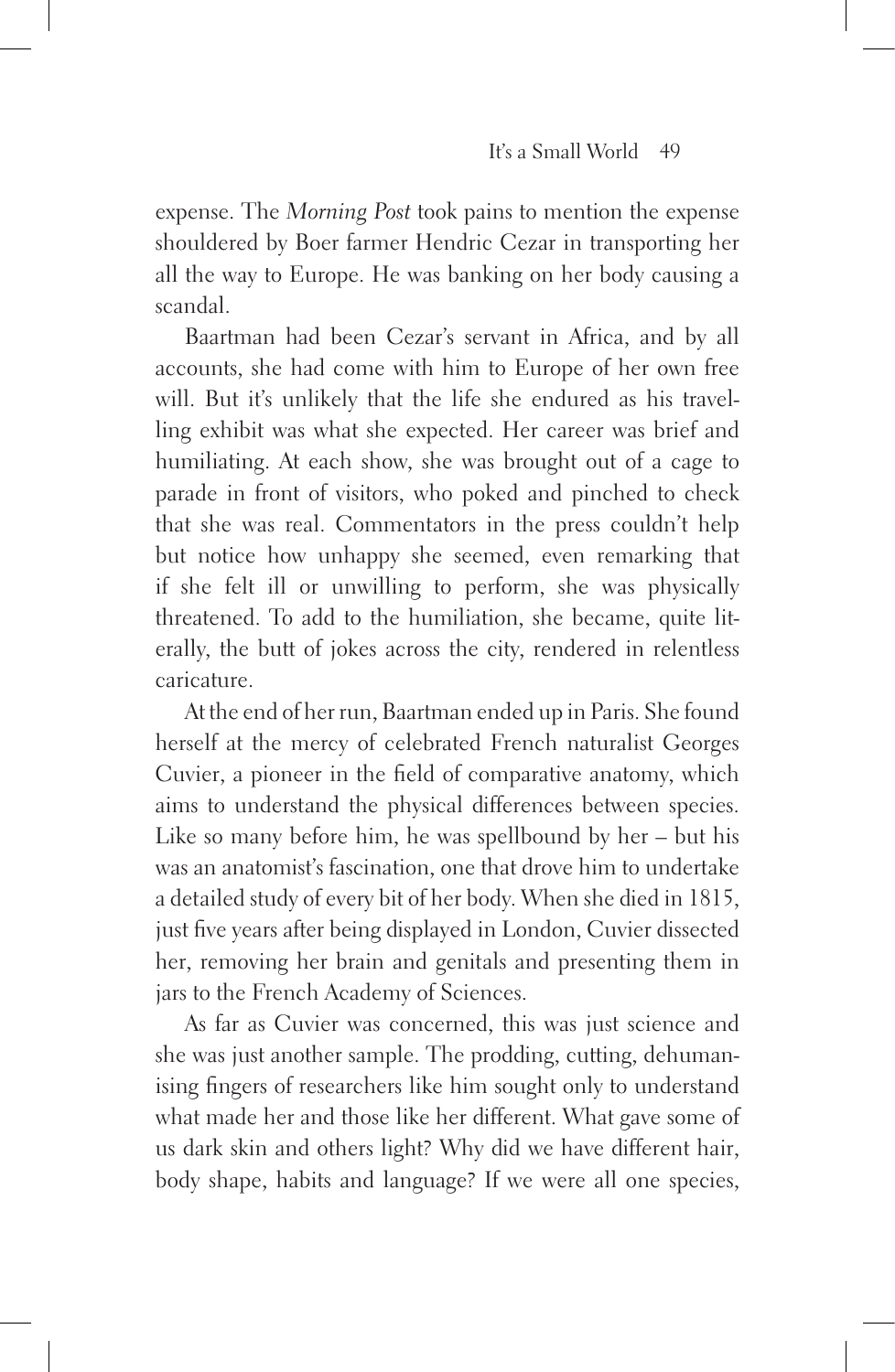then why didn't we look and behave the same way? These were questions that had been asked before, but it was nineteenthcentury scientists who turned the study of humans into the most gruesome art. People became objects, grouped together like museum exhibits. Any sense of common humanity was left at the door, replaced by the cold, hard tools of dissection and categorisation.

Following a lifetime of being relentlessly poked and prodded, Baartman remained on show for a hundred and fifty years after her death. Her abused body ended up at the Musée de l'Homme, the Museum of Man, looking out on the Eiffel Tower, a plaster cast of it still standing there until as recently as 1982. It was only in 2002, after a request from Nelson Mandela, that her remains were removed from Paris and finally returned to South Africa for burial.

\*

'In the modern world we look to science as a rationalisation of political ideas,' I'm told by Jonathan Marks, a genial, generous professor of anthropology at the University of North Carolina at Charlotte. He is one of the most outspoken voices against scientific racism. Race science, he explains, emerged 'in the context of colonial political ideologies, of oppression and exploitation. It was a need to classify people, make them as homogeneous as possible.' By grouping people and dividing these groups, it was easier to control them.

It is no accident that modern ideas of race were formed during the heyday of European colonialism, when those in power had already decided on their superiority. By the nineteenth century, the possibility that races existed and some were inferior to others gave colonialism a moral kick in the drive for public support. The truth – that European nations were moti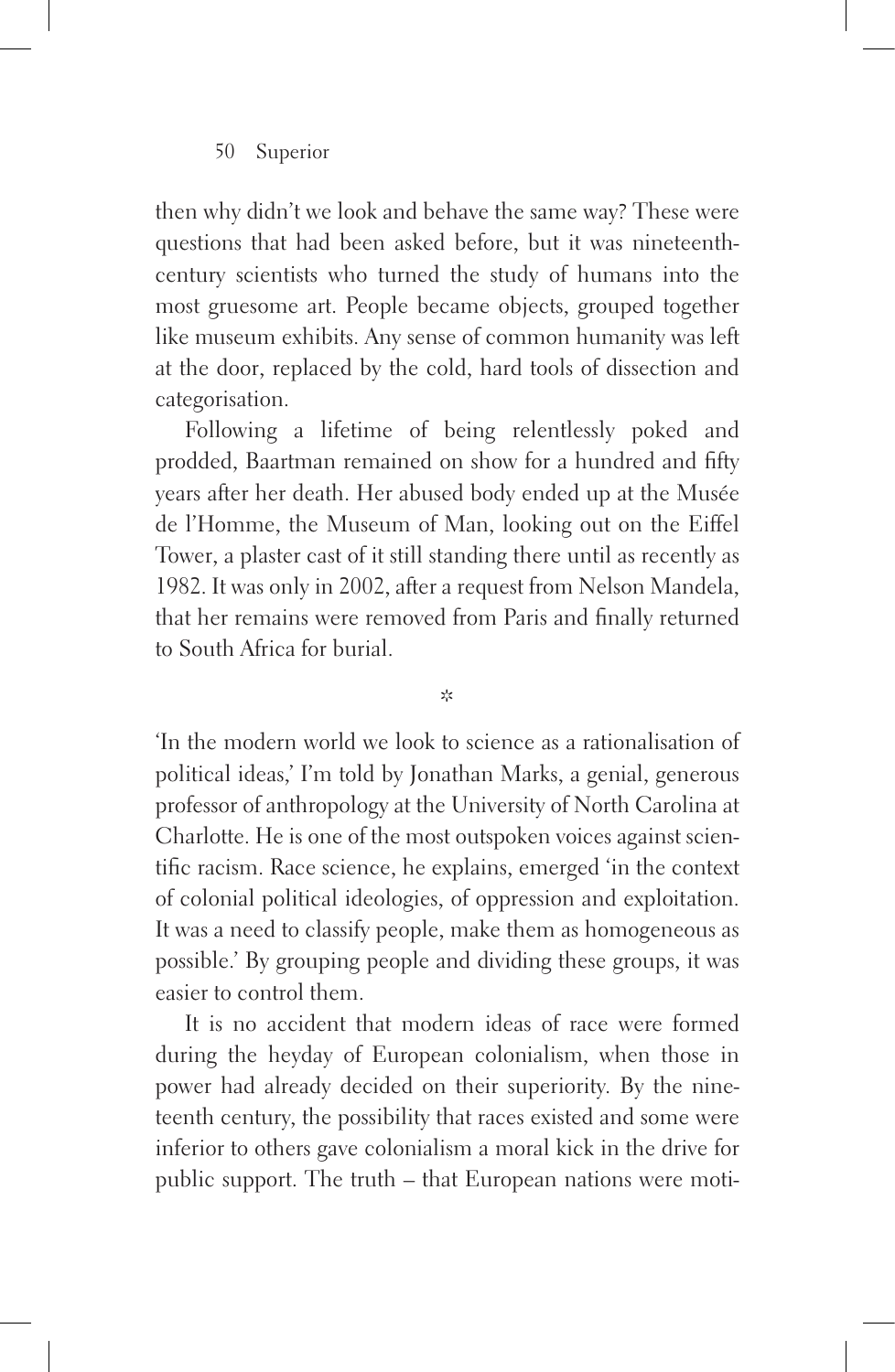vated by economic greed or power – was harder to swallow than the suggestion that the places they were colonising were too uncivilised and barbaric to matter, or that they were actually doing the savages a favour.

In the United States, the same tortured logic was used to justify slavery. The transatlantic trade in slaves officially ended in 1807 once the United Kingdom passed its Slave Trade Act, but the exploitation continued for far longer. The use of slave labour continued, people's bodies plundered both in life and death. Dead black slaves, for instance, were routinely stolen or sold for medical dissection. Daina Ramey Berry, professor of history at the University of Texas at Austin, has documented the economic value of slavery in the United States. She notes that there was a brisk trade in black corpses in the nineteenth century, some exhumed by their owners for a quick profit. It's ironic that much of our modern scientific understanding of human anatomy was built on the bodies of those who were considered at the time less than human.

'If you could say that the slavers were naturally distinct from the slaves, then you have essentially a moral argument in favour of slavery,' explains Jonathan Marks. Given this distinction, many feared that the abolition of slavery would set free the human zoo, unleashing chaos. In 1822 a group calling itself the American Colonisation Society bought land in West Africa to establish a colony named Liberia, now the Republic of Liberia, motivated largely by the desperate dread that freed black slaves would want to settle among them, with the same rights. Repatriation to the continent of their ancestors seemed like a convenient solution, ignoring the fact that after generations in slavery, most black Americans simply didn't have a tangible connection to it any more – let alone to a new country that their ancestors may never have seen.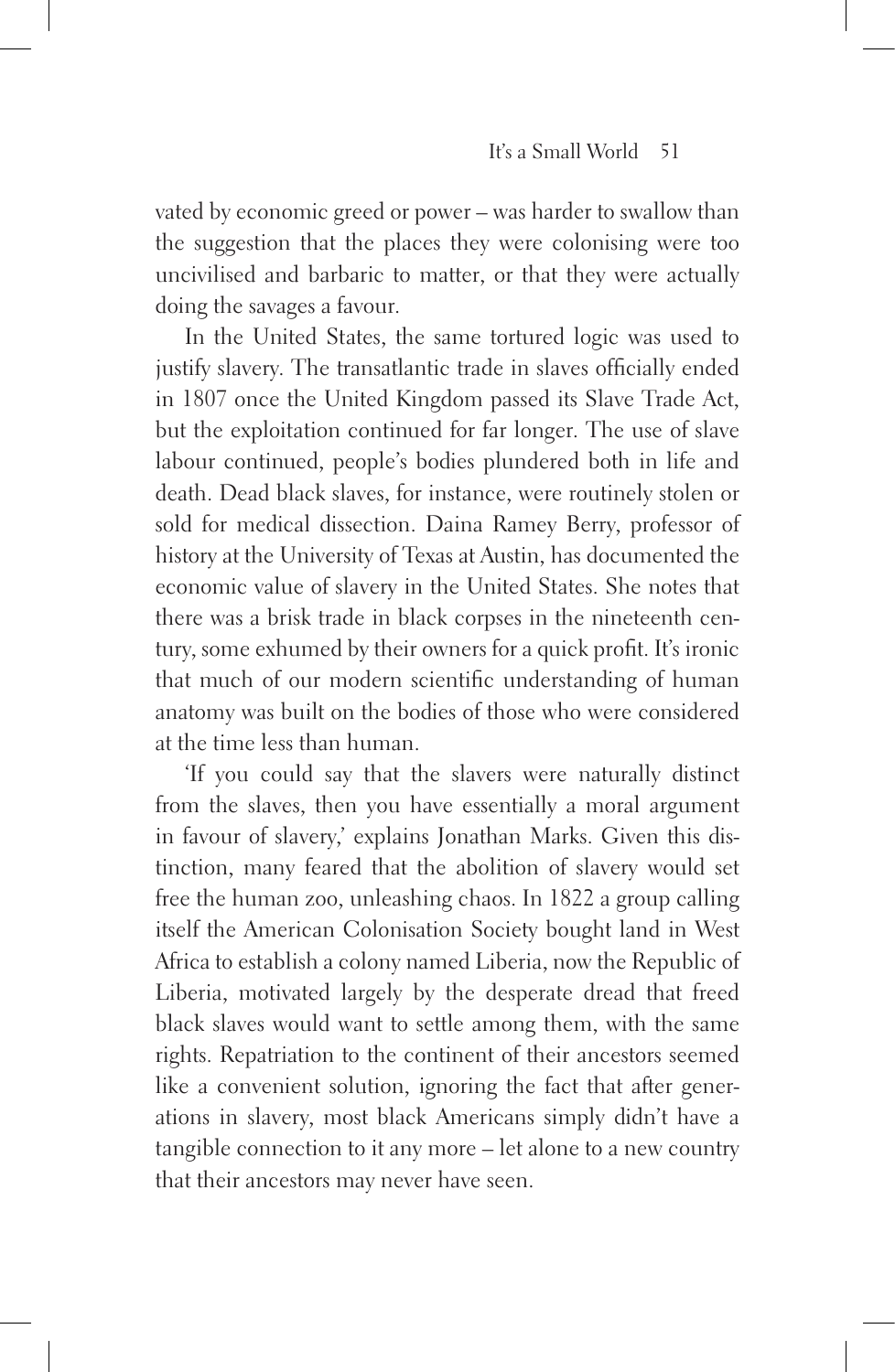Louis Agassiz, a Swiss naturalist who had been mentored by Georges Cuvier and moved to America in 1846, argued passionately against blacks being treated the same as whites. Shaken by such an intense physical disgust towards black domestic workers serving him food at a hotel that he almost couldn't eat there at all, he became convinced that separate races originated in different places, with different characters and intellectual abilities.

Enslavement was turned back on the slaves themselves. They were in this miserable, degrading position not because they had been forcibly enslaved, it was argued, but because it was their biological place in the universe. At a meeting of the British Association for the Advancement of Science in Plymouth in 1841, an American slave owner from Kentucky named Charles Caldwell had already claimed that Africans bore more of a resemblance to apes. In their 1854 book *Types of Mankind*, American physician Josiah Clark Nott and Egyptologist George Gliddon went so far as to sketch actual comparisons between the skulls of white and black people, alongside those of apes. While the typical European face was artfully modelled on classical sculpture, African faces were crude cartoons, exaggerating features that made it seem they had more in common with chimpanzees and gorillas.

Propelled by a belief that black people had their own unique diseases, Samuel Cartwright, a medical doctor practising in Louisiana and Mississippi, characterised in 1851 what he saw as a mental condition particular to black slaves, coining it 'drapetomania', or 'the disease causing Negroes to run away'. Harvard University historian Evelynn Hammonds, who teaches Cartwright's story to her students, laughs darkly when she recounts it. 'It makes sense to him, because if the natural state of the negro is to be a slave, then running away is going against their natural state. And therefore it's a disease.'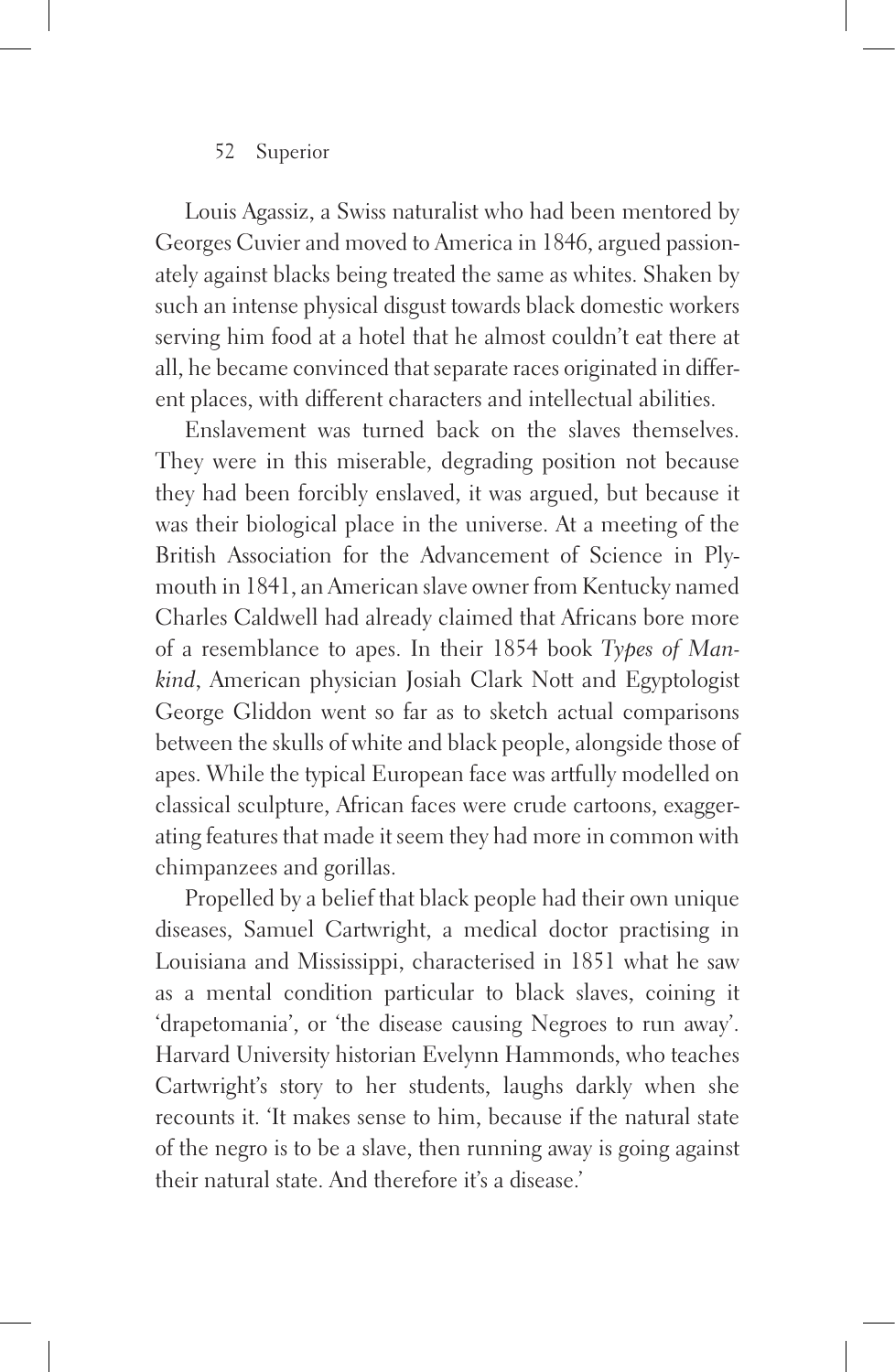#### It's a Small World 53

For Hammonds, another chilling aspect of Cartwright's work is the way in which he methodically described the sufferers of drapetomania. 'The colour of the skin is the main difference,' she reads for me from her notes, '. . . the membranes, the muscles, the tendons, all fluids and secretions, then the nerves, and the bile. There's a difference in the flesh. The bones are whiter and harder, the neck is shorter and more oblique.' Cartwright continues this way, couching racism in medical terminology. 'These kinds of observations turned into questions to be explored going forward. Since the 1850s, people have been trying to figure out if black bones are harder than white bones,' Hammonds explains. Cartwright's medical 'discoveries' were patently rooted in the desire to keep slaves enslaved, to maintain the status quo in the American South where he lived. In place of universal humanity came a self-serving version of the human story, in which racial difference became an excuse for treating people differently. Time and again, science provided the intellectual authority for racism, just as it had helped define race to begin with.

Race science became a pastime for non-scientists, too. French aristocrat and writer Count Arthur de Gobineau, in *An Essay on the Inequality of the Human Races*, published in 1853, proposed that there were three races, with what he saw as an obvious hierarchy between them: 'The negroid variety is the lowest, and stands at the foot of the ladder . . . His intellect will always move within a very narrow circle.' Pointing to the 'triangular' face shape of the 'yellow race', he explained that this was the opposite of the negroid variety. 'The yellow man has little physical energy, and is inclined to apathy . . . He tends to mediocrity in everything.' Neither could be a match for Gobineau's own race.

Reaching his predictable pinnacle, Gobineau added, 'We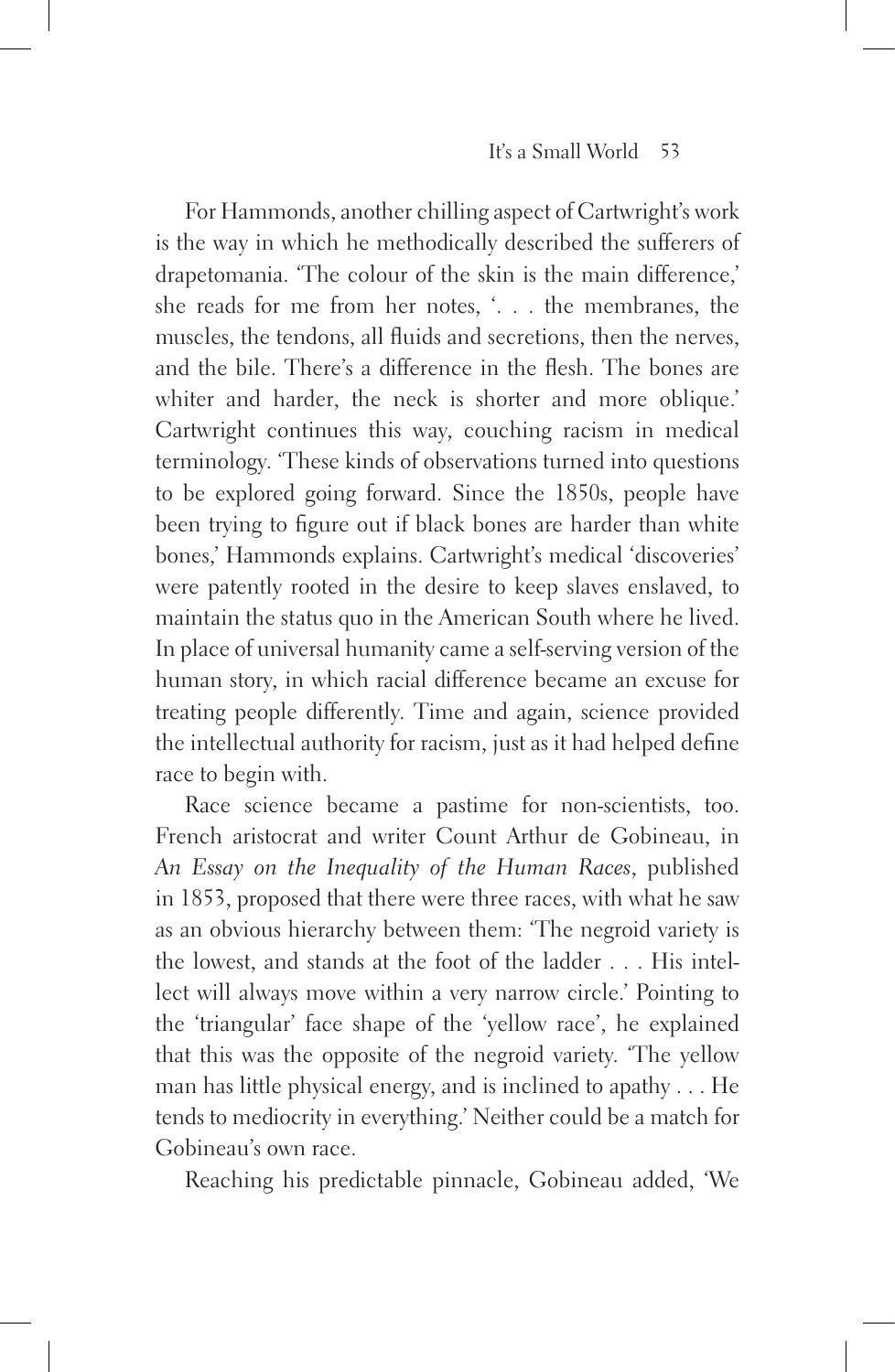come now to the white peoples. These are gifted with reflective energy, or rather with an energetic intelligence. They have a feeling for utility, but in a sense far wider and higher, more courageous and ideal, than the yellow races.' His work was a naked attempt to justify why those like him deserved the power and wealth they already had. This was the natural order of things, he argued. He didn't need hard evidence for his theories because there were plenty of people around him ready and willing to agree that they, too, belonged to a superior race.

It would be Gobineau's ideas that would later help reinforce the myth of racial purity and the creed of white supremacy. 'If the three great types had remained strictly separate, the supremacy would no doubt have always been in the hands of the finest of the white races, and the yellow and black varieties would have crawled forever at the feet of the lowest of the whites,' he wrote, promoting a notion of an imaginary 'Aryan' race. These glorious Aryans, he believed, had existed in India many centuries ago, speaking an ancestral Indo-European language, and had since spread across parts of the world, diluting their superior bloodline.

Myth and science coexisted, and both served politics. In the run-up to the passage in 1865 of the 13th Amendment, abolishing slavery in the United States, the race question wasn't resolved – it just became thornier. Although many Americans believed in emancipation on moral grounds, fewer were convinced that full equality would ever be possible, for the simple reason that groups weren't biologically the same. Even Presidents Thomas Jefferson and Abraham Lincoln believed that blacks were inherently inferior to whites. Jefferson, himself a slaveholder, agreed with those who thought that the best way to deal with freed slaves was to send them to a colony of their own. Freedom was framed as a gift bestowed on unfortunate black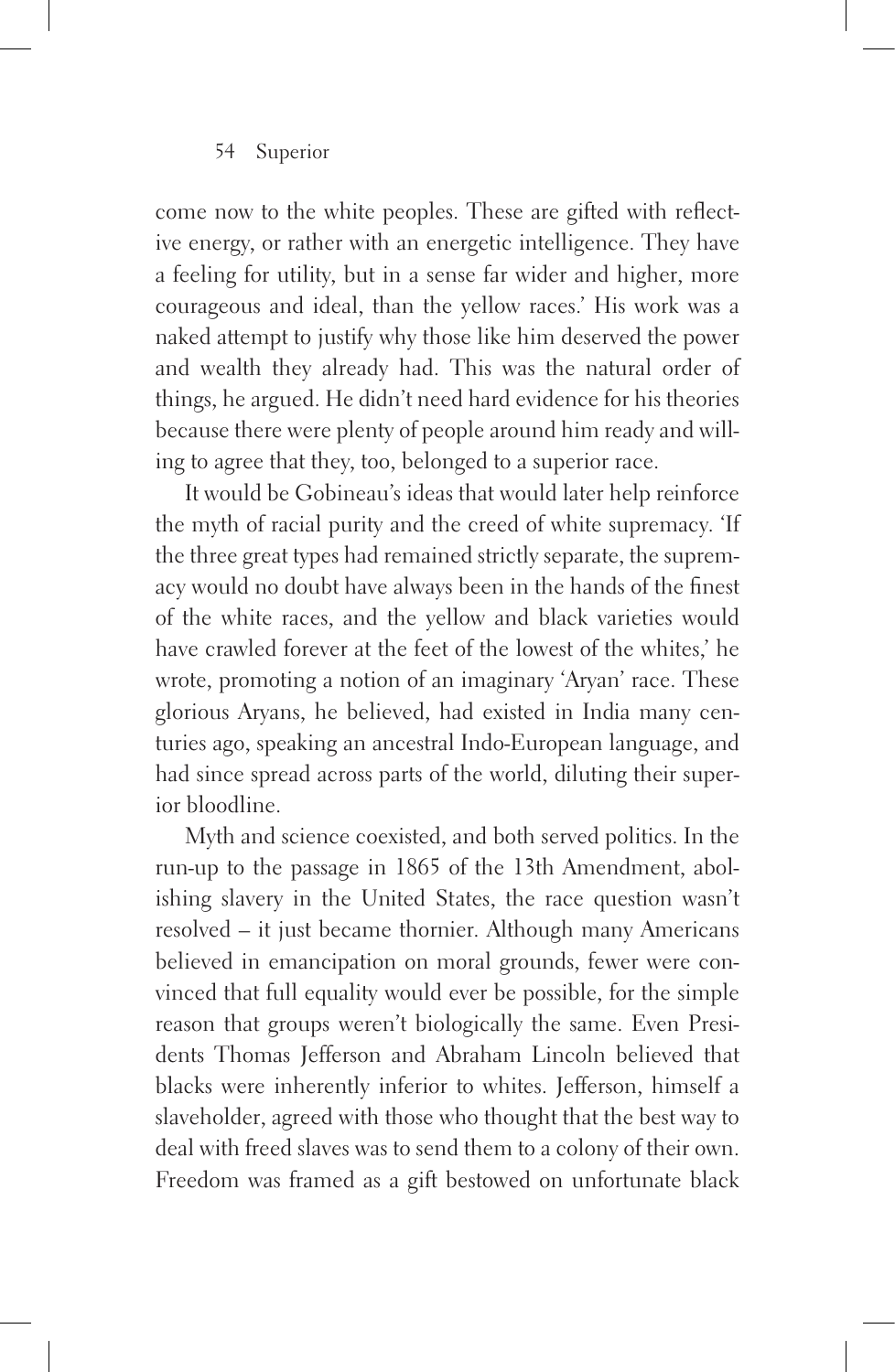slaves by morally superior white leaders, rather than a reflection of a hope that everyone would one day live alongside each other as friends, colleagues and partners.

\*

Not all scientists were quite so self-serving. For those who wanted to establish the facts about human difference, there were unanswered questions. The biggest puzzle was that there was no fleshed-out mechanism to account for how different races – if they were real – might have emerged. If each race was distinct, then where did they each come from, and why? Going by the Bible, as many Europeans did, one explanation for the existence of different races was that, after the big flood, Noah's children spread to different parts of the earth. How we truly originated, and how physical differences appeared between us, were anyone's guess.

In 1871 biologist Charles Darwin published *The Descent of Man*, sweeping away these religious creation myths and framing the human species as having had one common ancestor many millennia ago, evolving slowly like all other life on earth. Studying humans across the world, their emotions and expressions, he wrote, 'It seems improbable to me in the highest degree that so much similarity, or rather identity of structure, could have been acquired by independent means.' We are too alike in our basic responses, our smiles and tears, our blushes. On this alone, Darwin might have settled the race debate. He demonstrated that we could only have evolved from shared origins, that human races didn't emerge separately.

On a personal level, this was important to him. Darwin's family included influential abolitionists, his grandfathers Erasmus Darwin and Josiah Wedgwood. He himself had seen the brutality of slavery first-hand on his travels. When naturalist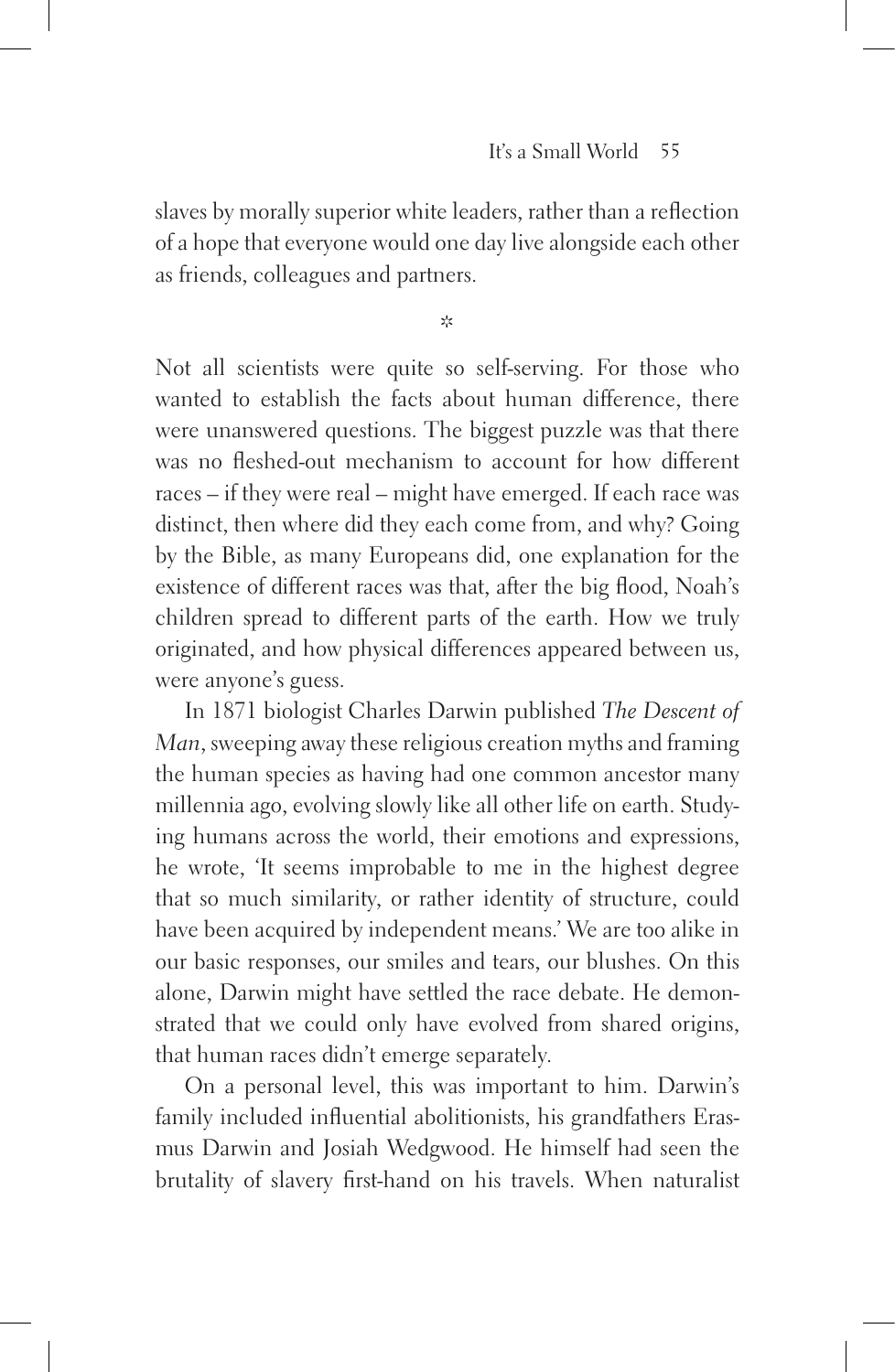Louis Agassiz in the United States spoke about human races having separate origins, Darwin wrote disparagingly in a letter that this must have come as comfort to slaveholding Southerners.

But this wasn't the last word on the subject. Darwin still struggled when it came to race. Like Abraham Lincoln, who was born on the same day, he opposed slavery but was also ambivalent on the question of whether black Africans and Australians were strictly equal to white Europeans on the evolutionary scale. He left open the possibility that, even though we could all be traced back to a common ancestor, that we were the same kind, populations may have diverged since then, producing levels of difference. As British anthropologist Tim Ingold notes, Darwin saw gradations between the 'highest men of the highest races and the lowest savages'. He suggested, for example, that the 'children of savages' have a stronger tendency to protrude their lips when they sulk than European children, because they are closer to the 'primordial condition', similar to chimps. Gregory Radick, historian and philosopher of science at the University of Leeds, observes that Darwin, even though he made such a bold and original contribution to the idea of racial unity, also seemed to be unembarrassed by his belief in an evolutionary hierarchy. Men were above women, and white races were above others.

In combination with the politics of the day, this was devastating. Uncertainty around the biological facts left more than enough room for ideology to be mixed with real science, fabricating fresh racial myths. Some argued that brown and yellow races were a bit higher up than black, while whites were the most evolved, and by implication, the most civilised and the most human. What was seen to be the success of the white races became couched in the language of the 'survival of the fittest',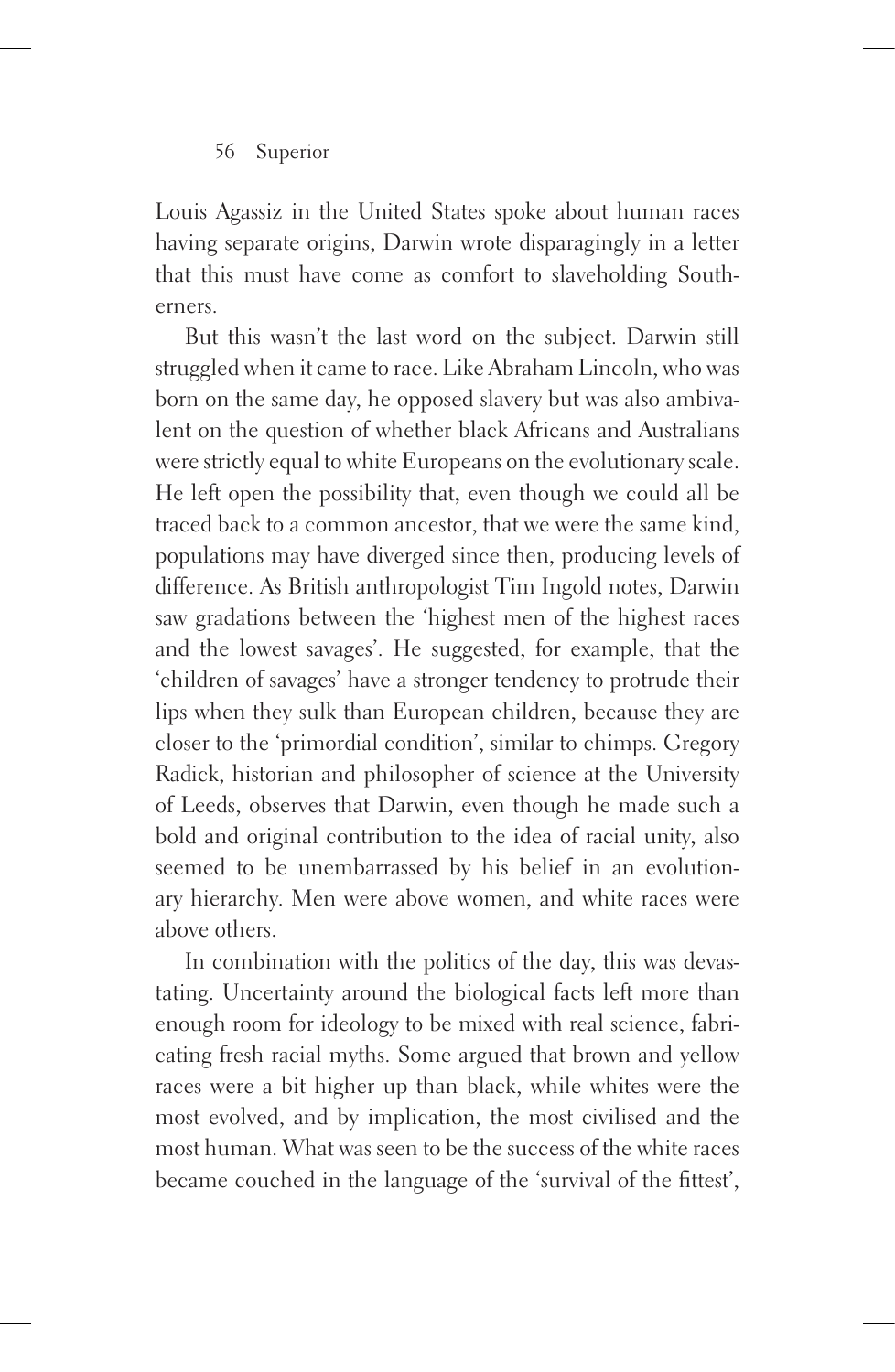#### It's a Small World 57

with the implication that the most 'primitive' peoples, as they were described, would inevitably lose the struggle for survival as the human race evolved. Rather than seeing evolution acting to make a species better adapted to its particular environment, Tim Ingold argues that Darwin himself began to frame evolution as an 'imperialist doctrine of progress'.

'In bringing the rise of science and civilisation within the compass of the same evolutionary process that had made humans out of apes, and apes out of creatures lower in the scale, Darwin was forced to attribute what he saw as the ascendancy of reason to hereditary endowment,' writes Ingold. 'For the theory to work, there had to be significant differences in such endowment between "tribes" or "nations".' For hunter-gatherers to live so differently from city-dwellers, the logic goes, it must be that their brains had not yet progressed to the same stage of evolution.

Adding fuel to this bonfire of flawed thinking (after all, we know that the brains of hunter-gatherers are no different from those of anyone else) were Darwin's supporters, some of whom happened to be fervent racists. The English biologist Thomas Henry Huxley, known as 'Darwin's Bulldog', argued that not all humans were equal. In an 1865 essay on the emancipation of black slaves, he wrote that the average white was 'bigger brained', adding, 'The highest places in the hierarchy of civilisation will assuredly not be within the reach of our dusky cousins.' For Huxley, freeing slaves was a morally good thing for white men to do, but the raw facts of biology made the idea of equal rights – for women as well as for black people – little more than an 'illogical delusion'. In Germany, meanwhile, Darwin's loudest cheerleader was Ernst Haeckel, who taught zoology at the University of Jena from 1862, and was a proud nationalist. He liked to draw connections between black Africans and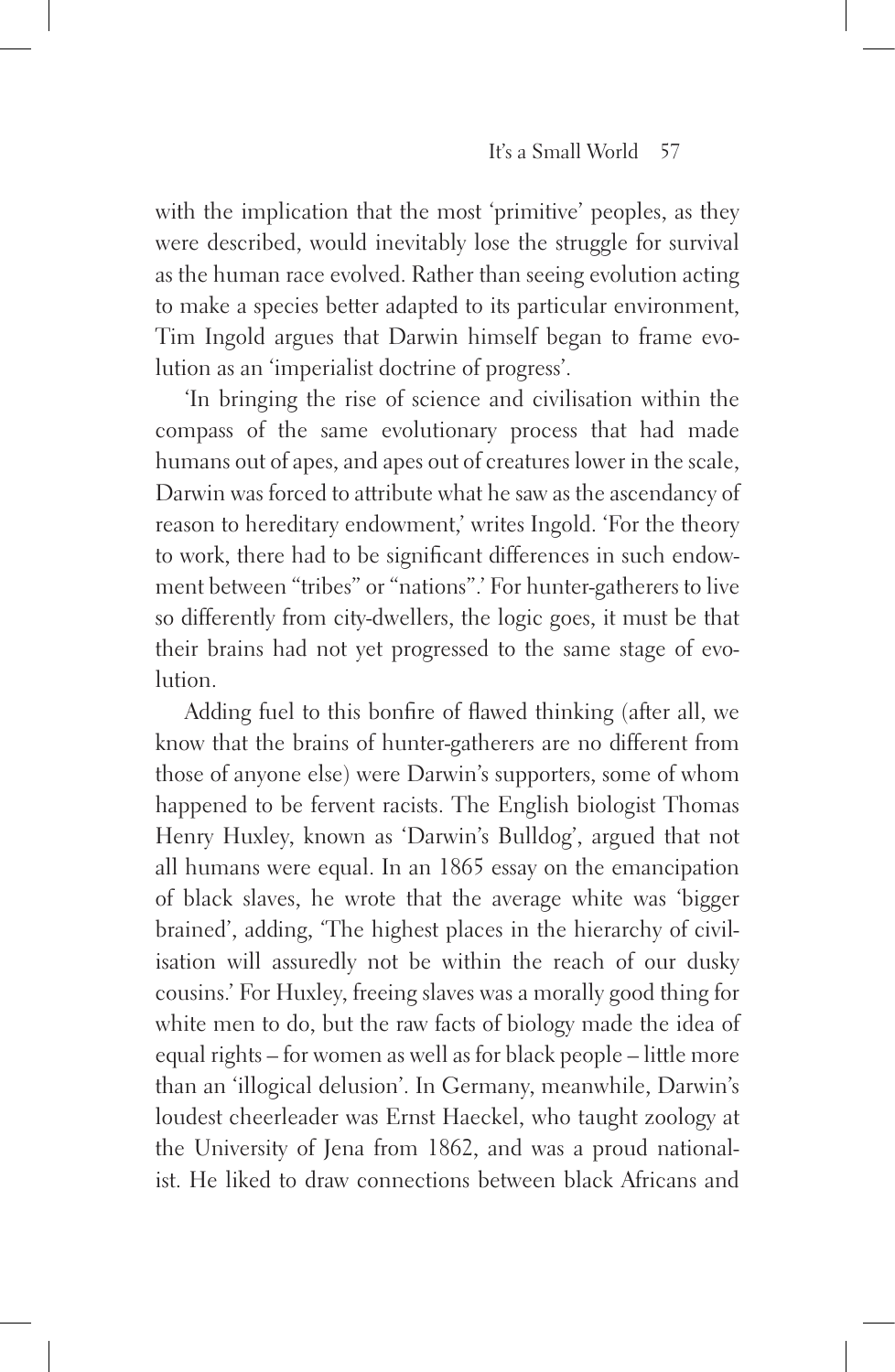primates, seeing them as a kind of living 'missing link' in the evolutionary chain that connected apes to white Europeans.

Darwinism did nothing to inhibit racism. Instead, ideas about the existence of different races and their relative superiority were merely repackaged in new theories. Science, or the lack of it, managed only to legitimise racism, rather than quash it. Whatever real and reasonable questions might have been asked about human difference were always tainted by power and money.

\*

I pick my way through a tall thicket of bamboo and find an intricate wooden pagoda.

Further still inside the sunlit Garden for Tropical Agriculture is a Tunisian house, coated in thick green moss. If their histories were unknown to me, I might find the buildings in this quiet maze beautiful. They are grand and otherworldly, ethereal relics of foreign places as imagined by another age. But of course, I'm acutely aware that each was also once a kind-of home to real people like me, pulled from their lives thousands of miles away for the entertainment of paying visitors. As a reminder, through the smashed window of a Moroccan castle, complete with battlements and blue tiles, I'm caught off-guard by a glaring red face that must have been painted by vandals.

However beautiful they are, these aren't homes at all. They're gilded cages.

It's hard to imagine what life would have been like on the inside of the human zoos, looking out. The people kept here weren't slaves. They were paid, similar to actors under contract, but expected to dance, act, and carry out their everyday routines in public view. Their lives were live entertainment. They were objects first and people second. Little effort was made to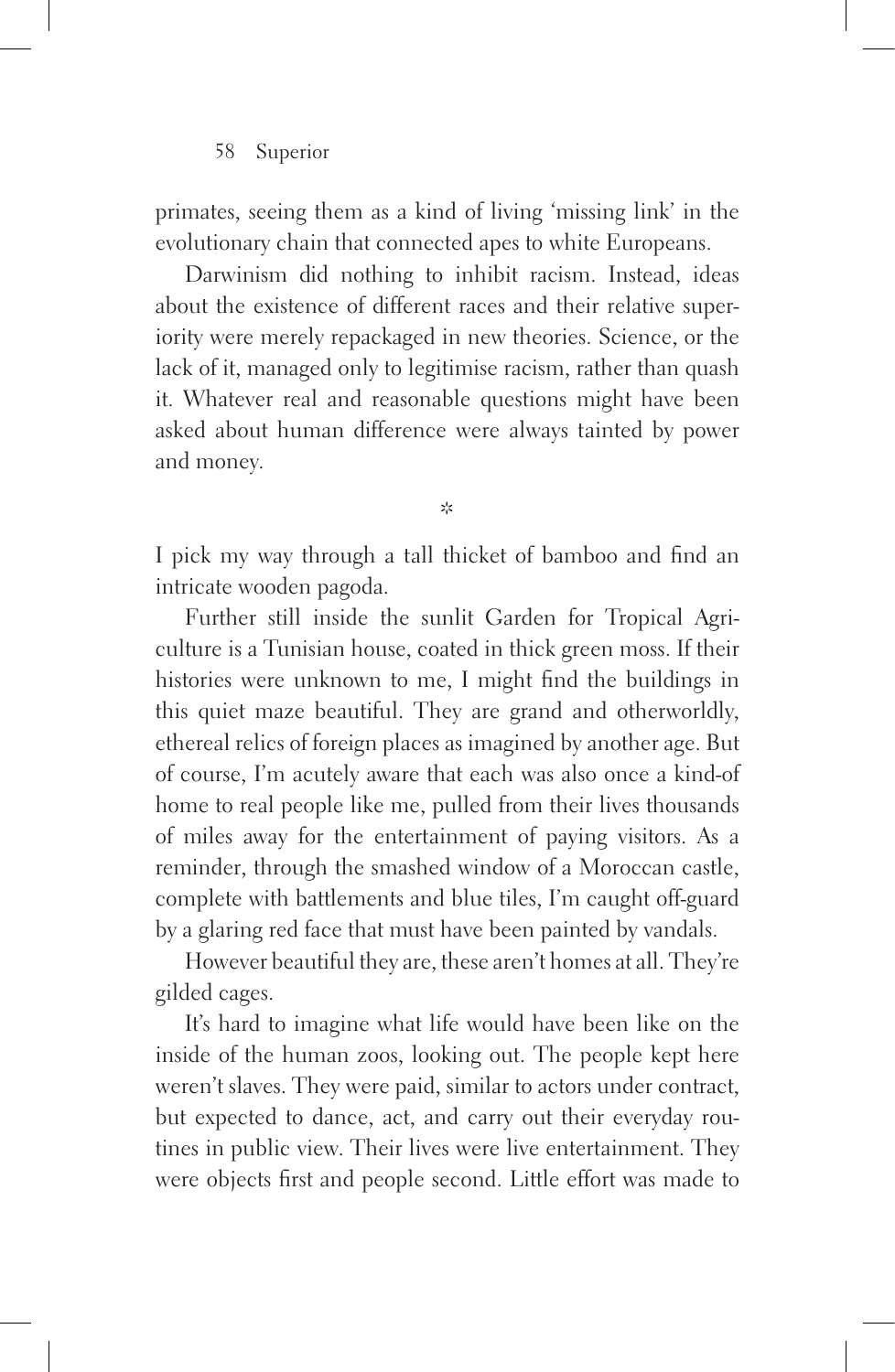#### It's a Small World 59

help them feel comfortable in their temporary homes, much less to acclimatise them. After all, the whole point of the spectacle was to underscore just how different they were, to imagine that even in a cold climate they would choose to walk around in as few clothes as they wore in a hot one, that their behaviour couldn't change no matter where they lived. Visitors were made to believe that the cultural differences were woven into their bodies like stripes on a zebra. 'When there was a birth, it meant a new show,' Gilles Boëtsch from the National Center for Scientific Research tells me. People would flock to see the baby.

Science had created a distance between the viewers and the viewed, the colonisers and the colonised, the powerful and the powerless. For those confronted with people from foreign lands in this way, bizarrely out of context, referenced in a book or transplanted to some fake village in Paris, it only helped reinforce the notion that we were not all quite the same. For the spectators peering into their homes, the performers in human zoos must have been curiosities not just because they looked and behaved differently, but because control of their lives belonged to others who didn't look like them. The ones outside the cage were clothed, civilised and respectable while those inside were semi-naked, barbaric and subjugated.

'People are more readily perceived as inferior by nature when they are already seen as oppressed,' write American scholars Karen Fields and Barbara Fields in their 2012 book *Racecraft*. They explain how a sense of inevitability gets attached to a social routine until it becomes seen as natural. The idea of race didn't make people treat other people as subhuman. They were already treated as subhuman before race was invoked. But once it was invoked, the subjugation took on a new force.

There was something about treating human difference as a science that gave it a peculiar quality. The observation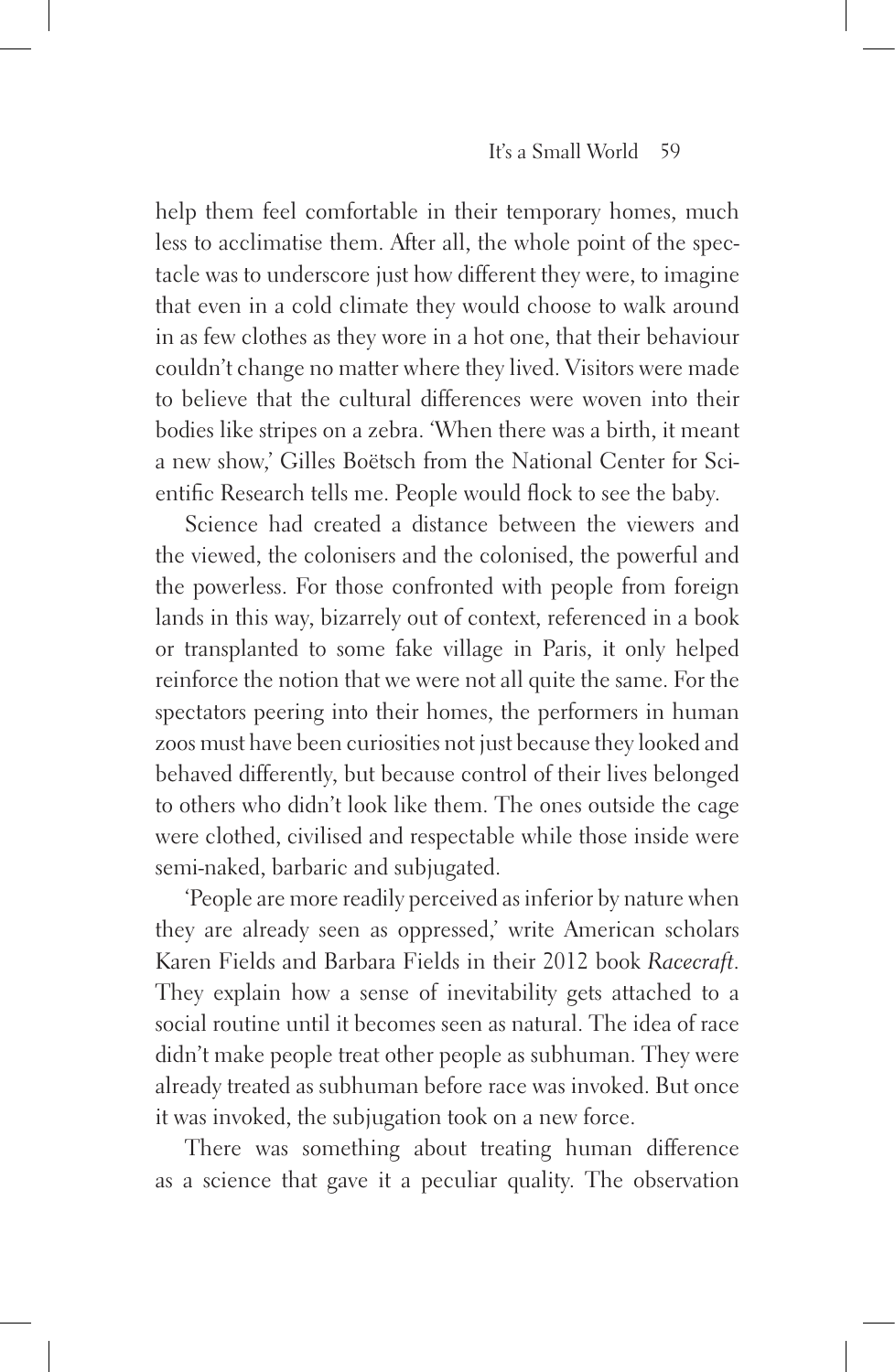of humans turned humans into strange beasts. While the unimpeachable impression of scientific objectivity was maintained, somehow the gold standard of beauty and intelligence always turned out to be the scientist himself. His own race was safe in his hands. German naturalist Johann Blumenbach, for instance, idealised the Caucasian race to which he belonged, but described Ethiopians as being 'bandy-legged'. If legs were different, there was never any question that Caucasians might be the unusual ones. The creatures caged in the human zoos were those who had failed to reach the ideal of white European physical and mental perfection.

The scientific distance created by believing that racial hierarchies existed in nature, this uneven balance of power, allowed human zoos to treat their performers as less than equals, making life for them fatally precarious. According to Boëtsch, many died from pneumonia or tuberculosis. Concerns were expressed in the press. There were always protests, as there had been about Saartjie Baartman, but they made little difference.

In another example around the same time as the Paris Exposition, a Congolese 'pygmy' named Ota Benga, who had been brought to the United States to be displayed at the St Louis World's Fair, was put in the Monkey House at Bronx Zoo in New York, without shoes. Visitors loved him. 'Some of them poked him in the ribs, others tripped him up, all laughed at him,' the *New York Times* reported. He was eventually rescued by African American ministers, who found him a place in an orphanage. Ten years later, in despair because he couldn't return home to the Congo, he borrowed a revolver and shot himself through the heart.

As I stand among the weeds and crumbling former homes of Paris's human zoo, it's difficult to avoid concluding that the reason anyone pursued the scientific idea of race was not so